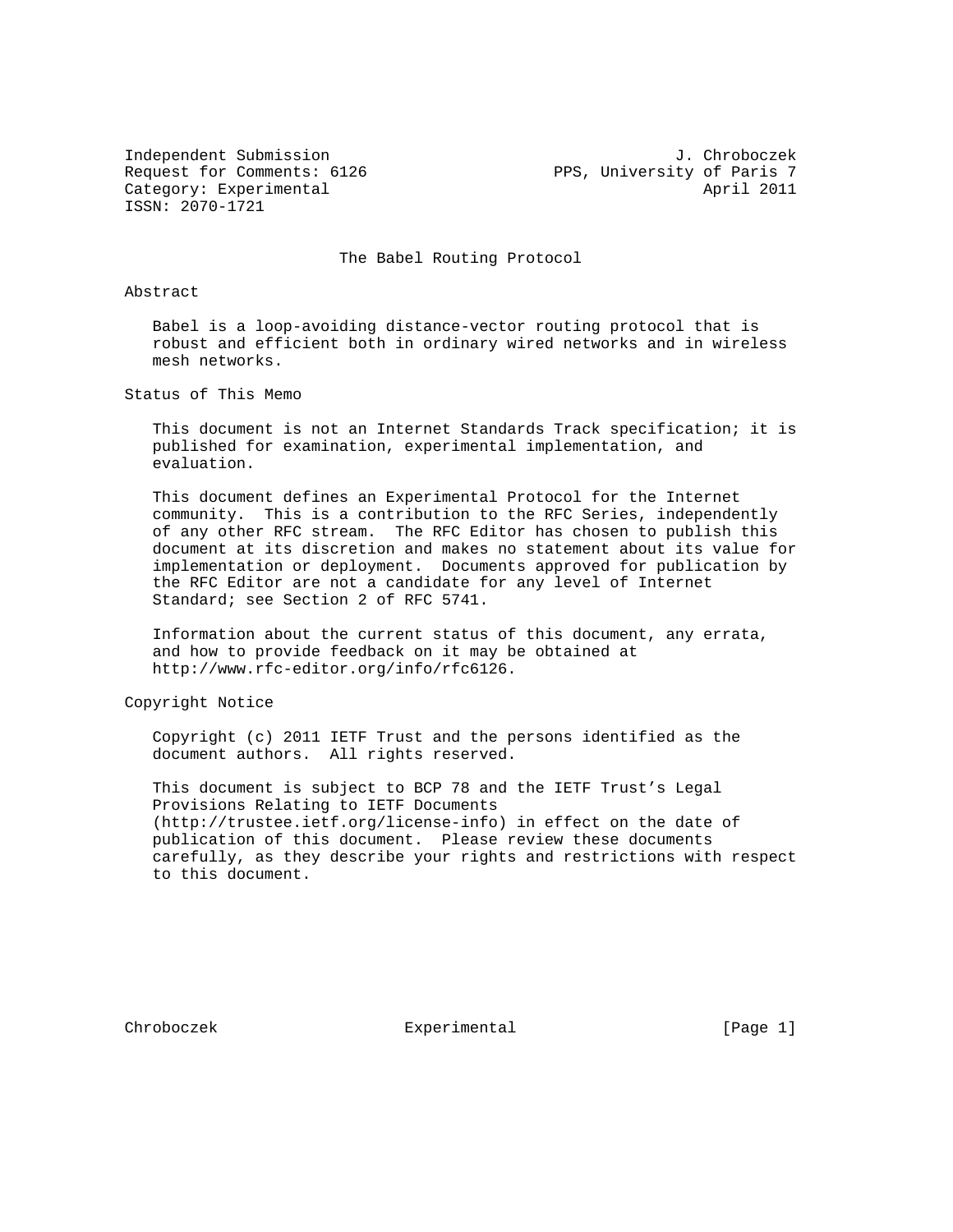# Table of Contents

| 1 <sup>1</sup> |                                            | 3               |
|----------------|--------------------------------------------|-----------------|
| 1.1.           |                                            | 3               |
| 1.2.           |                                            | $\overline{4}$  |
| 1.3.           | Specification of Requirements              | $\overline{4}$  |
| 2.             | Conceptual Description of the Protocol     | $\overline{4}$  |
| 2.1.           | Costs, Metrics, and Neighbourship          | 5               |
| 2.2.           | The Bellman-Ford Algorithm                 | 5               |
| 2.3.           | Transient Loops in Bellman-Ford            | $6\overline{6}$ |
| 2.4.           |                                            | 6               |
| 2.5.           | Solving Starvation: Sequencing Routes      | 8               |
| 2.6.           |                                            | 9               |
| 2.7.           |                                            |                 |
| 2.8.           | Overlapping Prefixes 11                    |                 |
|                |                                            |                 |
| 3.1.           | Message Transmission and Reception 11      |                 |
| 3.2.           |                                            |                 |
| 3.3.           | Acknowledged Packets 15                    |                 |
| 3.4.           | Neighbour Acquisition 15                   |                 |
| 3.5.           | Routing Table Maintenance 17               |                 |
| 3.6.           |                                            | 21              |
| 3.7.           |                                            |                 |
| 3.8.           | Explicit Route Requests 24                 |                 |
| 4.             | Protocol Encoding $\ldots$ , 27            |                 |
| 4.1.           |                                            |                 |
| 4.2.           |                                            |                 |
| 4.3.           |                                            |                 |
| 4.4.           | Details of Specific TLVs 30                |                 |
| 5.             |                                            |                 |
| რ.             |                                            |                 |
| 7.             |                                            |                 |
| 7.1.           | Normative References 40                    |                 |
| 7.2.           | Informative References 40                  |                 |
|                | Appendix A. Cost and Metric Computation 41 |                 |
| A.1.           | Maintaining Hello History 41               |                 |
| A.2.           |                                            |                 |
| A.3.           | Metric Computation 43                      |                 |
|                |                                            |                 |
|                | Appendix C. Simplified Implementations 44  |                 |
|                | Software Availability 45<br>Appendix D.    |                 |
|                |                                            |                 |

Chroboczek Experimental Experimental [Page 2]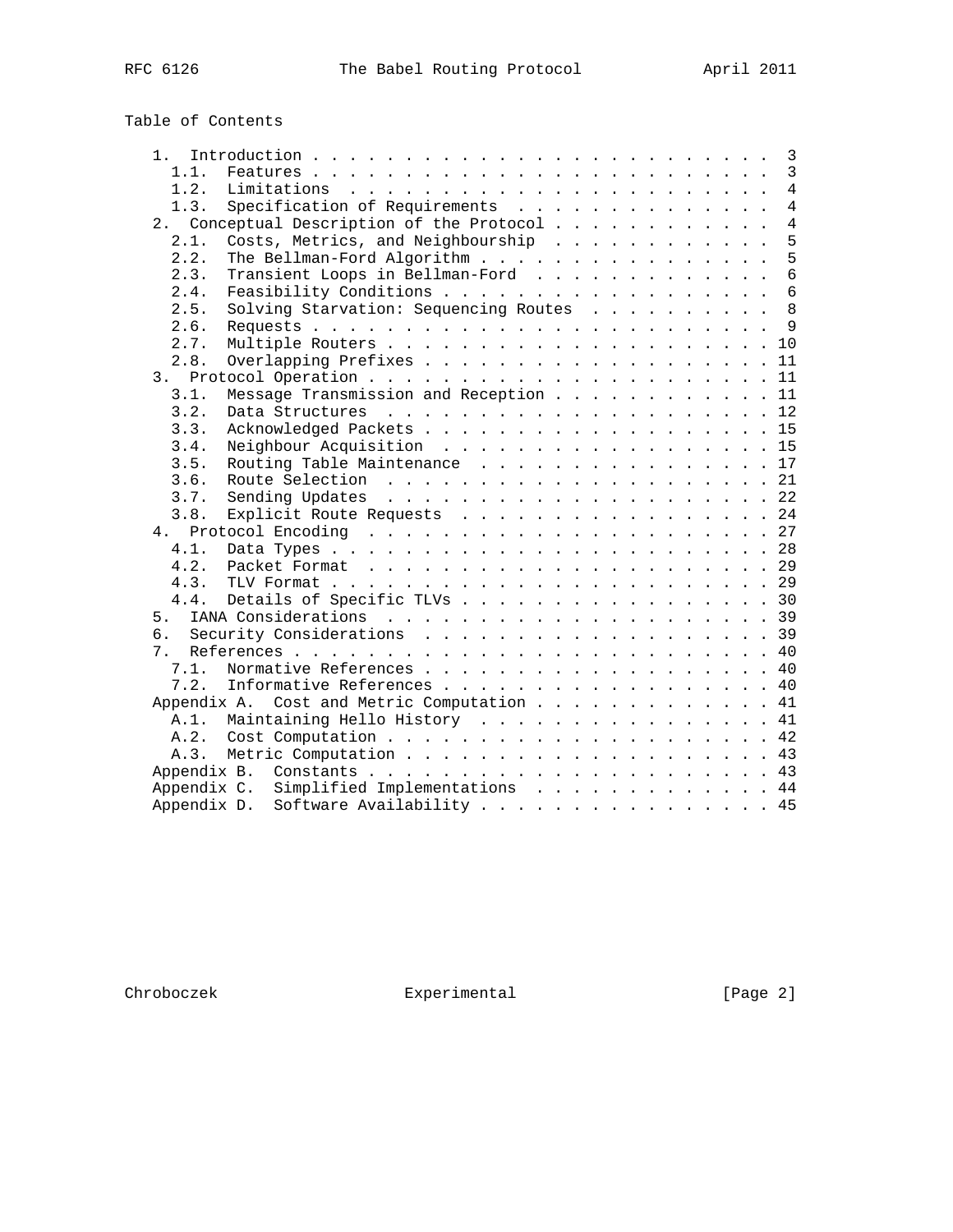# 1. Introduction

 Babel is a loop-avoiding distance-vector routing protocol that is designed to be robust and efficient both in networks using prefix based routing and in networks using flat routing ("mesh networks"), and both in relatively stable wired networks and in highly dynamic wireless networks.

# 1.1. Features

 The main property that makes Babel suitable for unstable networks is that, unlike naive distance-vector routing protocols [RIP], it strongly limits the frequency and duration of routing pathologies such as routing loops and black-holes during reconvergence. Even after a mobility event is detected, a Babel network usually remains loop-free. Babel then quickly reconverges to a configuration that preserves the loop-freedom and connectedness of the network, but is not necessarily optimal; in many cases, this operation requires no packet exchanges at all. Babel then slowly converges, in a time on the scale of minutes, to an optimal configuration. This is achieved by using sequenced routes, a technique pioneered by Destination- Sequenced Distance-Vector routing [DSDV].

More precisely, Babel has the following properties:

- o when every prefix is originated by at most one router, Babel never suffers from routing loops;
- o when a prefix is originated by multiple routers, Babel may occasionally create a transient routing loop for this particular prefix; this loop disappears in a time proportional to its diameter, and never again (up to an arbitrary garbage-collection (GC) time) will the routers involved participate in a routing loop for the same prefix;
- o assuming reasonable packet loss rates, any routing black-holes that may appear after a mobility event are corrected in a time at most proportional to the network's diameter.

 Babel has provisions for link quality estimation and for fairly arbitrary metrics. When configured suitably, Babel can implement shortest-path routing, or it may use a metric based, for example, on measured packet loss.

 Babel nodes will successfully establish an association even when they are configured with different parameters. For example, a mobile node that is low on battery may choose to use larger time constants (hello and update intervals, etc.) than a node that has access to wall

Chroboczek Experimental [Page 3]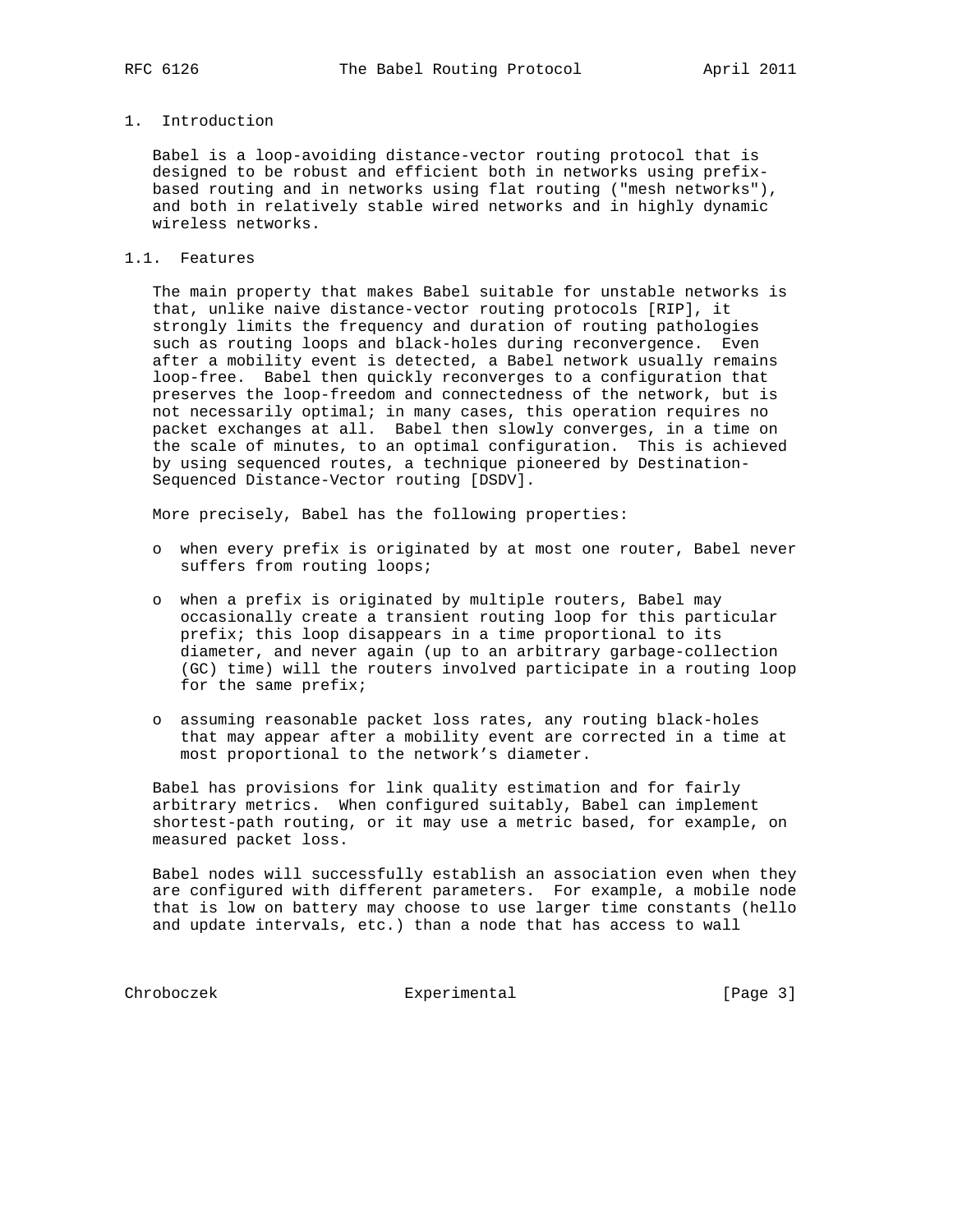power. Conversely, a node that detects high levels of mobility may choose to use smaller time constants. The ability to build such heterogeneous networks makes Babel particularly adapted to the wireless environment.

 Finally, Babel is a hybrid routing protocol, in the sense that it can carry routes for multiple network-layer protocols (IPv4 and IPv6), whichever protocol the Babel packets are themselves being carried over.

#### 1.2. Limitations

 Babel has two limitations that make it unsuitable for use in some environments. First, Babel relies on periodic routing table updates rather than using a reliable transport; hence, in large, stable networks it generates more traffic than protocols that only send updates when the network topology changes. In such networks, protocols such as OSPF [OSPF], IS-IS [IS-IS], or the Enhanced Interior Gateway Routing Protocol (EIGRP) [EIGRP] might be more suitable.

 Second, Babel does impose a hold time when a prefix is retracted (Section 3.5.5). While this hold time does not apply to the exact prefix being retracted, and hence does not prevent fast reconvergence should it become available again, it does apply to any shorter prefix that covers it. Hence, if a previously deaggregated prefix becomes aggregated, it will be unreachable for a few minutes. This makes Babel unsuitable for use in mobile networks that implement automatic prefix aggregation.

#### 1.3. Specification of Requirements

 The key words "MUST", "MUST NOT", "REQUIRED", "SHALL", "SHALL NOT", "SHOULD", "SHOULD NOT", "RECOMMENDED", "MAY", and "OPTIONAL" in this document are to be interpreted as described in [RFC2119].

2. Conceptual Description of the Protocol

 Babel is a mostly loop-free distance vector protocol: it is based on the Bellman-Ford protocol, just like the venerable RIP [RIP], but includes a number of refinements that either prevent loop formation altogether, or ensure that a loop disappears in a timely manner and doesn't form again.

 Conceptually, Bellman-Ford is executed in parallel for every source of routing information (destination of data traffic). In the following discussion, we fix a source S; the reader will recall that the same algorithm is executed for all sources.

Chroboczek Experimental [Page 4]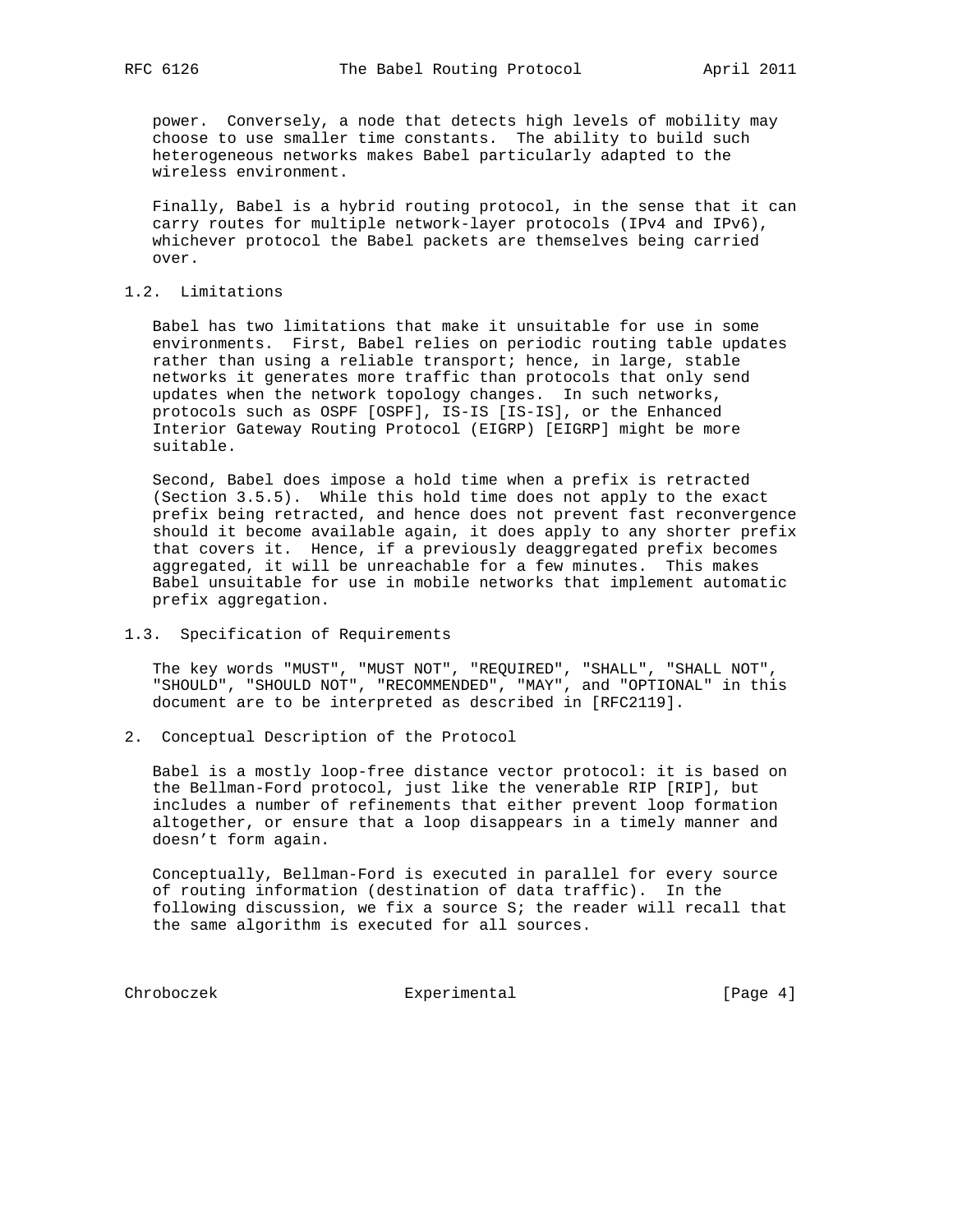# 2.1. Costs, Metrics, and Neighbourship

 As many routing algorithms, Babel computes costs of links between any two neighbouring nodes, abstract values attached to the edges between two nodes. We write C(A, B) for the cost of the edge from node A to node B.

 Given a route between any two nodes, the metric of the route is the sum of the costs of all the edges along the route. The goal of the routing algorithm is to compute, for every source S, the tree of the routes of lowest metric to S.

 Costs and metrics need not be integers. In general, they can be values in any algebra that satisfies two fairly general conditions (Section 3.5.2).

 A Babel node periodically broadcasts Hello messages to all of its neighbours; it also periodically sends an IHU ("I Heard You") message to every neighbour from which it has recently heard a Hello. From the information derived from Hello and IHU messages received from its neighbour B, a node A computes the cost  $C(A, B)$  of the link from A to B.

#### 2.2. The Bellman-Ford Algorithm

 Every node A maintains two pieces of data: its estimated distance to S, written D(A), and its next-hop router to S, written NH(A). Initially,  $D(S) = 0$ ,  $D(A)$  is infinite, and  $NH(A)$  is undefined.

 Periodically, every node B sends to all of its neighbours a route update, a message containing D(B). When a neighbour A of B receives the route update, it checks whether B is its selected next hop; if that is the case, then  $NH(A)$  is set to B, and  $D(A)$  is set to  $C(A, B)$  $+ D(B)$ . If that is not the case, then A compares  $C(A, B) + D(B)$  to its current value of D(A). If that value is smaller, meaning that the received update advertises a route that is better than the currently selected route, then NH(A) is set to B, and D(A) is set to  $C(A, B) + D(B)$ .

 A number of refinements to this algorithm are possible, and are used by Babel. In particular, convergence speed may be increased by sending unscheduled "triggered updates" whenever a major change in the topology is detected, in addition to the regular, scheduled updates. Additionally, a node may maintain a number of alternate routes, which are being advertised by neighbours other than its selected neighbour, and which can be used immediately if the selected route were to fail.

Chroboczek Experimental Experimental [Page 5]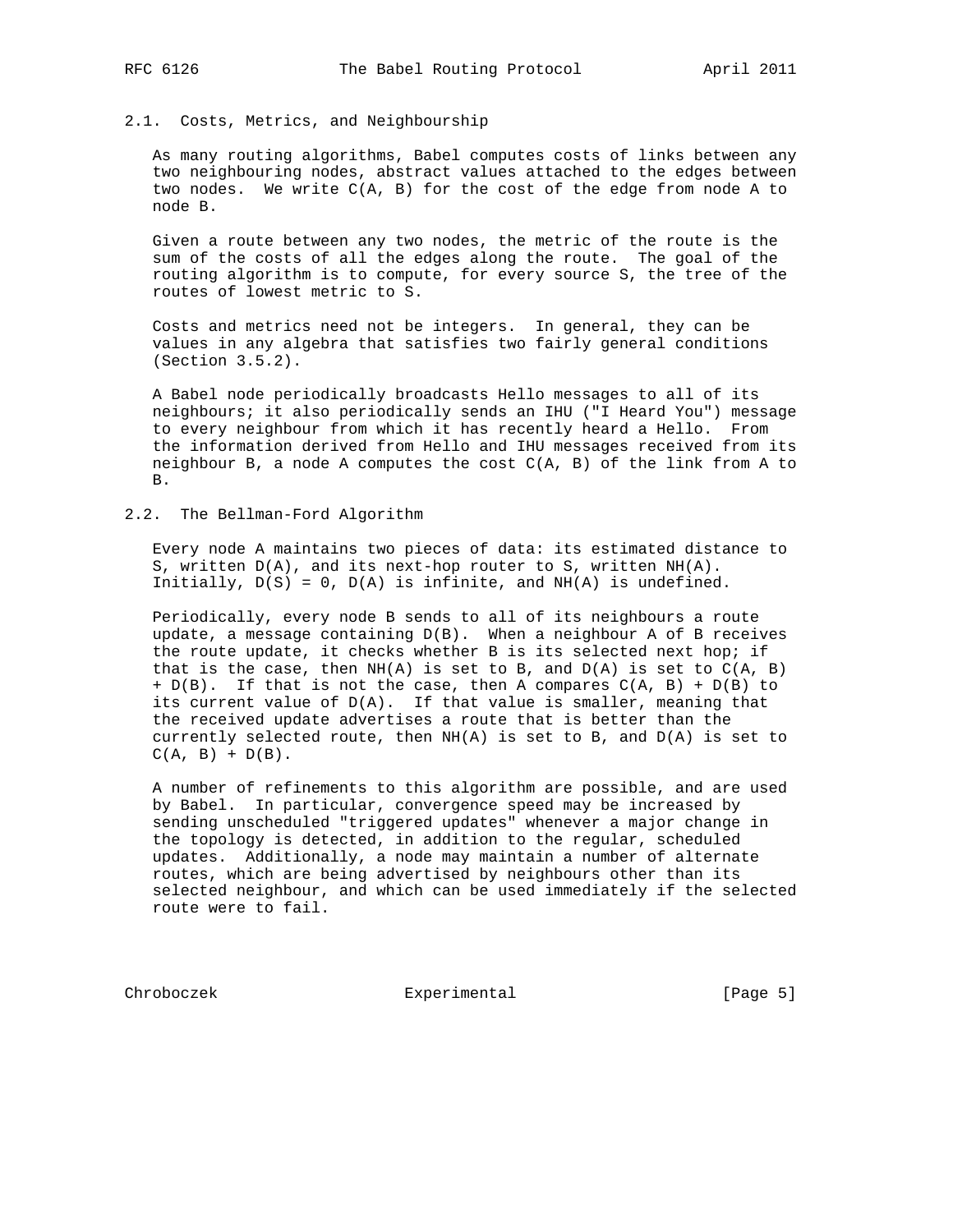### 2.3. Transient Loops in Bellman-Ford

 It is well known that a naive application of Bellman-Ford to distributed routing can cause transient loops after a topology change. Consider for example the following diagram:

$$
\begin{array}{c|c}\n & B \\
 & 1 \ / \ 1 \\
 & 1 \ / \ 1 \\
 & 1 \ \ 1 \\
 & C\n\end{array}
$$

After convergence,  $D(B) = D(C) = 2$ , with  $NH(B) = NH(C) = A$ .

Suppose now that the link between S and A fails:

$$
\begin{array}{c}\n & \text{B} \\
1 \text{ / } \\
 \text{S} \\
 \text{A} \\
 \downarrow \\
 1 \text{ / } \\
 \text{C}\n\end{array}
$$

 When it detects the failure of the link, A switches its next hop to B (which is still advertising a route to S with metric 2), and advertises a metric equal to 3, and then advertises a new route with metric 3. This process of nodes changing selected neighbours and increasing their metric continues until the advertised metric reaches "infinity", a value larger than all the metrics that the routing protocol is able to carry.

# 2.4. Feasibility Conditions

 Bellman-Ford is a very robust algorithm: its convergence properties are preserved when routers delay route acquisition or when they discard some updates. Babel routers discard received route announcements unless they can prove that accepting them cannot possibly cause a routing loop.

 More formally, we define a condition over route announcements, known as the feasibility condition, that guarantees the absence of routing loops whenever all routers ignore route updates that do not satisfy the feasibility condition. In effect, this makes Bellman-Ford into a family of routing algorithms, parameterised by the feasibility condition.

Chroboczek **Experimental** Experimental [Page 6]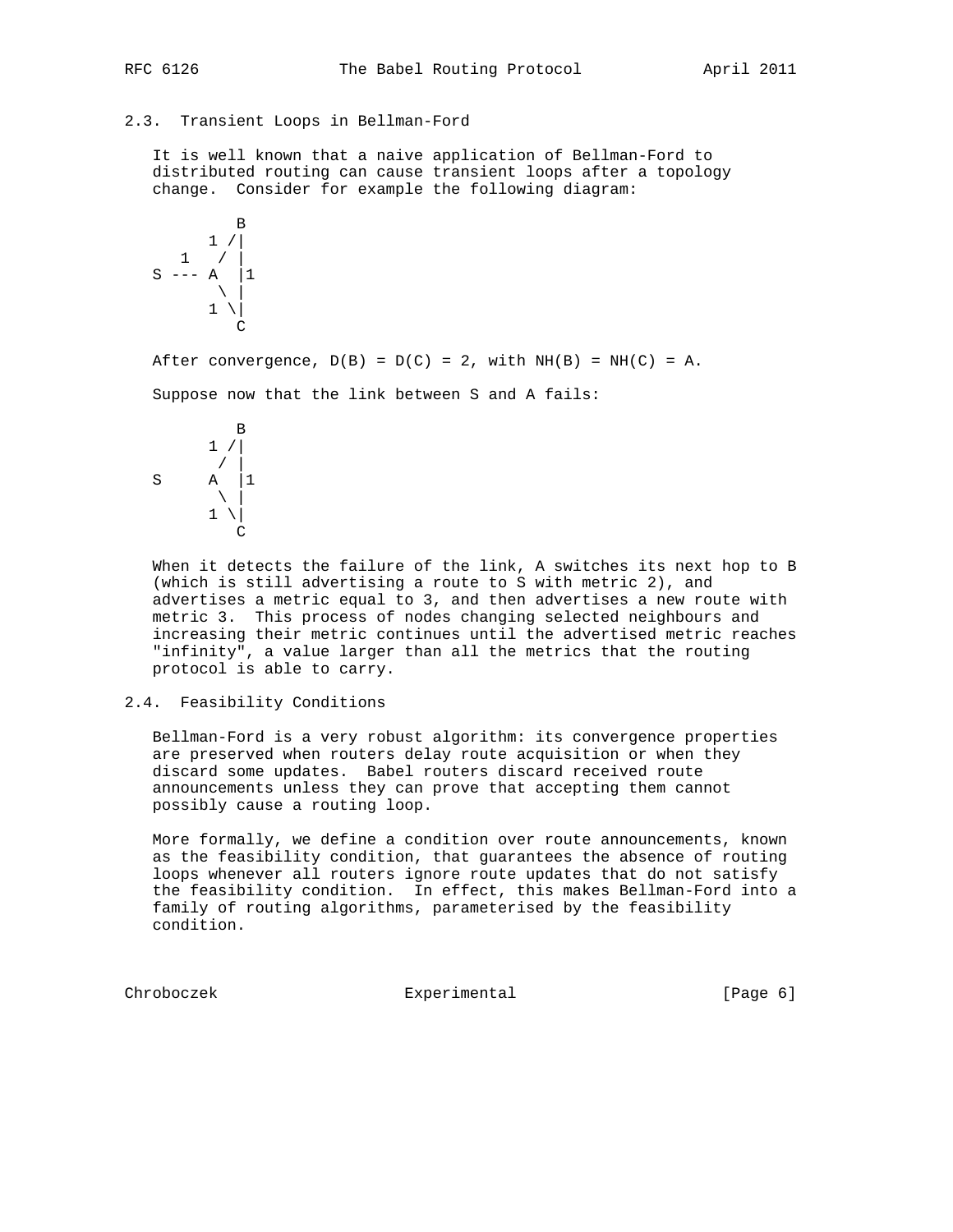Many different feasibility conditions are possible. For example, BGP can be modelled as being a distance-vector protocol with a (rather drastic) feasibility condition: a routing update is only accepted when the receiving node's AS number is not included in the update's AS-Path attribute (note that BGP's feasibility condition does not ensure the absence of transitory "micro-loops" during reconvergence).

 Another simple feasibility condition, used in Destination-Sequenced Distance-Vector (DSDV) routing [DSDV] and in Ad hoc On-Demand Distance Vector (AODV) routing, stems from the following observation: a routing loop can only arise after a router has switched to a route with a larger metric than the route that it had previously selected. Hence, one could decide that a route is feasible only when its metric at the local node would be no larger than the metric of the currently selected route, i.e., an announcement carrying a metric  $D(B)$  is accepted by A when  $C(A, B) + D(B) \le D(A)$ . If all routers obey this constraint, then the metric at every router is nonincreasing, and the following invariant is always preserved: if A has selected B as its successor, then  $D(B) < D(A)$ , which implies that the forwarding graph is loop-free.

 Babel uses a slightly more refined feasibility condition, used in EIGRP [DUAL]. Given a router A, define the feasibility distance of A, written FD(A), as the smallest metric that A has ever advertised for S to any of its neighbours. An update sent by a neighbour B of A is feasible when the metric D(B) advertised by B is strictly smaller than  $A'$ s feasibility distance, i.e., when  $D(B) < FD(A)$ .

 It is easy to see that this latter condition is no more restrictive than DSDV-feasibility. Suppose that node A obeys DSDV-feasibility; then  $D(A)$  is nonincreasing, hence at all times  $D(A) \leq FD(A)$ . Suppose now that A receives a DSDV-feasible update that advertises a metric  $D(B)$ . Since the update is DSDV-feasible,  $C(A, B) + D(B) \leq$  $D(A)$ , hence  $D(B) < D(A)$ , and since  $D(A) < = FD(A)$ ,  $D(B) < FD(A)$ .

 To see that it is strictly less restrictive, consider the following diagram, where A has selected the route through B, and  $D(A) = FD(A) =$ 2. Since  $D(C) = 1 < FD(A)$ , the alternate route through C is feasible for A, although its metric  $C(A, C) + D(C) = 5$  is larger than that of the currently selected route:



Chroboczek **Experimental** [Page 7]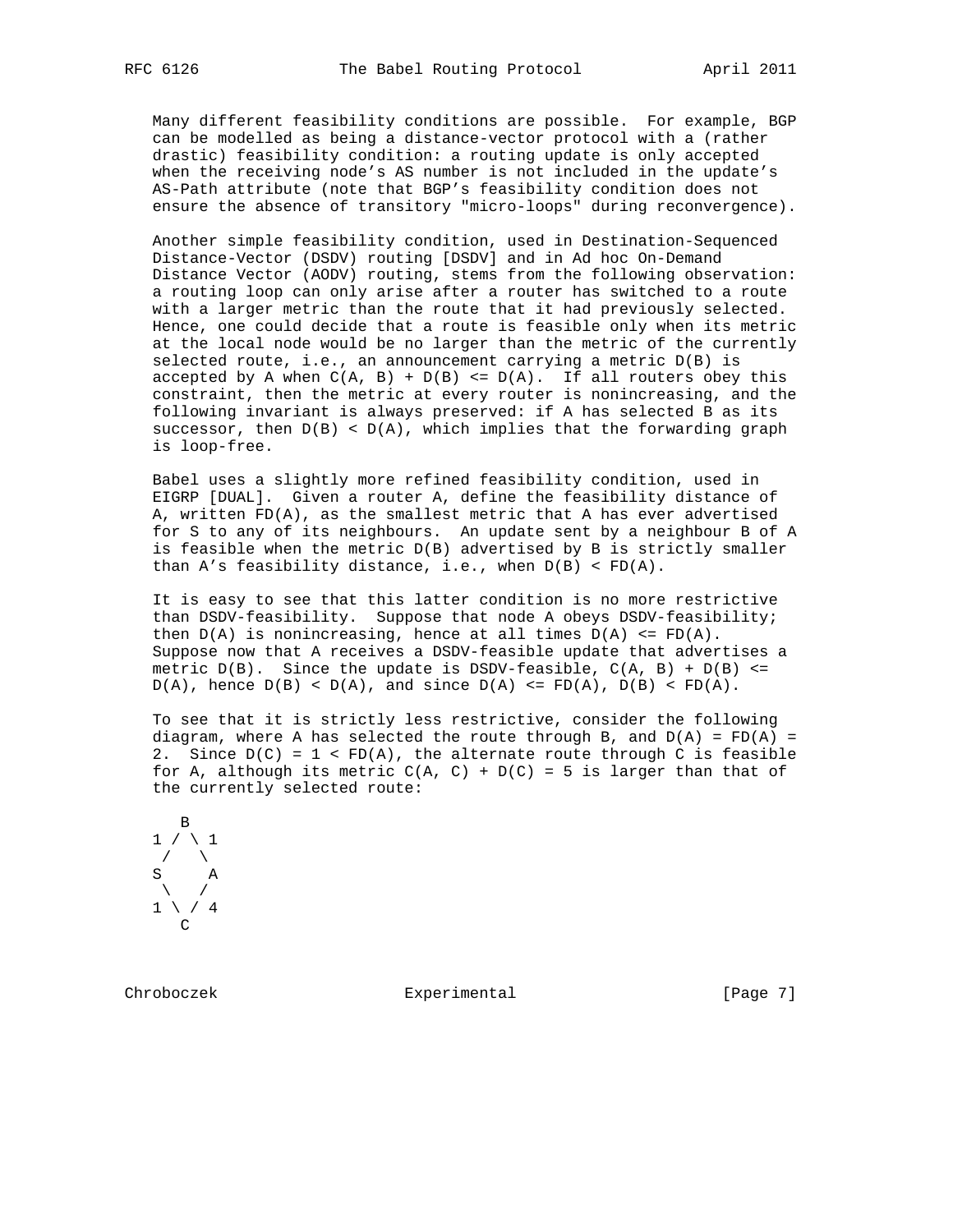To show that this feasibility condition still guarantees loop freedom, recall that at the time when A accepts an update from B, the metric  $D(B)$  announced by B is no smaller than  $FD(B)$ ; since it is smaller than  $FD(A)$ , at that point in time  $FD(B) < FD(A)$ . Since this property is preserved when A sends updates, it remains true at all times, which ensures that the forwarding graph has no loops.

#### 2.5. Solving Starvation: Sequencing Routes

 Obviously, the feasibility conditions defined above cause starvation when a router runs out of feasible routes. Consider the following diagram, where both A and B have selected the direct route to S:

 $\begin{array}{c} \text{A} \\ 1 \end{array}$  $D(A) = 1$  $/ |$  FD(A) = 1 S |1  $\setminus$  | D(B) = 2  $2 \setminus$  FD(B) = 2 B

Suppose now that the link between A and S breaks:



 The only route available from A to S, the one that goes through B, is not feasible: A suffers from a spurious starvation.

 At this point, the whole network must be rebooted in order to solve the starvation; this is essentially what EIGRP does when it performs a global synchronisation of all the routers in the network with the source (the "active" phase of EIGRP).

 Babel reacts to starvation in a less drastic manner, by using sequenced routes, a technique introduced by DSDV and adopted by AODV. In addition to a metric, every route carries a sequence number, a nondecreasing integer that is propagated unchanged through the network and is only ever incremented by the source; a pair  $(s, m)$ , where s is a sequence number and m a metric, is called a distance.

 A received update is feasible when either it is more recent than the feasibility distance maintained by the receiving node, or it is

Chroboczek **Experimental** Experimental [Page 8]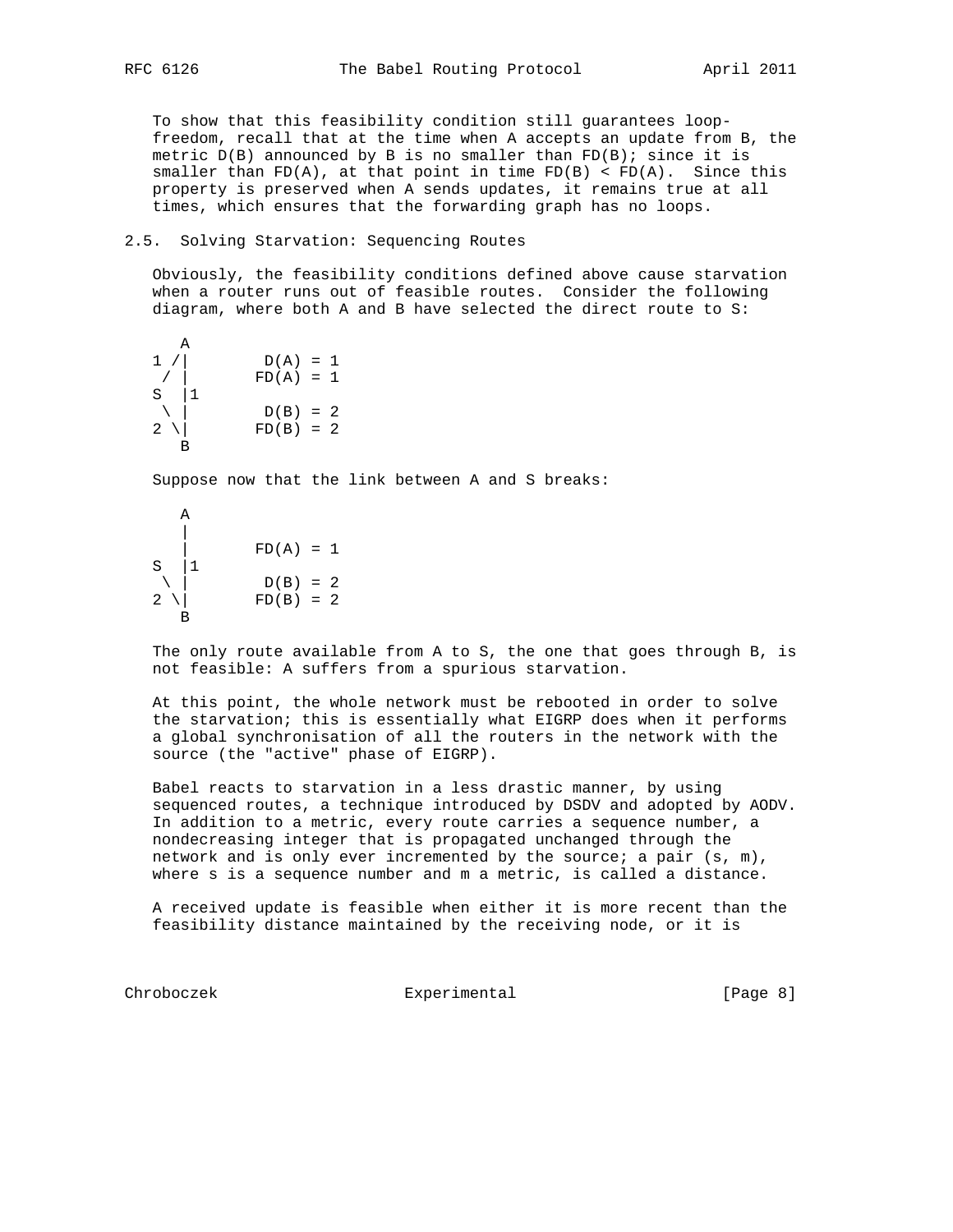equally recent and the metric is strictly smaller. More formally, if  $FD(A) = (s, m)$ , then an update carrying the distance  $(s', m')$  is feasible when either  $s' > s$ , or  $s = s'$  and  $m' < m$ .

Assuming the sequence number of S is 137, the diagram above becomes:

A  
\n
$$
\begin{array}{ccc}\n & A \\
 \downarrow \\
 S \\
 \downarrow \\
 2\n \end{array}
$$
\nFD(A) = (137, 1)  
\nD(B) = (137, 2)  
\nFD(B) = (137, 2)

 After S increases its sequence number, and the new sequence number is propagated to B, we have:

A  
\n
$$
\begin{array}{c|cc}\nA & & & \\
\downarrow & & \uparrow & \\
S & 1 & & \\
\searrow & & \downarrow & \\
2 & \searrow & & \\
B & & & \downarrow & \\
B\n\end{array}
$$
\nFD(A) = (137, 1)  
\nD(B) = (138, 2)  
\nFD(B) = (138, 2)

at which point the route through B becomes feasible again.

 Note that while sequence numbers are used for determining feasibility, they are not necessarily used in route selection: a node will normally ignore the sequence number when selecting a route (Section 3.6).

#### 2.6. Requests

 In DSDV, the sequence number of a source is increased periodically. A route becomes feasible again after the source increases its sequence number, and the new sequence number is propagated through the network, which may, in general, require a significant amount of time.

 Babel takes a different approach. When a node detects that it is suffering from a potentially spurious starvation, it sends an explicit request to the source for a new sequence number. This request is forwarded hop by hop to the source, with no regard to the feasibility condition. Upon receiving the request, the source increases its sequence number and broadcasts an update, which is forwarded to the requesting node.

Chroboczek **Experimental** [Page 9]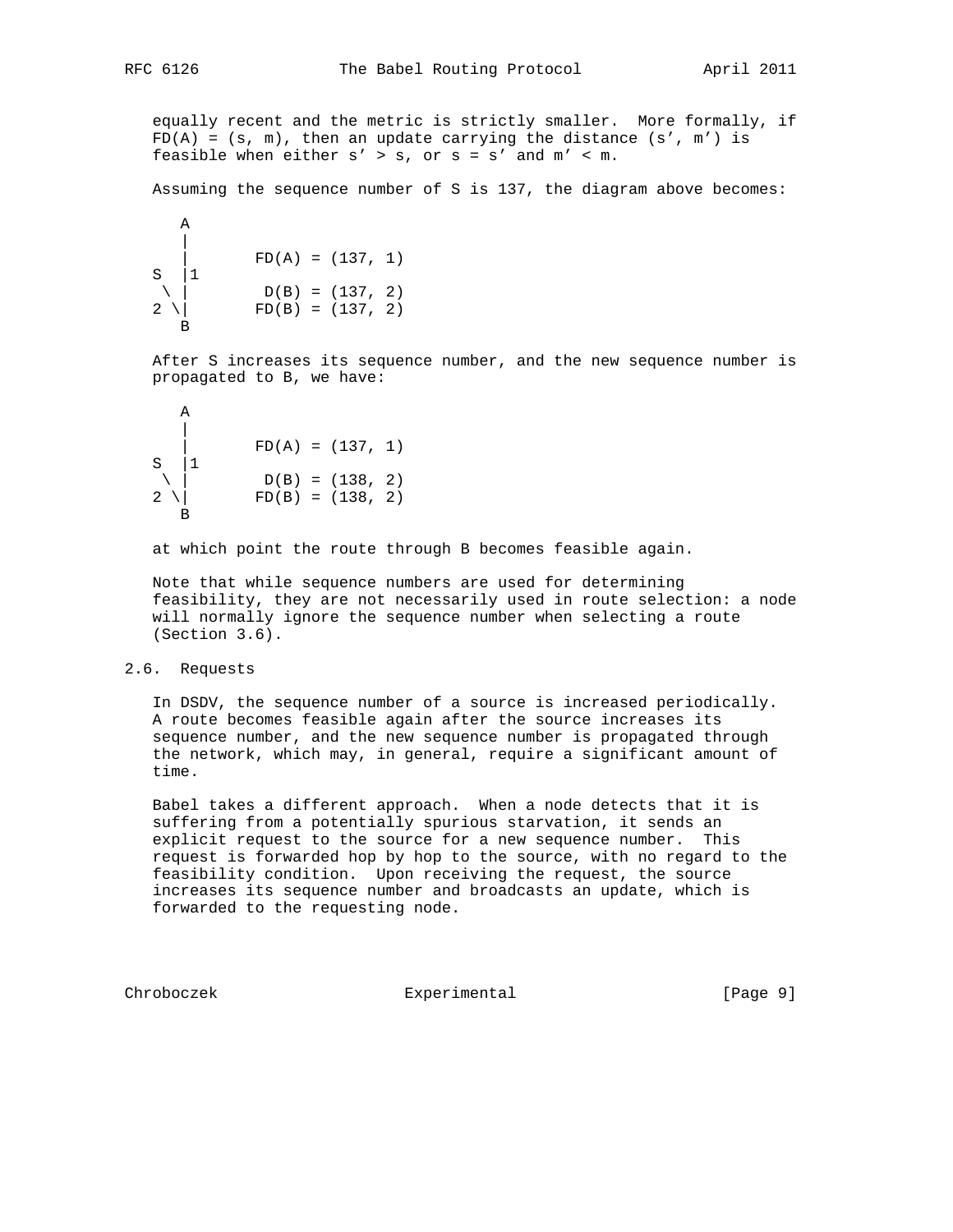Note that after a change in network topology not all such requests will, in general, reach the source, as some will be sent over links that are now broken. However, if the network is still connected, then at least one among the nodes suffering from spurious starvation has an (unfeasible) route to the source; hence, in the absence of packet loss, at least one such request will reach the source. (Resending requests a small number of times compensates for packet loss.)

 Since requests are forwarded with no regard to the feasibility condition, they may, in general, be caught in a forwarding loop; this is avoided by having nodes perform duplicate detection for the requests that they forward.

#### 2.7. Multiple Routers

 The above discussion assumes that every prefix is originated by a single router. In real networks, however, it is often necessary to have a single prefix originated by multiple routers; for example, the default route will be originated by all of the edge routers of a routing domain.

 Since synchronising sequence numbers between distinct routers is problematic, Babel treats routes for the same prefix as distinct entities when they are originated by different routers: every route announcement carries the router-id of its originating router, and feasibility distances are not maintained per prefix, but per source, where a source is a pair of a router-id and a prefix. In effect, Babel guarantees loop-freedom for the forwarding graph to every source; since the union of multiple acyclic graphs is not in general acyclic, Babel does not in general guarantee loop-freedom when a prefix is originated by multiple routers, but any loops will be broken in a time at most proportional to the diameter of the loop - as soon as an update has "gone around" the routing loop.

 Consider for example the following diagram, where A has selected the default route through S, and B has selected the one through S':

 1 1 1 ::/0 -- S --- A --- B --- S' -- ::/0

 Suppose that both default routes fail at the same time; then nothing prevents A from switching to B, and B simultaneously switching to A. However, as soon as A has successfully advertised the new route to B, the route through A will become unfeasible for B. Conversely, as soon as B will have advertised the route through A, the route through B will become unfeasible for A.

Chroboczek Experimental [Page 10]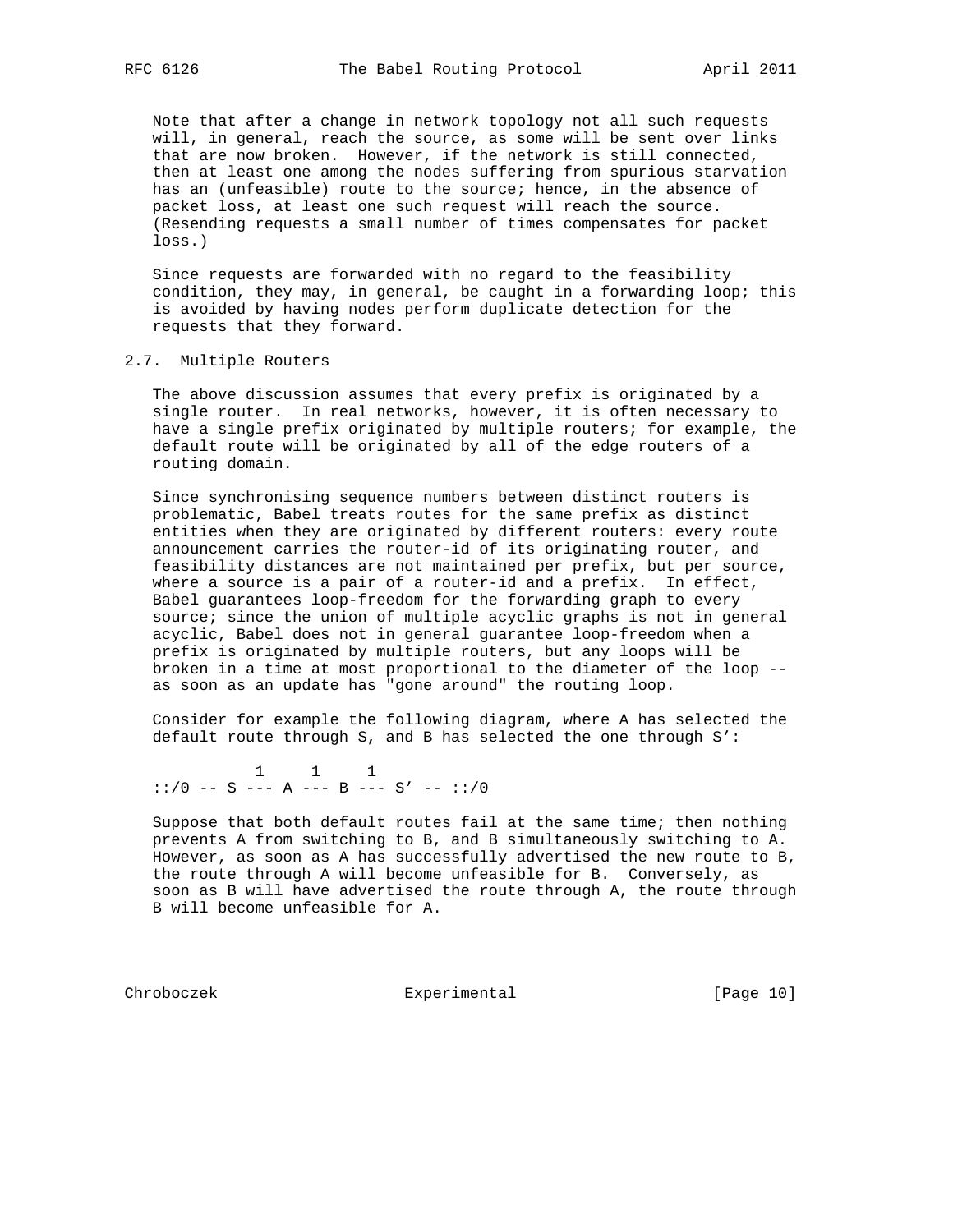In effect, the routing loop disappears at the latest when routing information has gone around the loop. Since this process can be delayed by lost packets, Babel makes certain efforts to ensure that updates are sent reliably after a router-id change.

 Additionally, after the routers have advertised the two routes, both sources will be in their source tables, which will prevent them from ever again participating in a routing loop involving routes from S and S' (up to the source GC time, which, available memory permitting, can be set to arbitrarily large values).

#### 2.8. Overlapping Prefixes

 In the above discussion, we have assumed that all prefixes are disjoint, as is the case in flat ("mesh") routing. In practice, however, prefixes may overlap: for example, the default route overlaps with all of the routes present in the network.

 After a route fails, it is not correct in general to switch to a route that subsumes the failed route. Consider for example the following configuration:

$$
\begin{array}{cccc}\n & & 1 & 1 \\
\vdots & \vdots & \vdots & \vdots \\
 & & \vdots \\
\end{array}
$$

 Suppose that node C fails. If B forwards packets destined to C by following the default route, a routing loop will form, and persist until A learns of B's retraction of the direct route to C. Babel avoids this pitfall by maintaining an "unreachable" route for a few minutes after a route is retracted; the time for which such a route must be maintained should be the worst-case propagation time of the retraction of the route to C.

3. Protocol Operation

 Every Babel speaker is assigned a router-id, which is an arbitrary string of 8 octets that is assumed unique across the routing domain. We suggest that router-ids should be assigned in modified EUI-64 format [ADDRARCH]. (As a matter of fact, the protocol encoding is slightly more compact when router-ids are assigned in the same manner as the IPv6 layer assigns host IDs.)

3.1. Message Transmission and Reception

 Babel protocol packets are sent in the body of a UDP datagram. Each Babel packet consists of one or more TLVs.

Chroboczek Experimental [Page 11]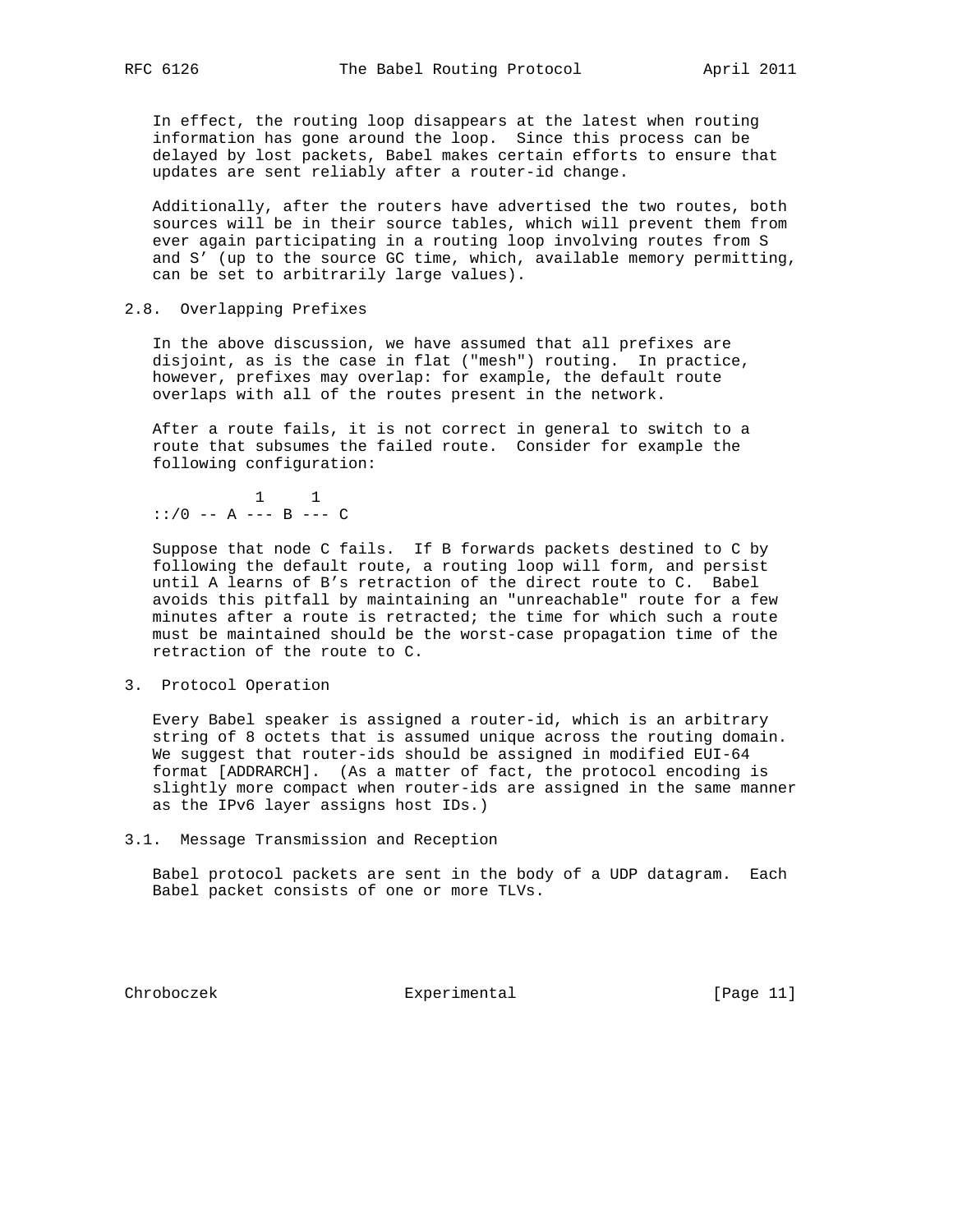The source address of a Babel packet is always a unicast address, link-local in the case of IPv6. Babel packets may be sent to a well known (link-local) multicast address (this is the usual case) or to a (link-local) unicast address. In normal operation, a Babel speaker sends both multicast and unicast packets to its neighbours.

 With the exception of Hello TLVs and acknowledgements, all Babel TLVs can be sent to either unicast or multicast addresses, and their semantics does not depend on whether the destination was a unicast or multicast address. Hence, a Babel speaker does not need to determine the destination address of a packet that it receives in order to interpret it.

 A moderate amount of jitter is applied to packets sent by a Babel speaker: outgoing TLVs are buffered and SHOULD be sent with a small random delay. This is done for two purposes: it avoids synchronisation of multiple Babel speakers across a network [JITTER], and it allows for the aggregation of multiple TLVs into a single packet.

 The exact delay and amount of jitter applied to a packet depends on whether it contains any urgent TLVs. Acknowledgement TLVs MUST be sent before the deadline specified in the corresponding request. The particular class of updates specified in Section 3.7.2 MUST be sent in a timely manner. The particular class of request and update TLVs specified in Section 3.8.2 SHOULD be sent in a timely manner.

#### 3.2. Data Structures

Every Babel speaker maintains a number of data structures.

#### 3.2.1. Sequence Number

 A node's sequence number is a 16-bit integer that is included in route updates sent for routes originated by this node. A node increments its sequence number (modulo 2^16) whenever it receives a request for a new sequence number (Section 3.8.1.2).

 A node SHOULD NOT increment its sequence number (seqno) spontaneously, since increasing seqnos makes it less likely that other nodes will have feasible alternate routes when their selected routes fail.

#### 3.2.2. The Interface Table

 The interface table contains the list of interfaces on which the node speaks the Babel protocol. Every interface table entry contains the interface's Hello seqno, a 16-bit integer that is sent with each

Chroboczek Experimental [Page 12]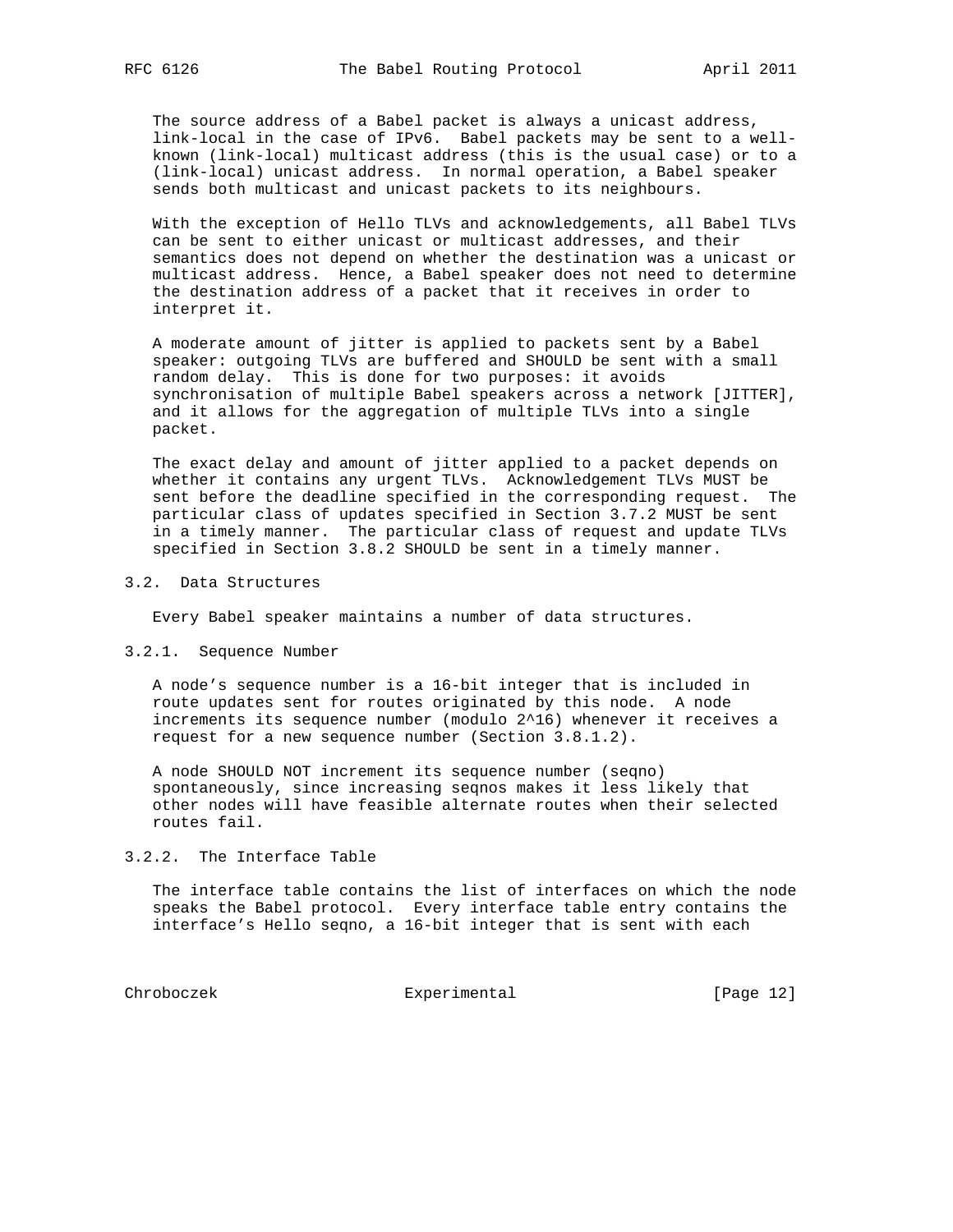Hello TLV on this interface and is incremented (modulo 2^16) whenever a Hello is sent. (Note that an interface's Hello seqno is unrelated to the node's seqno.)

 There are two timers associated with each interface table entry - the Hello timer, which governs the sending of periodic Hello and IHU packets, and the update timer, which governs the sending of periodic route updates.

# 3.2.3. The Neighbour Table

 The neighbour table contains the list of all neighbouring interfaces from which a Babel packet has been recently received. The neighbour table is indexed by pairs of the form (interface, address), and every neighbour table entry contains the following data:

- o the local node's interface over which this neighbour is reachable;
- o the address of the neighbouring interface;
- o a history of recently received Hello packets from this neighbour; this can, for example, be a sequence of n bits, for some small value n, indicating which of the n hellos most recently sent by this neighbour have been received by the local node;
- o the "transmission cost" value from the last IHU packet received from this neighbour, or FFFF hexadecimal (infinity) if the IHU hold timer for this neighbour has expired;
- o the neighbour's expected Hello sequence number, an integer modulo  $2^16$ .

 There are two timers associated with each neighbour entry -- the hello timer, which is initialised from the interval value carried by Hello TLVs, and the IHU timer, which is initialised to a small multiple of the interval carried in IHU TLVs.

 Note that the neighbour table is indexed by IP addresses, not by router-ids: neighbourship is a relationship between interfaces, not between nodes. Therefore, two nodes with multiple interfaces can participate in multiple neighbourship relationships, a fairly common situation when wireless nodes with multiple radios are involved.

3.2.4. The Source Table

 The source table is used to record feasibility distances. It is indexed by triples of the form (prefix, plen, router-id), and every source table entry contains the following data:

Chroboczek Experimental [Page 13]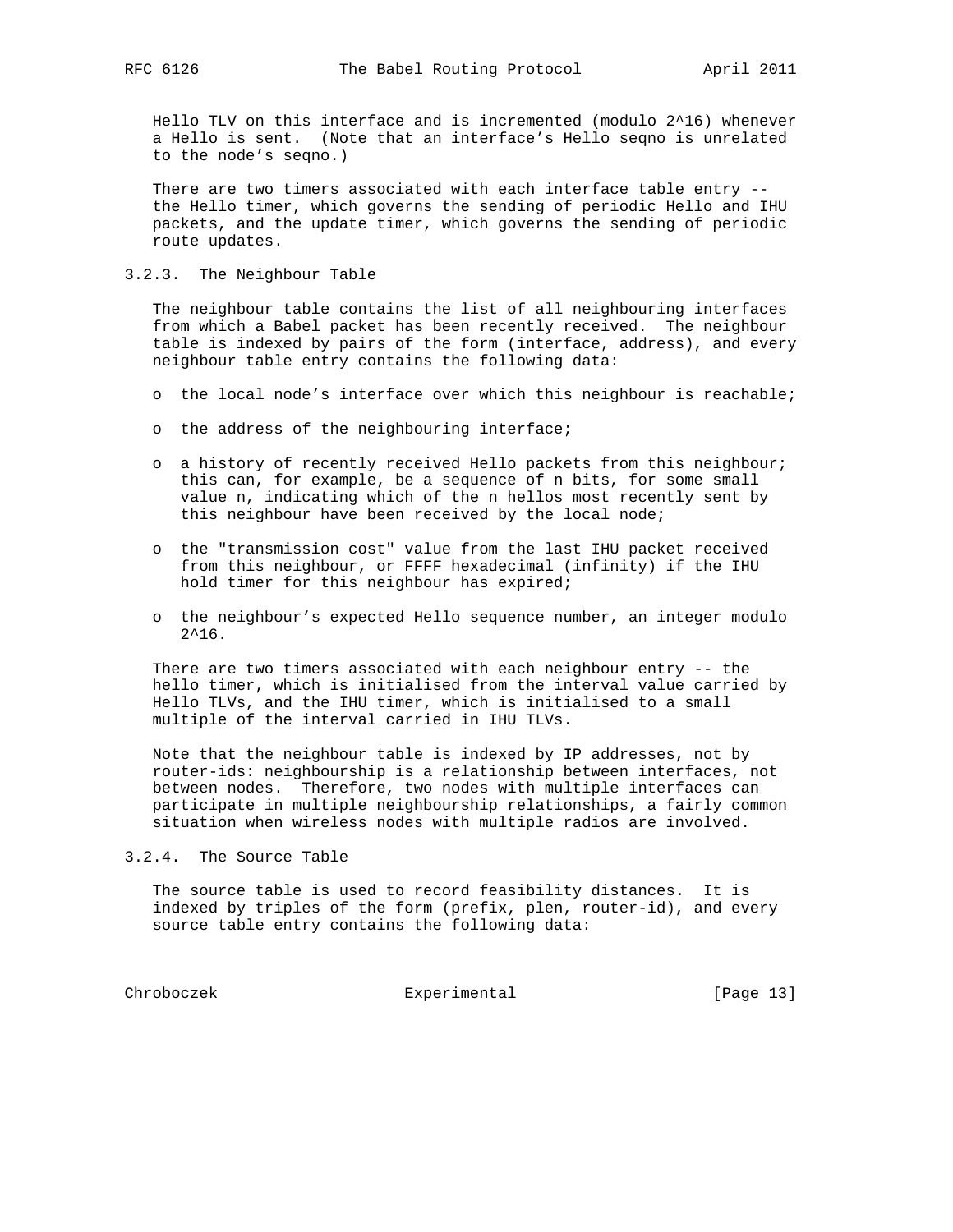- o the prefix (prefix, plen), where plen is the prefix length, that this entry applies to;
- o the router-id of a router originating this prefix;
- o a pair (seqno, metric), this source's feasibility distance.

 There is one timer associated with each entry in the source table - the source garbage-collection timer. It is initialised to a time on the order of minutes and reset as specified in Section 3.7.3.

3.2.5. The Route Table

 The route table contains the routes known to this node. It is indexed by triples of the form (prefix, plen, neighbour), and every route table entry contains the following data:

- o the source (prefix, plen, router-id) for which this route is advertised;
- o the neighbour that advertised this route;
- o the metric with which this route was advertised by the neighbour, or FFFF hexadecimal (infinity) for a recently retracted route;
- o the sequence number with which this route was advertised;
- o the next-hop address of this route;
- o a boolean flag indicating whether this route is selected, i.e., whether it is currently being used for forwarding and is being advertised.

 There is one timer associated with each route table entry -- the route expiry timer. It is initialised and reset as specified in Section 3.5.4.

3.2.6. The Table of Pending Requests

 The table of pending requests contains a list of seqno requests that the local node has sent (either because they have been originated locally, or because they were forwarded) and to which no reply has been received yet. This table is indexed by prefixes, and every entry in this table contains the following data:

o the prefix, router-id, and seqno being requested;

Chroboczek Experimental [Page 14]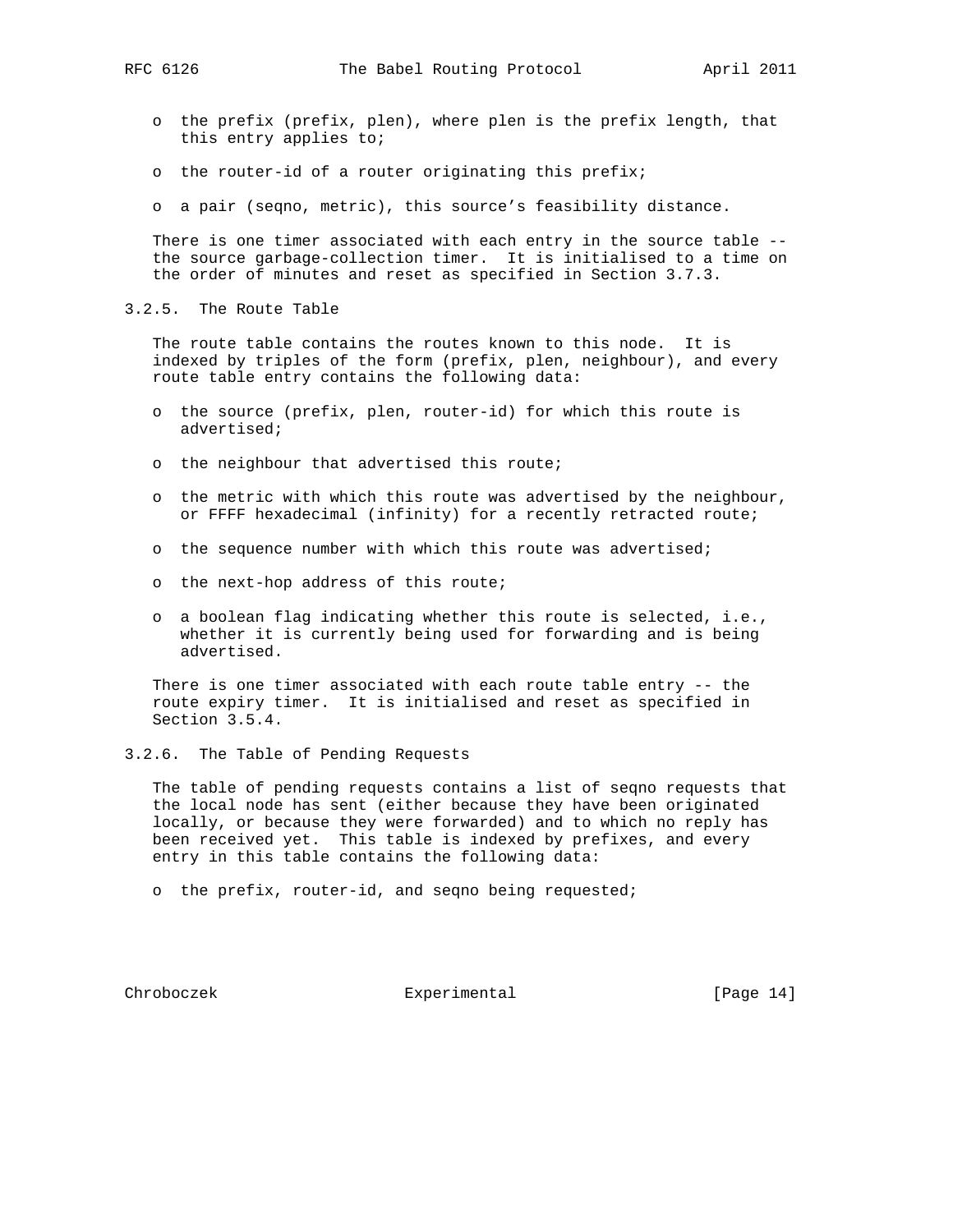- o the neighbour, if any, on behalf of which we are forwarding this request;
- o a small integer indicating the number of times that this request will be resent if it remains unsatisfied.

There is one timer associated with each pending request; it governs both the resending of requests and their expiry.

### 3.3. Acknowledged Packets

 A Babel speaker may request that any neighbour receiving a given packet reply with an explicit acknowledgement within a given time. While the use of acknowledgement requests is optional, every Babel speaker MUST be able to reply to such a request.

 An acknowledgement MUST be sent to a unicast destination. On the other hand, acknowledgement requests may be sent to either unicast or multicast destinations, in which case they request an acknowledgement from all of the receiving nodes.

When to request acknowledgements is a matter of local policy; the simplest strategy is to never request acknowledgements and to rely on periodic updates to ensure that any reachable routes are eventually propagated throughout the routing domain. For increased efficiency, we suggest that acknowledged packets should be used in order to send urgent updates (Section 3.7.2) when the number of neighbours on a given interface is small. Since Babel is designed to deal gracefully with packet loss on unreliable media, sending all packets with acknowledgement requests is not necessary, and not even recommended, as the acknowledgements cause additional traffic and may force additional Address Resolution Protocol (ARP) or Neighbour Discovery exchanges.

# 3.4. Neighbour Acquisition

 Neighbour acquisition is the process by which a Babel node discovers the set of neighbours heard over each of its interfaces and ascertains bidirectional reachability. On unreliable media, neighbour acquisition additionally provides some statistics that MAY be used in link quality computation.

# 3.4.1. Reverse Reachability Detection

 Every Babel node sends periodic Hellos over each of its interfaces. Each Hello TLV carries an increasing (modulo 2^16) sequence number and the interval between successive periodic packets sent on this particular interface.

Chroboczek Experimental [Page 15]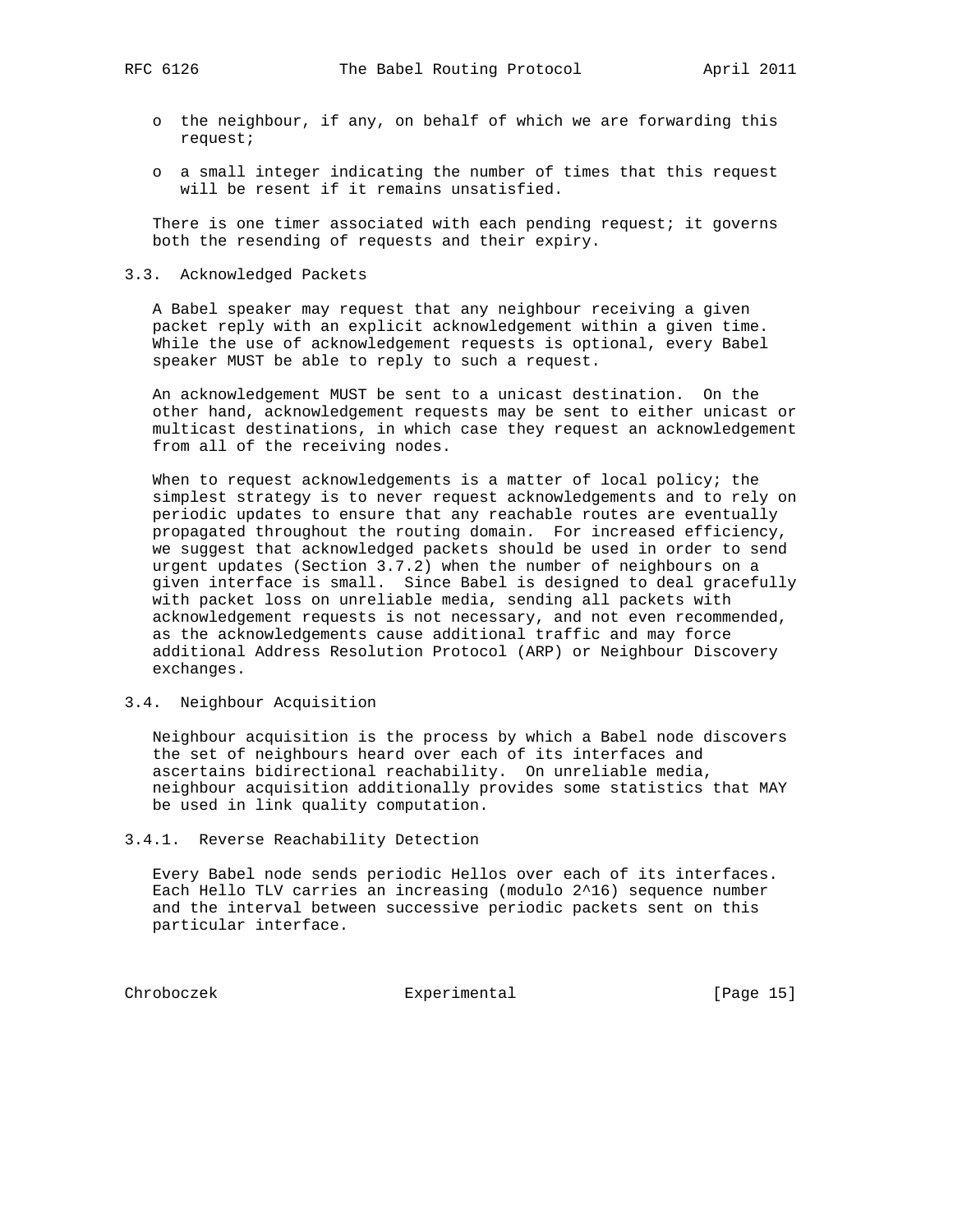In addition to the periodic Hello packets, a node MAY send unscheduled Hello packets, e.g., to accelerate link cost estimation when a new neighbour is discovered, or when link conditions have suddenly changed.

 A node MAY change its Hello interval. The Hello interval MAY be decreased at any time; it SHOULD NOT be increased, except immediately before sending a Hello packet. (Equivalently, a node SHOULD send an unscheduled Hello immediately after increasing its Hello interval.)

 How to deal with received Hello TLVs and what statistics to maintain are considered local implementation matters; typically, a node will maintain some sort of history of recently received Hellos. A possible algorithm is described in Appendix A.1.

 After receiving a Hello, or determining that it has missed one, the node recomputes the association's cost (Section 3.4.3) and runs the route selection procedure (Section 3.6).

3.4.2. Bidirectional Reachability Detection

 In order to establish bidirectional reachability, every node sends periodic IHU ("I Heard You") TLVs to each of its neighbours. Since IHUs carry an explicit interval value, they MAY be sent less often than Hellos in order to reduce the amount of routing traffic in dense networks; in particular, they SHOULD be sent less often than Hellos over links with little packet loss. While IHUs are conceptually unicast, they SHOULD be sent to a multicast address in order to avoid an ARP or Neighbour Discovery exchange and to aggregate multiple IHUs in a single packet.

 In addition to the periodic IHUs, a node MAY, at any time, send an unscheduled IHU packet. It MAY also, at any time, decrease its IHU interval, and it MAY increase its IHU interval immediately before sending an IHU.

 Every IHU TLV contains two pieces of data: the link's rxcost (reception cost) from the sender's perspective, used by the neighbour for computing link costs (Section 3.4.3), and the interval between periodic IHU packets. A node receiving an IHU updates the value of the sending neighbour's txcost (transmission cost), from its perspective, to the value contained in the IHU, and resets this neighbour's IHU timer to a small multiple of the value received in the IHU.

When a neighbour's IHU timer expires, its txcost is set to infinity.

Chroboczek Experimental [Page 16]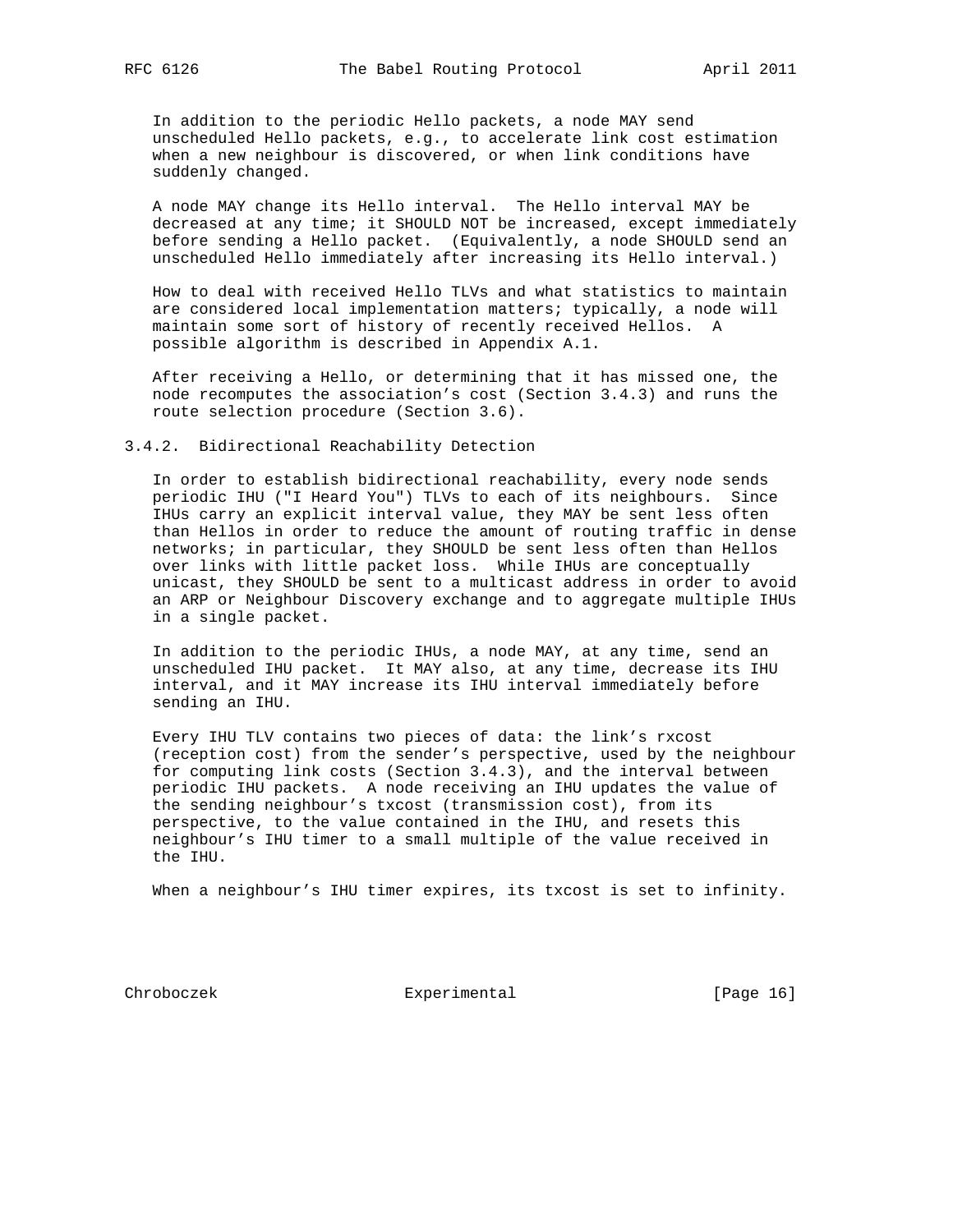After updating a neighbour's txcost, the receiving node recomputes the neighbour's cost (Section 3.4.3) and runs the route selection procedure (Section 3.6).

3.4.3. Cost Computation

 A neighbourship association's link cost is computed from the values maintained in the neighbour table -- namely, the statistics kept in the neighbour table about the reception of Hellos, and the txcost computed from received IHU packets.

 For every neighbour, a Babel node computes a value known as this neighbour's rxcost. This value is usually derived from the Hello history, which may be combined with other data, such as statistics maintained by the link layer. The rxcost is sent to a neighbour in each IHU.

 How the txcost and rxcost are combined in order to compute a link's cost is a matter of local policy; as far as Babel's correctness is concerned, only the following conditions MUST be satisfied:

- o the cost is strictly positive;
- o if no hellos were received recently, then the cost is infinite;
- o if the txcost is infinite, then the cost is infinite.

 Note that while this document does not constrain cost computation any further, not all cost computation strategies will give good results. We give a few examples of strategies for computing a link's cost that are known to work well in practice in Appendix A.2.

3.5. Routing Table Maintenance

 Conceptually, a Babel update is a quintuple (prefix, plen, router-id, seqno, metric), where (prefix, plen) is the prefix for which a route is being advertised, router-id is the router-id of the router originating this update, seqno is a nondecreasing (modulo 2^16) integer that carries the originating router seqno, and metric is the announced metric.

 Before being accepted, an update is checked against the feasibility condition (Section 3.5.1), which ensures that the route does not create a routing loop. If the feasibility condition is not satisfied, the update is either ignored or treated as a retraction, depending on some other conditions (Section 3.5.4). If the feasibility condition is satisfied, then the update cannot possibly cause a routing loop, and the update is accepted.

Chroboczek Experimental [Page 17]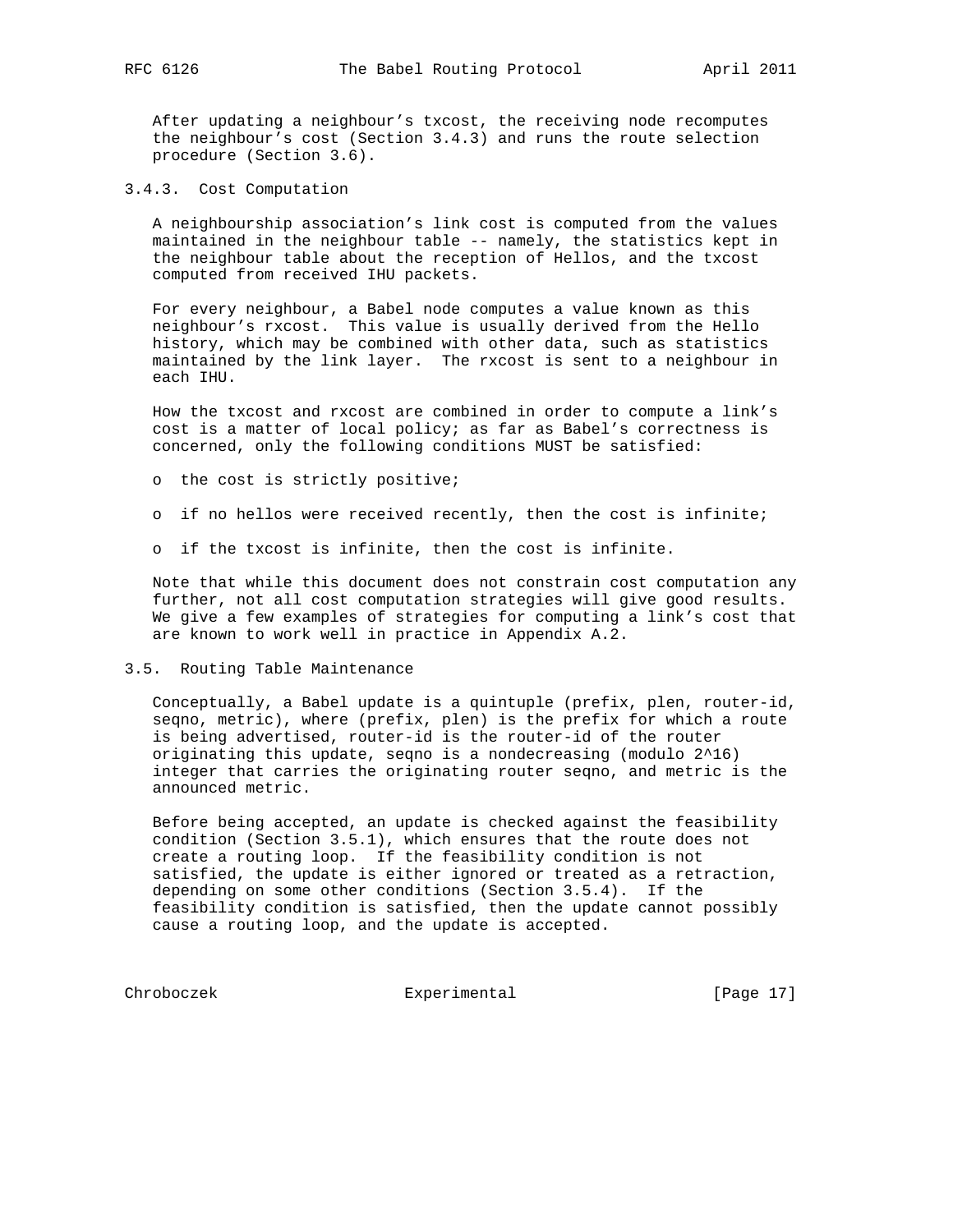## 3.5.1. The Feasibility Condition

 The feasibility condition is applied to all received updates. The feasibility condition compares the metric in the received update with the metrics of the updates previously sent by the receiving node; updates with finite metrics large enough to cause a loop are discarded.

 A feasibility distance is a pair (seqno, metric), where seqno is an integer modulo 2^16 and metric is a positive integer. Feasibility distances are compared lexicographically, with the first component inverted: we say that a distance (seqno, metric) is strictly better than a distance (seqno', metric'), written

(seqno, metric) < (seqno', metric')

when

seqno > seqno' or (seqno = seqno' and metric < metric')

where sequence numbers are compared modulo 2^16.

 Given a source (p, plen, id), a node's feasibility distance for this source is the minimum, according to the ordering defined above, of the distances of all the finite updates ever sent by this particular node for the prefix (p, plen) carrying the router-id id. Feasibility distances are maintained in the source table; the exact procedure is given in Section 3.7.3.

 A received update is feasible when either it is a retraction (its metric is FFFF hexadecimal), or the advertised distance is strictly better, in the sense defined above, than the feasibility distance for the corresponding source. More precisely, a route advertisement carrying the quintuple (prefix, plen, router-id, seqno, metric) is feasible if one of the following conditions holds:

- o metric is infinite; or
- o no entry exists in the source table indexed by (id, prefix, plen); or
- o an entry (prefix, plen, router-id, seqno', metric') exists in the source table, and either
	- \* seqno' < seqno or
	- \* seqno = seqno' and metric < metric'.

Chroboczek Experimental [Page 18]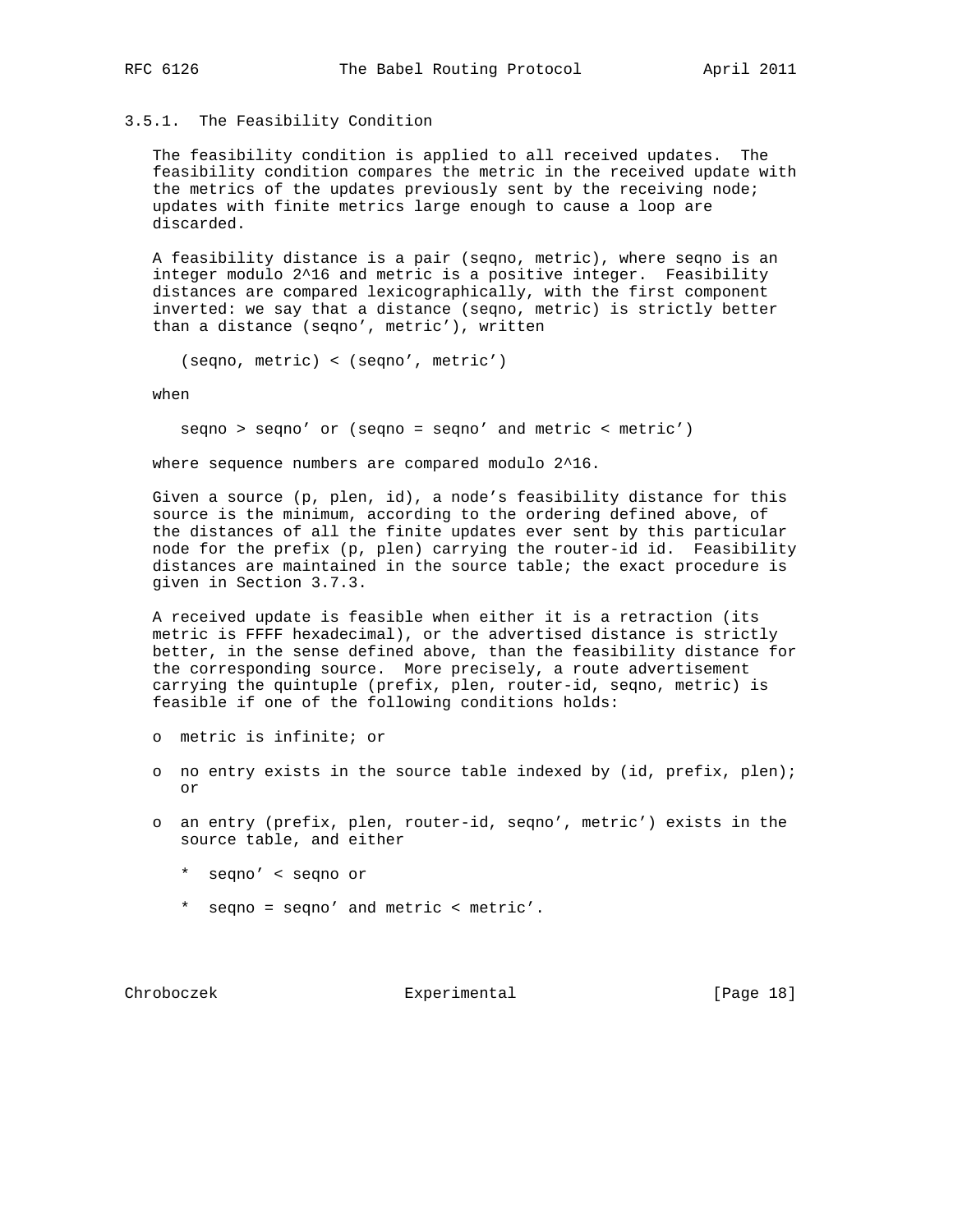Note that the feasibility condition considers the metric advertised by the neighbour, not the route's metric; hence, a fluctuation in a neighbour's cost cannot render a selected route unfeasible.

3.5.2. Metric Computation

 A route's metric is computed from the metric advertised by the neighbour and the neighbour's link cost. Just like cost computation, metric computation is considered a local policy matter; as far as Babel is concerned, the function  $M(c, m)$  used for computing a metric from a locally computed link cost and the metric advertised by a neighbour MUST only satisfy the following conditions:

o if c is infinite, then M(c, m) is infinite;

o M is strictly monotonic: M(c, m) > m.

Additionally, the metric SHOULD satisfy the following condition:

o M is isotonic: if  $m \le m'$ , then  $M(c, m) \le M(c, m')$ .

 Note that while strict monotonicity is essential to the integrity of the network (persistent routing loops may appear if it is not satisfied), isotonicity is not: if it is not satisfied, Babel will still converge to a locally optimal routing table, but might not reach a global optimum (in fact, such a global optimum may not even exist).

 As with cost computation, not all strategies for computing route metrics will give good results. In particular, some metrics are more likely than others to lead to routing instabilities (route flapping). In Appendix A.3, we give a number of examples of strictly monotonic, isotonic routing metrics that are known to work well in practice.

# 3.5.3. Encoding of Updates

 In a large network, the bulk of Babel traffic consists of route updates; hence, some care has been given to encoding them efficiently. An Update TLV itself only contains the prefix, seqno, and metric, while the next hop is derived either from the network layer source address of the packet or from an explicit Next Hop TLV in the same packet. The router-id is derived from a separate Router-Id TLV in the same packet, which optimises the case when multiple updates are sent with the same router-id.

 Additionally, a prefix of the advertised prefix can be omitted in an Update TLV, in which case it is copied from a previous Update TLV in the same packet -- this is known as address compression [PACKETBB].

Chroboczek Experimental [Page 19]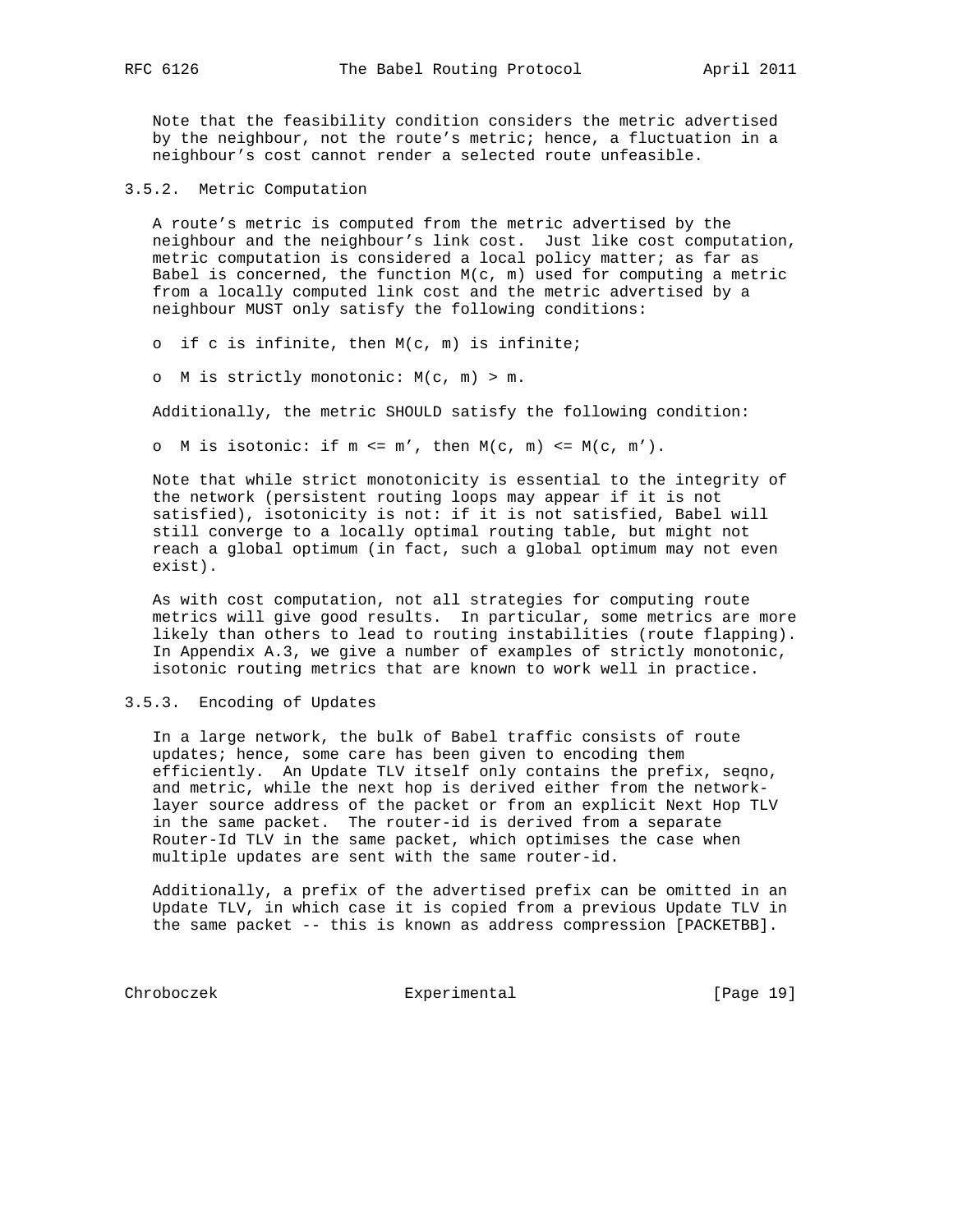Finally, as a special optimisation for the case when a router-id coincides with the interface-id part of an IPv6 address, the router-id can optionally be derived from the low-order bits of the advertised prefix.

The encoding of updates is described in detail in Section 4.4.

3.5.4. Route Acquisition

 When a Babel node receives an update (id, prefix, seqno, metric) from a neighbour neigh with a link cost value equal to cost, it checks whether it already has a routing table entry indexed by (neigh, id, prefix).

If no such entry exists:

- o if the update is unfeasible, it is ignored;
- o if the metric is infinite (the update is a retraction), the update is ignored;
- o otherwise, a new route table entry is created, indexed by (neigh, id, prefix), with seqno equal to seqno and an advertised metric equal to the metric carried by the update.

If such an entry exists:

- o if the entry is currently installed and the update is unfeasible, then the behaviour depends on whether the router-ids of the two entries match. If the router-ids are different, the update is treated as though it were a retraction (i.e., as though the metric were FFFF hexadecimal). If the router-ids are equal, the update is ignored;
- o otherwise (i.e., if either the update is feasible or the entry is not currently installed), then the entry's sequence number, advertised metric, metric, and router-id are updated and, unless the advertised metric is infinite, the route's expiry timer is reset to a small multiple of the Interval value included in the update.

 When a route's expiry timer triggers, the behaviour depends on whether the route's metric is finite. If the metric is finite, it is set to infinity and the expiry timer is reset. If the metric is already infinite, the route is flushed from the route table.

 After the routing table is updated, the route selection procedure (Section 3.6) is run.

Chroboczek Experimental [Page 20]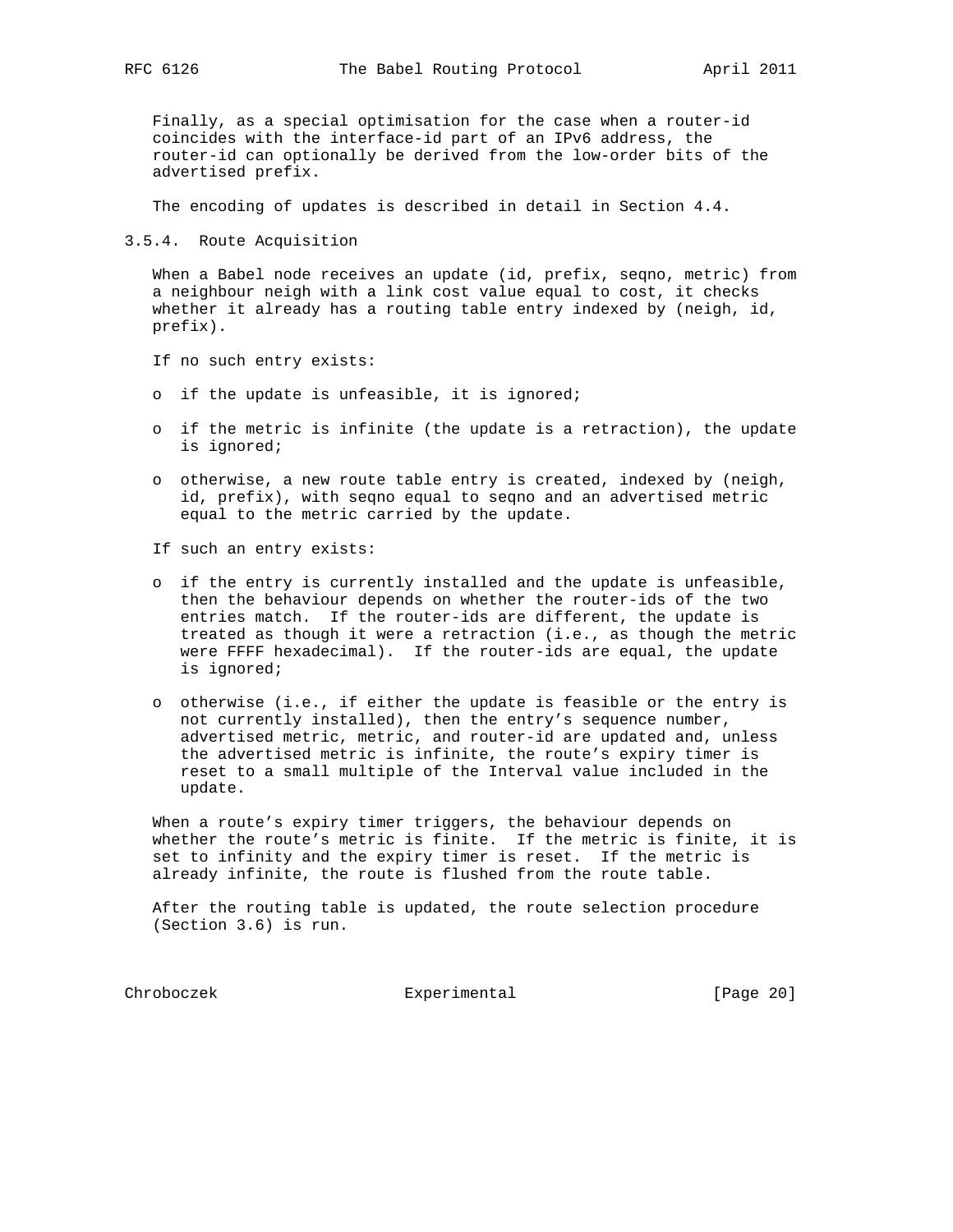# 3.5.5. Hold Time

 When a prefix p is retracted, because all routes are unfeasible, too old, or have an infinite metric, and a shorter prefix p' that covers p is reachable, p' cannot in general be used for routing packets destined to p without running the risk of creating a routing loop (Section 2.8).

 To avoid this issue, whenever a prefix is retracted, a routing table entry with infinite metric is maintained as described in Section 3.5.4 above, and packets destined for that prefix MUST NOT be forwarded by following a route for a shorter prefix. The infinite metric entry is maintained until it is superseded by a feasible update; if no such update arrives within the route hold time, the entry is flushed.

3.6. Route Selection

 Route selection is the process by which a single route for a given prefix is selected to be used for forwarding packets and to be re-advertised to a node's neighbours.

 Babel is designed to allow flexible route selection policies. As far as the protocol's correctness is concerned, the route selection policy MUST only satisfy the following properties:

- o a route with infinite metric (a retracted route) is never selected;
- o an unfeasible route is never selected.

 Note, however, that Babel does not naturally guarantee the stability of routing, and configuring conflicting route selection policies on different routers may lead to persistent route oscillation.

 Defining a good route selection policy for Babel is an open research problem. Route selection can take into account multiple mutually contradictory criteria; in roughly decreasing order of importance, these are:

- o routes with a small metric should be preferred over routes with a large metric;
- o switching router-ids should be avoided;
- o routes through stable neighbours should be preferred over routes through unstable ones;

Chroboczek Experimental [Page 21]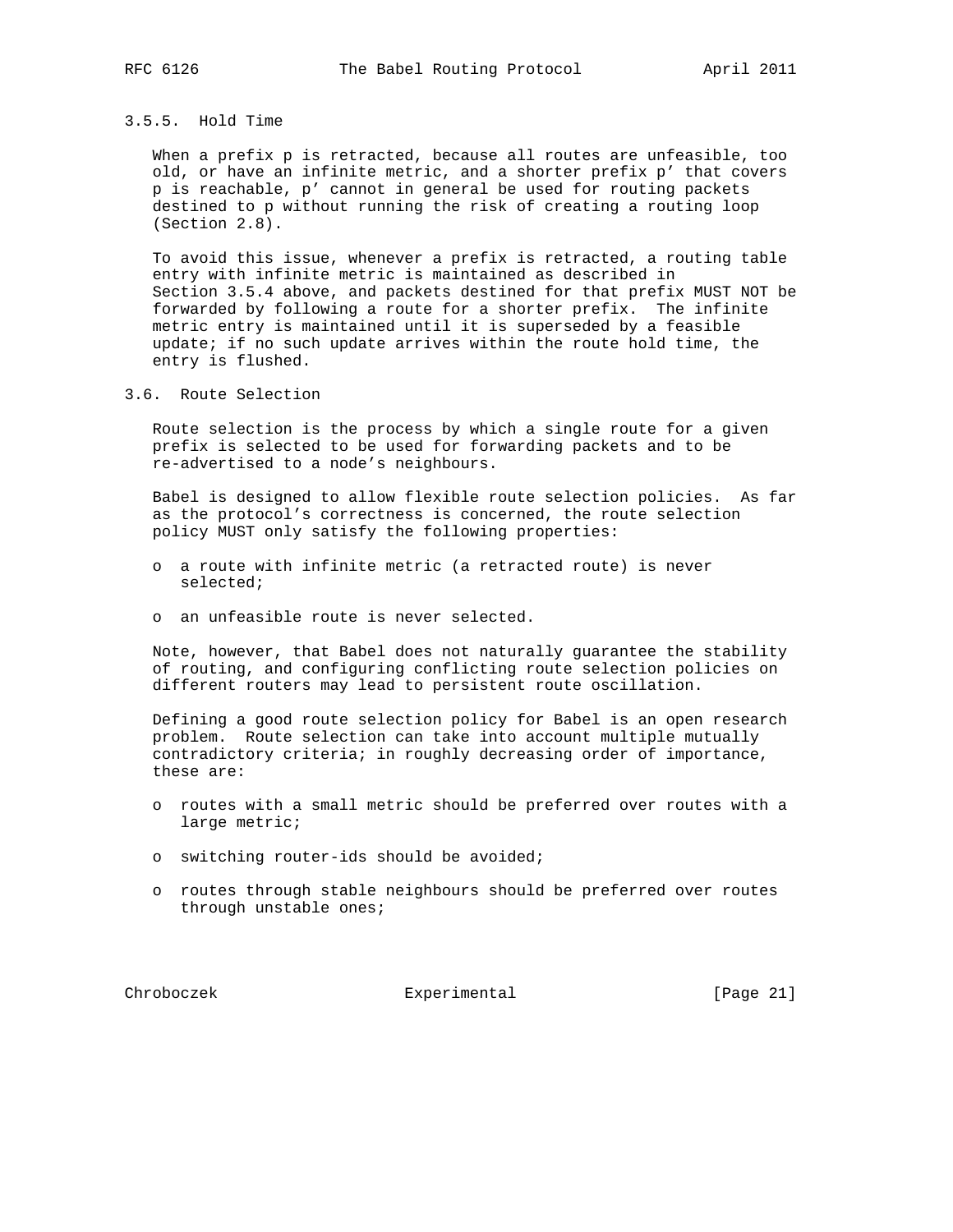- o stable routes should be preferred over unstable ones;
- o switching next hops should be avoided.

 A simple strategy is to choose the feasible route with the smallest metric, with a small amount of hysteresis applied to avoid switching router-ids.

 After the route selection procedure is run, triggered updates (Section 3.7.2) and requests (Section 3.8.2) are sent.

## 3.7. Sending Updates

 A Babel speaker advertises to its neighbours its set of selected routes. Normally, this is done by sending one or more multicast packets containing Update TLVs on all of its connected interfaces; however, on link technologies where multicast is significantly more expensive than unicast, a node MAY choose to send multiple copies of updates in unicast packets when the number of neighbours is small.

 Additionally, in order to ensure that any black-holes are reliably cleared in a timely manner, a Babel node sends retractions (updates with an infinite metric) for any recently retracted prefixes.

 If an update is for a route injected into the Babel domain by the local node (e.g., the address of a local interface, the prefix of a directly attached network, or redistributed from a different routing protocol), the router-id is set to the local id, the metric is set to some arbitrary finite value (typically 0), and the seqno is set to the local router's sequence number.

 If an update is for a route learned from another Babel speaker, the router-id and sequence number are copied from the routing table entry, and the metric is computed as specified in Section 3.5.2.

#### 3.7.1. Periodic Updates

 Every Babel speaker periodically advertises all of its selected routes on all of its interfaces, including any recently retracted routes. Since Babel doesn't suffer from routing loops (there is no "counting to infinity") and relies heavily on triggered updates (Section 3.7.2), this full dump only needs to happen infrequently.

3.7.2. Triggered Updates

 In addition to the periodic routing updates, a Babel speaker sends unscheduled, or triggered, updates in order to inform its neighbours of a significant change in the network topology.

Chroboczek Experimental [Page 22]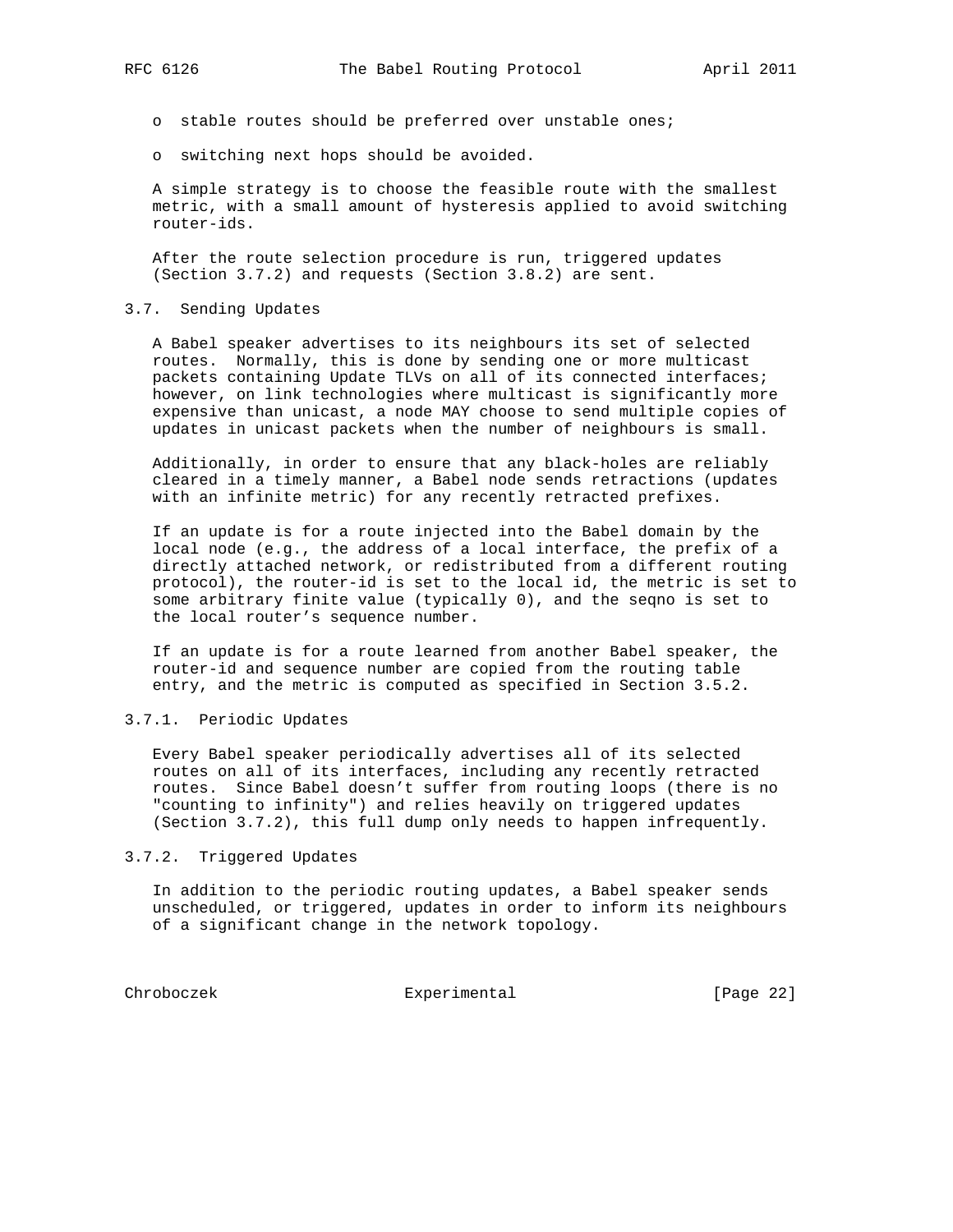A change of router-id for the selected route to a given prefix may be indicative of a routing loop in formation; hence, a node MUST send a triggered update in a timely manner whenever it changes the selected router-id for a given destination. Additionally, it SHOULD make a reasonable attempt at ensuring that all neighbours receive this update.

 There are two strategies for ensuring that. If the number of neighbours is small, then it is reasonable to send the update together with an acknowledgement request; the update is resent until all neighbours have acknowledged the packet, up to some number of times. If the number of neighbours is large, however, requesting acknowledgements from all of them might cause a non-negligible amount of network traffic; in that case, it may be preferable to simply repeat the update some reasonable number of times (say, 5 for wireless and 2 for wired links).

 A route retraction is somewhat less worrying: if the route retraction doesn't reach all neighbours, a black-hole might be created, which, unlike a routing loop, does not endanger the integrity of the network. When a route is retracted, a node SHOULD send a triggered update and SHOULD make a reasonable attempt at ensuring that all neighbours receive this retraction.

 Finally, a node MAY send a triggered update when the metric for a given prefix changes in a significant manner, either due to a received update or because a link cost has changed. A node SHOULD NOT send triggered updates for other reasons, such as when there is a minor fluctuation in a route's metric, when the selected next hop changes, or to propagate a new sequence number (except to satisfy a request, as specified in Section 3.8).

#### 3.7.3. Maintaining Feasibility Distances

 Before sending an update (prefix, plen, router-id, seqno, metric) with finite metric (i.e., not a route retraction), a Babel node updates the feasibility distance maintained in the source table. This is done as follows.

 If no entry indexed by (prefix, plen, router-id) exists in the source table, then one is created with value (prefix, plen, router-id, seqno, metric).

 If an entry (prefix, plen, router-id, seqno', metric') exists, then it is updated as follows:

o if seqno > seqno', then seqno' := seqno, metric' := metric;

Chroboczek Experimental [Page 23]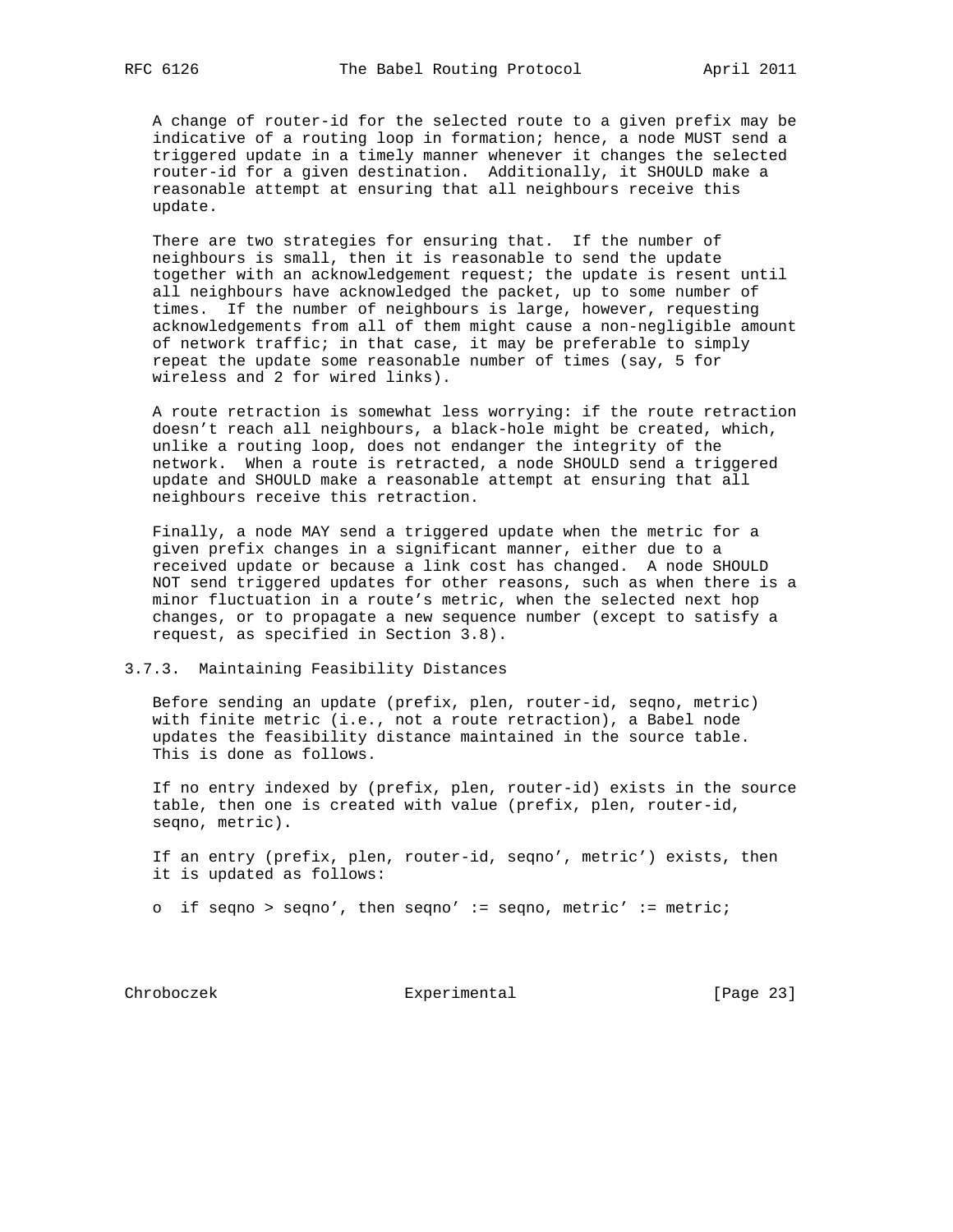- o if seqno = seqno' and metric' > metric, then metric'  $:=$  metric;
- o otherwise, nothing needs to be done.

 The garbage-collection timer for the modified entry is then reset. Note that the garbage-collection timer is not reset when a retraction is sent.

#### 3.7.4. Split Horizon

 When running over a transitive, symmetric link technology, e.g., a point-to-point link or a wired LAN technology such as Ethernet, a Babel node SHOULD use an optimisation known as split horizon. When split horizon is used on a given interface, a routing update is not sent on this particular interface when the advertised route was learnt from a neighbour over the same interface.

 Split horizon SHOULD NOT be applied to an interface unless the interface is known to be symmetric and transitive; in particular, split horizon is not applicable to decentralised wireless link technologies (e.g., IEEE 802.11 in ad hoc mode).

### 3.8. Explicit Route Requests

 In normal operation, a node's routing table is populated by the regular and triggered updates sent by its neighbours. Under some circumstances, however, a node sends explicit requests to cause a resynchronisation with the source after a mobility event or to prevent a route from spuriously expiring.

 The Babel protocol provides two kinds of explicit requests: route requests, which simply request an update for a given prefix, and seqno requests, which request an update for a given prefix with a specific sequence number. The former are never forwarded; the latter are forwarded if they cannot be satisfied by a neighbour.

# 3.8.1. Handling Requests

 Upon receiving a request, a node either forwards the request or sends an update in reply to the request, as described in the following sections. If this causes an update to be sent, the update is either sent to a multicast address on the interface on which the request was received, or to the unicast address of the neighbour that sent the update.

 The exact behaviour is different for route requests and seqno requests.

Chroboczek Experimental [Page 24]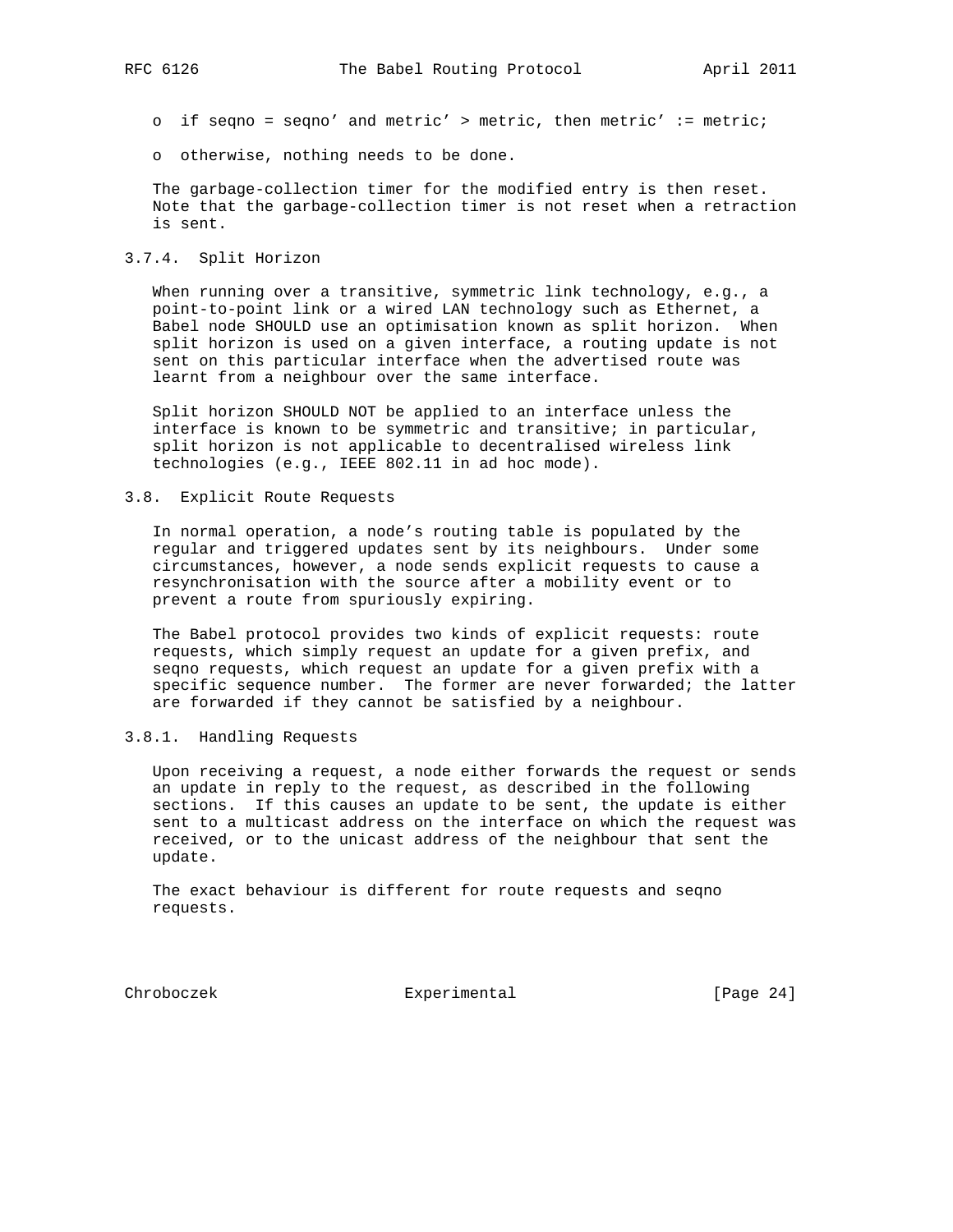#### 3.8.1.1. Route Requests

When a node receives a route request for a prefix (prefix, plen), it checks its route table for a selected route to this exact prefix. If such a route exists, it MUST send an update; if such a route does not, it MUST send a retraction for that prefix.

When a node receives a wildcard route request, it SHOULD send a full routing table dump.

#### 3.8.1.2. Seqno Requests

When a node receives a seqno request for a given router-id and sequence number, it checks whether its routing table contains a selected entry for that prefix; if no such entry exists, or the entry has infinite metric, it ignores the request.

 If a selected route for the given prefix exists, and either the router-ids are different or the router-ids are equal and the entry's sequence number is no smaller than the requested sequence number, it MUST send an update for the given prefix.

 If the router-ids match but the requested seqno is larger than the route entry's, the node compares the router-id against its own router-id. If the router-id is its own, then it increases its sequence number by 1 and sends an update. A node MUST NOT increase its sequence number by more than 1 in response to a route request.

 If the requested router-id is not its own, the received request's hop count is 2 or more, and the node has a route (not necessarily a feasible one) for the requested prefix that does not use the requestor as a next hop, the node SHOULD forward the request. It does so by decreasing the hop count and sending the request in a unicast packet destined to a neighbour that advertises the given prefix (not necessarily the selected neighbour) and that is distinct from the neighbour from which the request was received.

 A node SHOULD maintain a list of recently forwarded requests and forward the reply in a timely manner. A node SHOULD compare every incoming request against its list of recently forwarded requests and avoid forwarding it if it is redundant.

 Since the request-forwarding mechanism does not necessarily obey the feasibility condition, it may get caught in routing loops; hence, requests carry a hop count to limit the time for which they remain in the network. However, since requests are only ever forwarded as unicast packets, the initial hop count need not be kept particularly

Chroboczek Experimental [Page 25]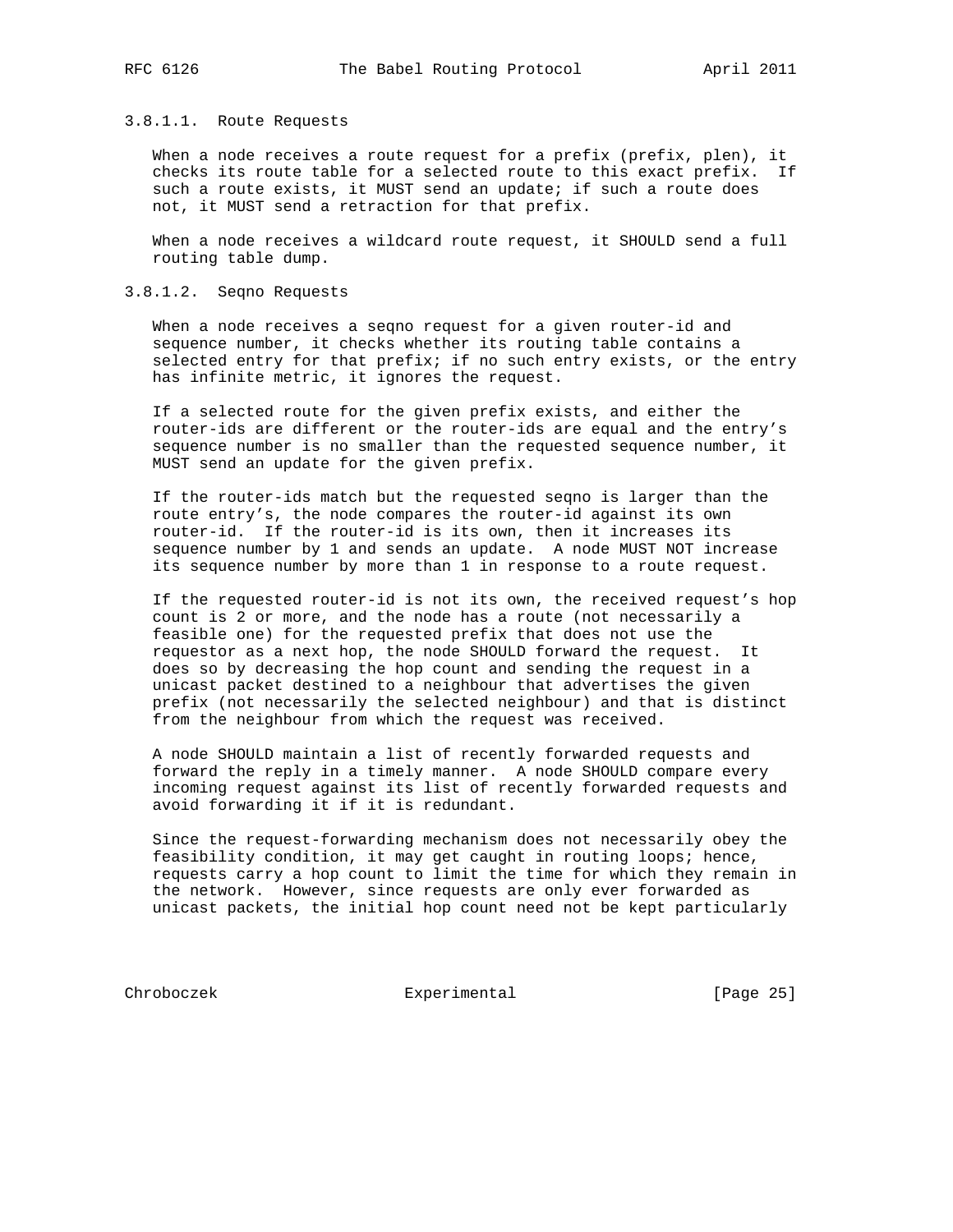low, and performing an expanding horizon search is not necessary. A request MUST NOT be forwarded to a multicast address, and it MUST be forwarded to a single neighbour only.

3.8.2. Sending Requests

 A Babel node MAY send a route or seqno request at any time, to a multicast or a unicast address; there is only one case when originating requests is required (Section 3.8.2.1).

#### 3.8.2.1. Avoiding Starvation

 When a route is retracted or expires, a Babel node usually switches to another feasible route for the same prefix. It may be the case, however, that no such routes are available.

 A node that has lost all feasible routes to a given destination MUST send a seqno request. The router-id of the request is set to the router-id of the route that it has just lost, and the requested seqno is the value contained in the source table, plus 1.

 Such a request SHOULD be multicast over all of the node's attached interfaces. Similar requests will be sent by other nodes that are affected by the route's loss and will be forwarded by neighbouring nodes up to the source. If the network is connected, and there is no packet loss, this will result in a route being advertised with a new sequence number. (Note that, due to duplicate suppression, only a small number of such requests will actually reach the source.)

 In order to compensate for packet loss, a node SHOULD repeat such a request a small number of times if no route becomes feasible within a short time. Under heavy packet loss, however, all such requests may be lost; in that case, the second mechanism in the next section will eventually ensure that a new seqno is received.

#### 3.8.2.2. Dealing with Unfeasible Updates

 When a route's metric increases, a node might receive an unfeasible update for a route that it has currently selected. As specified in Section 3.5.1, the receiving node will either ignore the update or retract the route.

 In order to keep routes from spuriously expiring because they have become unfeasible, a node SHOULD send a unicast seqno request whenever it receives an unfeasible update for a route that is currently selected. The requested sequence number is computed from the source table as above.

Chroboczek Experimental [Page 26]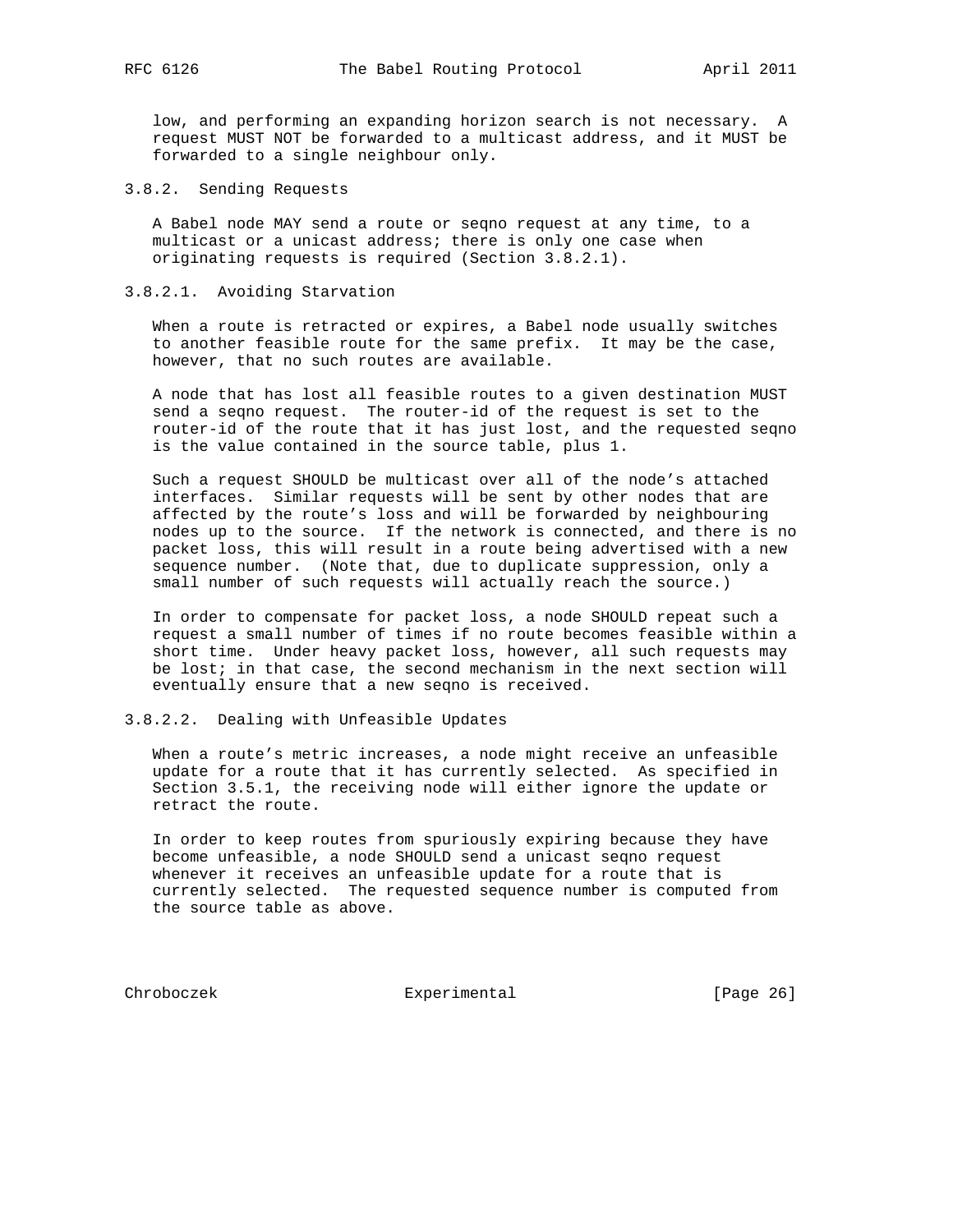Additionally, a node SHOULD send a unicast seqno request whenever it receives an unfeasible update from a currently unselected neighbour that is "good enough", i.e., that would lead to the received route becoming selected were it feasible.

## 3.8.2.3. Preventing Routes from Expiring

 In normal operation, a route's expiry timer should never trigger: since a route's hold time is computed from an explicit interval included in Update TLVs, a new update should arrive in time to prevent a route from expiring.

 In the presence of packet loss, however, it may be the case that no update is successfully received for an extended period of time, causing a route to expire. In order to avoid such spurious expiry, shortly before a selected route expires, a Babel node SHOULD send a unicast route request to the neighbour that advertised this route; since nodes always send retractions in response to non-wildcard route requests (Section 3.8.1.1), this will usually result in either the route being refreshed or a retraction being received.

3.8.2.4. Acquiring New Neighbours

 In order to speed up convergence after a mobility event, a node MAY send a unicast wildcard request after acquiring a new neighbour. Additionally, a node MAY send a small number of multicast wildcard requests shortly after booting.

4. Protocol Encoding

 A Babel packet is sent as the body of a UDP datagram, with network layer hop count set to 1, destined to a well-known multicast address or to a unicast address, over IPv4 or IPv6; in the case of IPv6, these addresses are link-local. Both the source and destination UDP port are set to a well-known port number. A Babel packet MUST be silently ignored unless its source address is either a link-local IPv6 address, or an IPv4 address belonging to the local network, and its source port is the well-known Babel port. Babel packets MUST NOT be sent as IPv6 Jumbograms.

 In order to minimise the number of packets being sent while avoiding lower-layer fragmentation, a Babel node SHOULD attempt to maximise the size of the packets it sends, up to the outgoing interface's MTU adjusted for lower-layer headers (28 octets for UDP/IPv4, 48 octets for UDP/IPv6). It MUST NOT send packets larger than the attached interface's MTU (adjusted for lower-layer headers) or 512 octets, whichever is larger, but not exceeding 2^16 - 1 adjusted for lower-

Chroboczek Experimental [Page 27]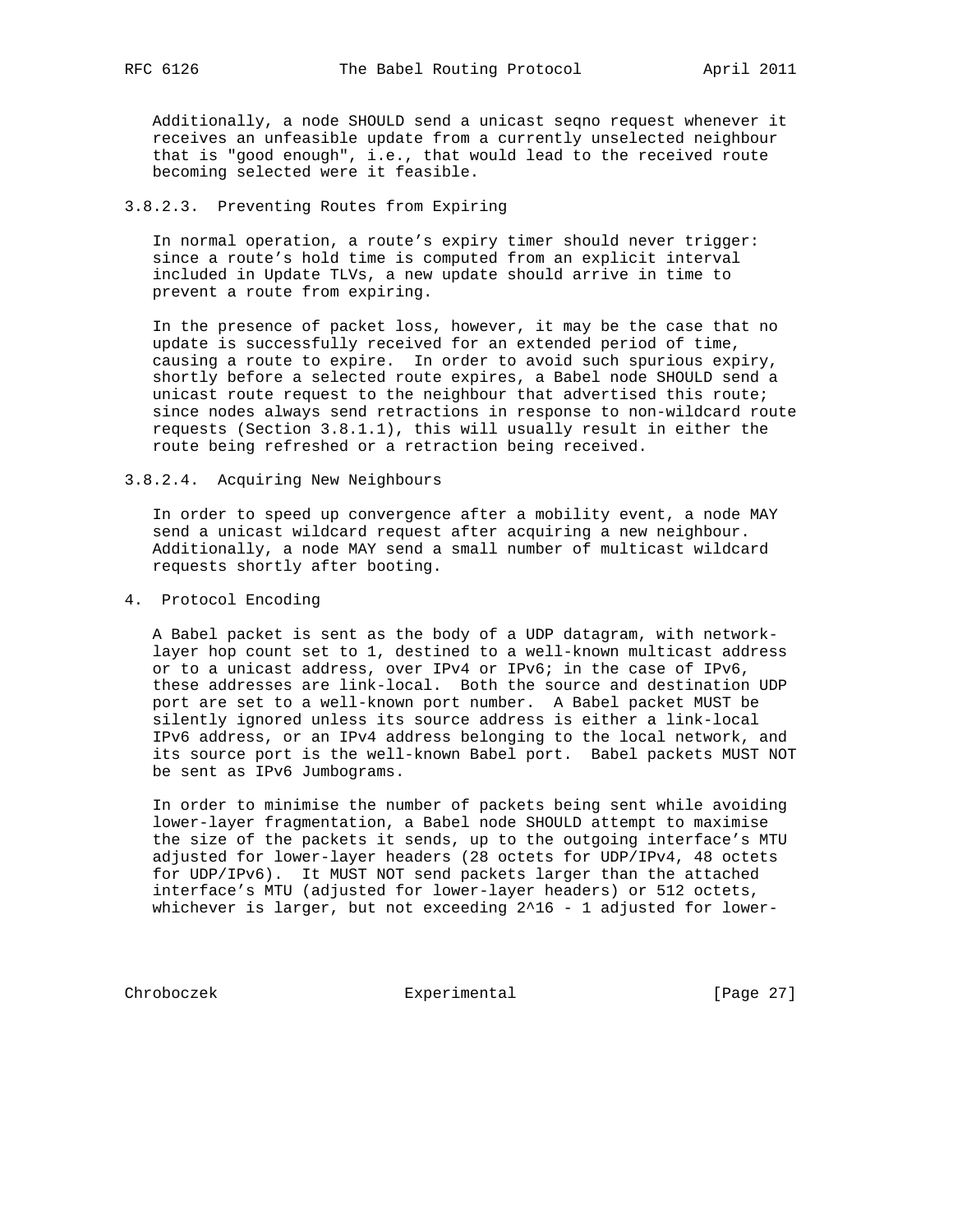layer headers. Every Babel speaker MUST be able to receive packets that are as large as any attached interface's MTU (adjusted for lower-layer headers) or 512 octets, whichever is larger.

 In order to avoid global synchronisation of a Babel network and to aggregate multiple TLVs into large packets, a Babel node MUST buffer every TLV and delay sending a UDP packet by a small, randomly chosen delay [JITTER]. In order to allow accurate computation of packet loss rates, this delay MUST NOT be larger than half the advertised Hello interval.

- 4.1. Data Types
- 4.1.1. Interval

 Relative times are carried as 16-bit values specifying a number of centiseconds (hundredths of a second). This allows times up to roughly 11 minutes with a granularity of 10 ms, which should cover all reasonable applications of Babel.

4.1.2. Router-Id

 A router-id is an arbitrary 8-octet value. Router-ids SHOULD be assigned in modified EUI-64 format [ADDRARCH].

4.1.3. Address

 Since the bulk of the protocol is taken by addresses, multiple ways of encoding addresses are defined. Additionally, a common subnet prefix may be omitted when multiple addresses are sent in a single packet -- this is known as address compression [PACKETBB].

Address encodings:

- o AE 0: wildcard address. The value is 0 octets long.
- o AE 1: IPv4 address. Compression is allowed. 4 octets or less.
- o AE 2: IPv6 address. Compression is allowed. 16 octets or less.
- o AE 3: link-local IPv6 address. The value is 8 octets long, a prefix of fe80::/64 is implied.

 The address family of an address is either IPv4 or IPv6; it is undefined for AE 0, IPv4 for AE 1, and IPv6 for AE 2 and 3.

Chroboczek **Experimental** [Page 28]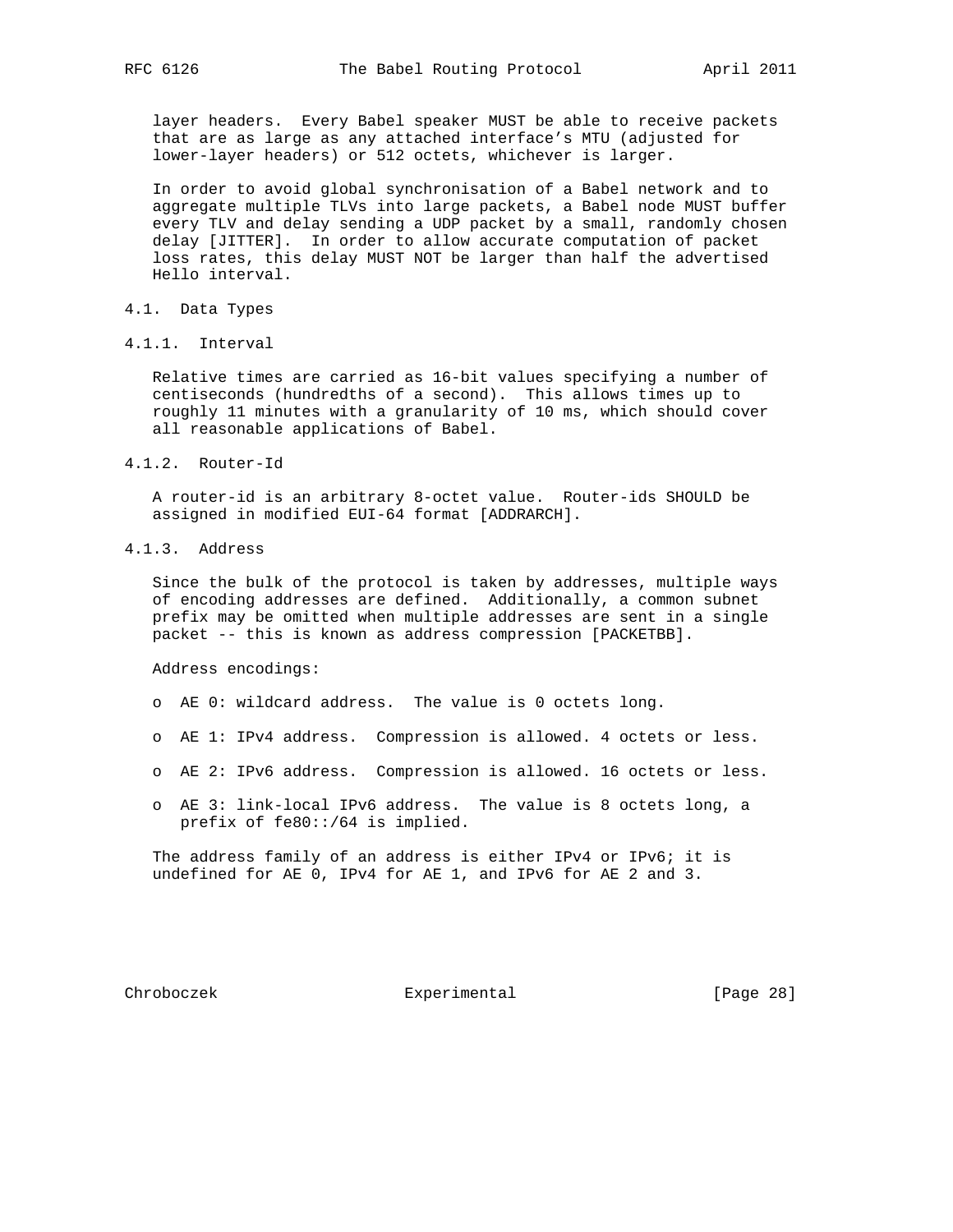# 4.1.4. Prefixes

 A network prefix is encoded just like a network address, but it is stored in the smallest number of octets that are enough to hold the significant bits (up to the prefix length).

4.2. Packet Format

 A Babel packet consists of a 4-octet header, followed by a sequence of TLVs.

0  $1$  2 3 0 1 2 3 4 5 6 7 8 9 0 1 2 3 4 5 6 7 8 9 0 1 2 3 4 5 6 7 8 9 0 1 +-+-+-+-+-+-+-+-+-+-+-+-+-+-+-+-+-+-+-+-+-+-+-+-+-+-+-+-+-+-+-+-+ Magic | Version | Body length +-+-+-+-+-+-+-+-+-+-+-+-+-+-+-+-+-+-+-+-+-+-+-+-+-+-+-+-+-+-+-+-+ | Packet Body ... +-+-+-+-+-+-+-+-+-+-+-+-+-

Fields :

- Magic The arbitrary but carefully chosen value 42 (decimal); packets with a first octet different from 42 MUST be silently ignored.
- Version This document specifies version 2 of the Babel protocol. Packets with a second octet different from 2 MUST be silently ignored.
- Body length The length in octets of the body following the packet header.

Body The packet body; a sequence of TLVs.

Any data following the body MUST be silently ignored.

4.3. TLV Format

With the exception of Pad1, all TLVs have the following structure:

0  $1$  2 3 0 1 2 3 4 5 6 7 8 9 0 1 2 3 4 5 6 7 8 9 0 1 2 3 4 5 6 7 8 9 0 1 +-+-+-+-+-+-+-+-+-+-+-+-+-+-+-+-+-+-+-+-+-+-+-+-+-+-+-+-+-+-+-+-+ | Type | Length | Body... +-+-+-+-+-+-+-+-+-+-+-+-+-+-+-+-+-+-+-+-+-+-+-+-+-

Chroboczek Experimental [Page 29]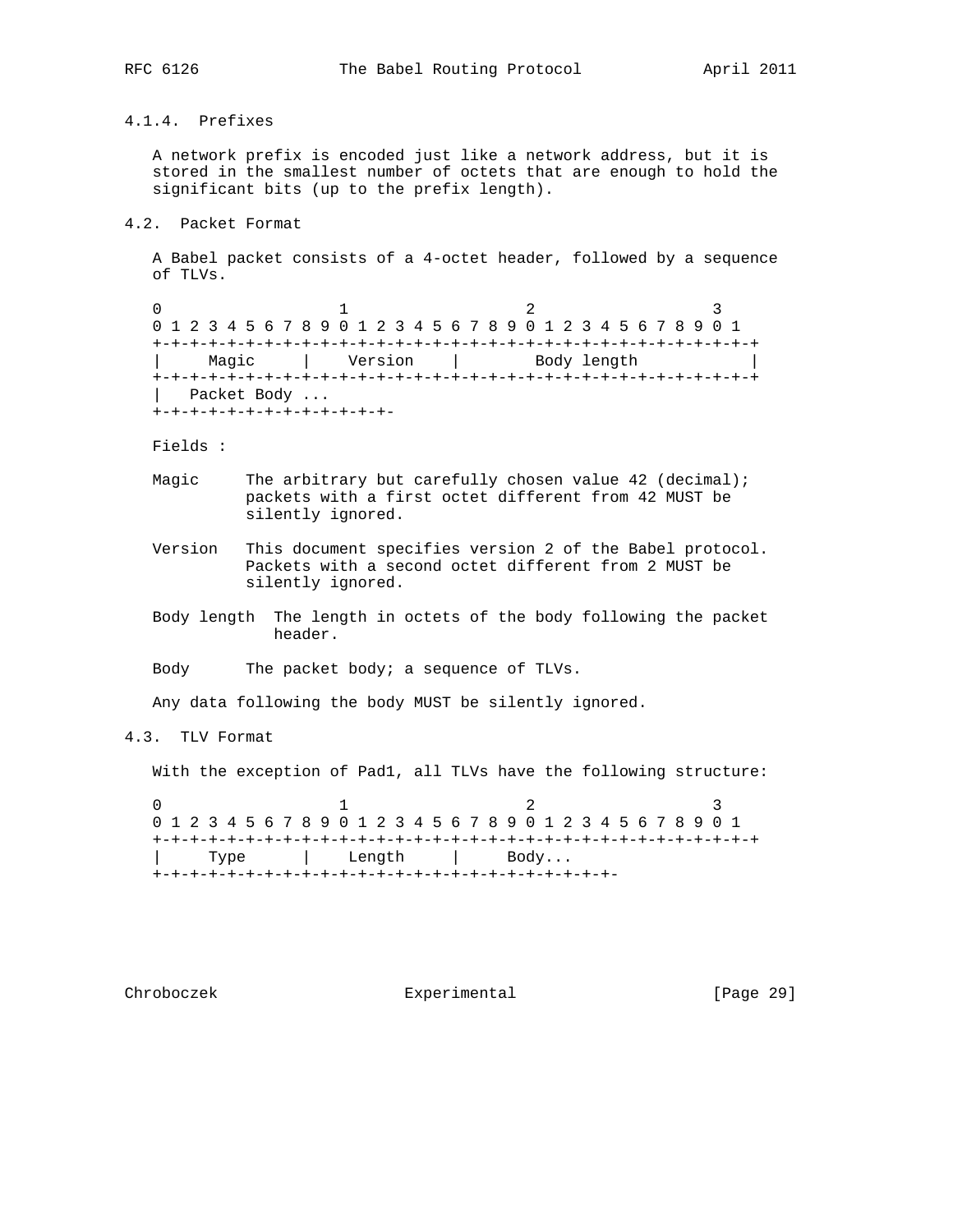Fields :

Type The type of the TLV.

- Length The length of the body, exclusive of the Type and Length fields. If the body is longer than the expected length of a given type of TLV, any extra data MUST be silently ignored.
- Body The TLV body, the interpretation of which depends on the type.

TLVs with an unknown type value MUST be silently ignored.

4.4. Details of Specific TLVs

```
4.4.1. Pad1
```
 $\cap$  0 1 2 3 4 5 6 7 +-+-+-+-+-+-+-+-+ | Type =  $0$  | +-+-+-+-+-+-+-+-+

Fields :

Type Set to 0 to indicate a Pad1 TLV.

This TLV is silently ignored on reception.

4.4.2. PadN

 $\begin{array}{ccccccc}\n0 & & & 1 & & & 2 & & 3\n\end{array}$  0 1 2 3 4 5 6 7 8 9 0 1 2 3 4 5 6 7 8 9 0 1 2 3 4 5 6 7 8 9 0 1 +-+-+-+-+-+-+-+-+-+-+-+-+-+-+-+-+-+-+-+-+-+-+-+-+-+-+-+-+-+-+-+-+  $Type = 1$  | Length | MBZ... +-+-+-+-+-+-+-+-+-+-+-+-+-+-+-+-+-+-+-+-+-+-+-+-+-

Fields :

Type Set to 1 to indicate a PadN TLV.

 Length The length of the body, exclusive of the Type and Length fields.

MBZ Set to 0 on transmission.

This TLV is silently ignored on reception.

Chroboczek Experimental [Page 30]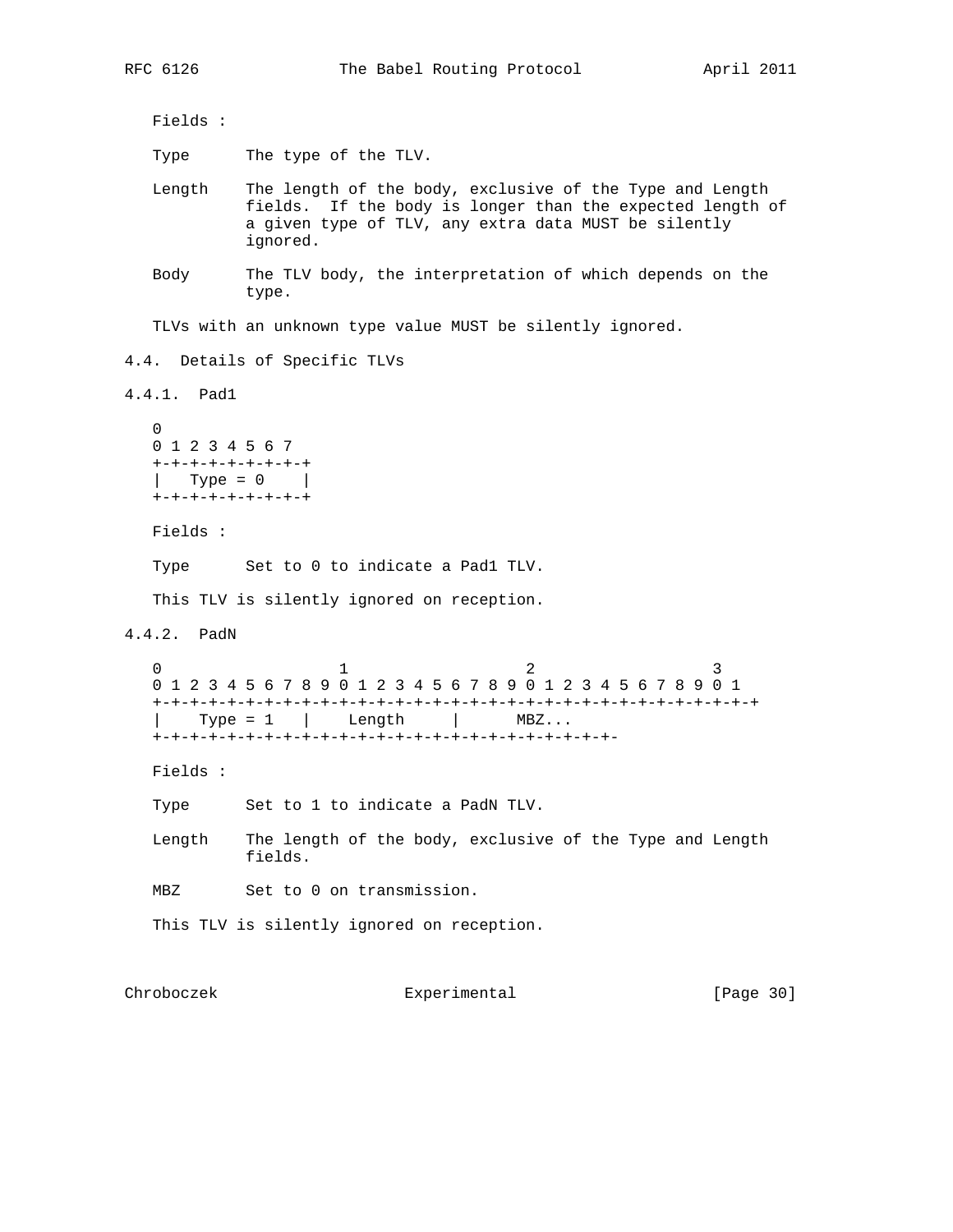# 4.4.3. Acknowledgement Request

| 0                      | 1<br>2<br>0 1 2 3 4 5 6 7 8 9 0 1 2 3 4 5 6 7 8 9 0 1 2 3 4 5 6 7 8 9 0 1                                                                                                                                                                             |
|------------------------|-------------------------------------------------------------------------------------------------------------------------------------------------------------------------------------------------------------------------------------------------------|
|                        | Type = $2$  <br>Length<br>Reserved<br>Nonce<br>Interval                                                                                                                                                                                               |
|                        | This TLV requests that the receiver send an Acknowledgement TLV<br>within the number of centiseconds specified by the Interval field.                                                                                                                 |
| Fields :               |                                                                                                                                                                                                                                                       |
| Type                   | Set to 2 to indicate an Acknowledgement Request TLV.                                                                                                                                                                                                  |
| Length                 | The length of the body, exclusive of the Type and Length<br>fields.                                                                                                                                                                                   |
|                        | Reserved Sent as 0 and MUST be ignored on reception.                                                                                                                                                                                                  |
| Nonce                  | An arbitrary value that will be echoed in the receiver's<br>Acknowledgement TLV.                                                                                                                                                                      |
| Interval               | A time interval in centiseconds after which the sender will<br>assume that this packet has been lost. This MUST NOT be 0.<br>The receiver MUST send an acknowledgement before this time<br>has elapsed (with a margin allowing for propagation time). |
| 4.4.4. Acknowledgement |                                                                                                                                                                                                                                                       |
| 0                      | 1<br>2<br>0 1 2 3 4 5 6 7 8 9 0 1 2 3 4 5 6 7 8 9 0 1 2 3 4 5 6 7 8 9 0 1<br>Type = $3$<br>Length<br>Nonce                                                                                                                                            |
|                        | This TLV is sent by a node upon receiving an Acknowledgement Request.                                                                                                                                                                                 |
| Fields :               |                                                                                                                                                                                                                                                       |
| Type                   | Set to 3 to indicate an Acknowledgement TLV.                                                                                                                                                                                                          |
| Length                 | The length of the body, exclusive of the Type and Length<br>fields.                                                                                                                                                                                   |
|                        |                                                                                                                                                                                                                                                       |

Chroboczek Experimental [Page 31]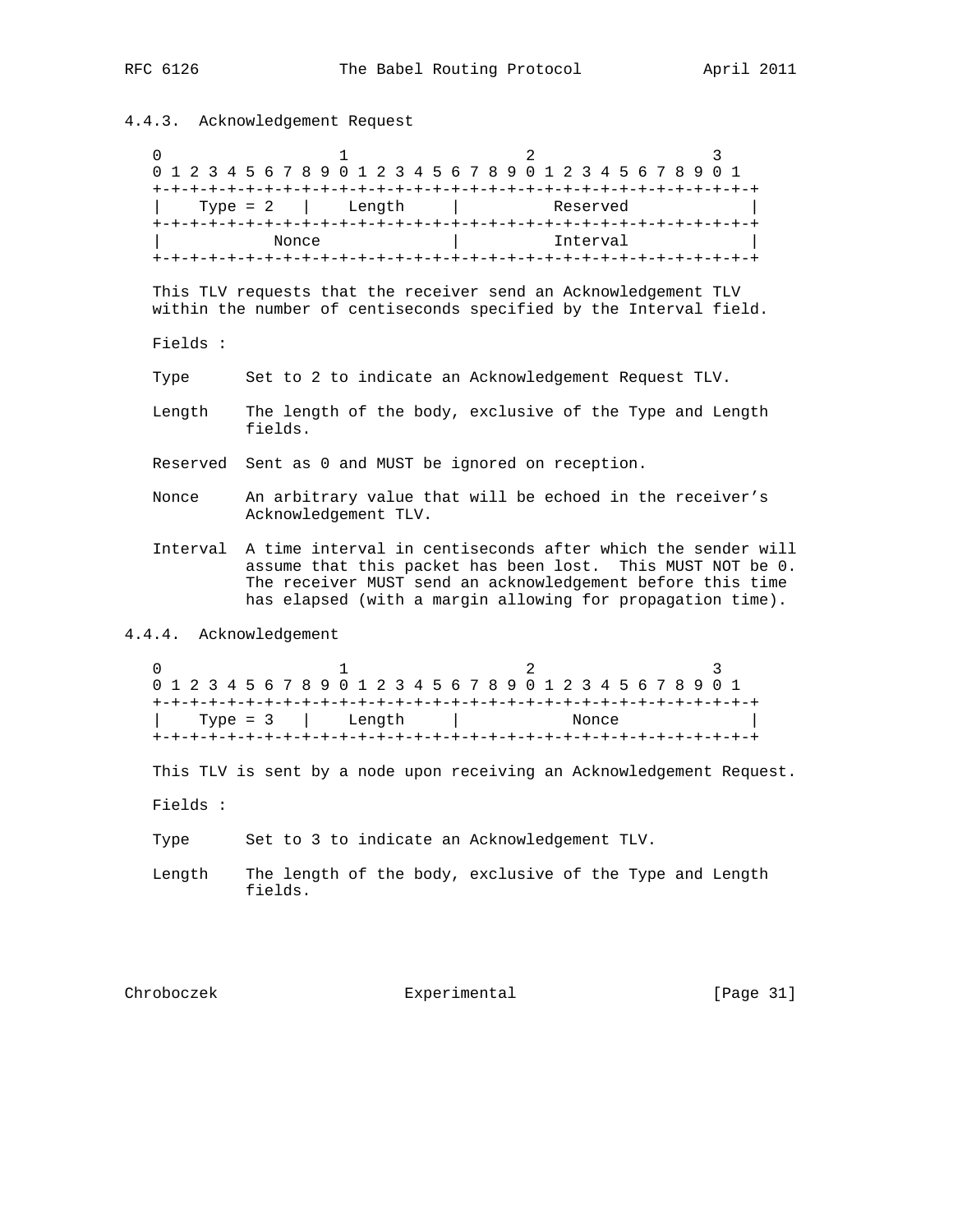Nonce Set to the Nonce value of the Acknowledgement Request that prompted this Acknowledgement.

 Since nonce values are not globally unique, this TLV MUST be sent to a unicast address.

# 4.4.5. Hello

0  $1$  2 3 0 1 2 3 4 5 6 7 8 9 0 1 2 3 4 5 6 7 8 9 0 1 2 3 4 5 6 7 8 9 0 1 +-+-+-+-+-+-+-+-+-+-+-+-+-+-+-+-+-+-+-+-+-+-+-+-+-+-+-+-+-+-+-+-+ Type = 4 | Length | Reserved +-+-+-+-+-+-+-+-+-+-+-+-+-+-+-+-+-+-+-+-+-+-+-+-+-+-+-+-+-+-+-+-+ | Seqno | Interval | +-+-+-+-+-+-+-+-+-+-+-+-+-+-+-+-+-+-+-+-+-+-+-+-+-+-+-+-+-+-+-+-+

 This TLV is used for neighbour discovery and for determining a link's reception cost.

Fields :

Type Set to 4 to indicate a Hello TLV.

- Length The length of the body, exclusive of the Type and Length fields.
- Reserved Sent as 0 and MUST be ignored on reception.
- Seqno The value of the sending node's Hello seqno for this interface.
- Interval An upper bound, expressed in centiseconds, on the time after which the sending node will send a new Hello TLV. This MUST NOT be 0.

 Since there is a single seqno counter for all the Hellos sent by a given node over a given interface, this TLV MUST be sent to a multicast destination. In order to avoid large discontinuities in link quality, multiple Hello TLVs SHOULD NOT be sent in the same packet.

Chroboczek Experimental [Page 32]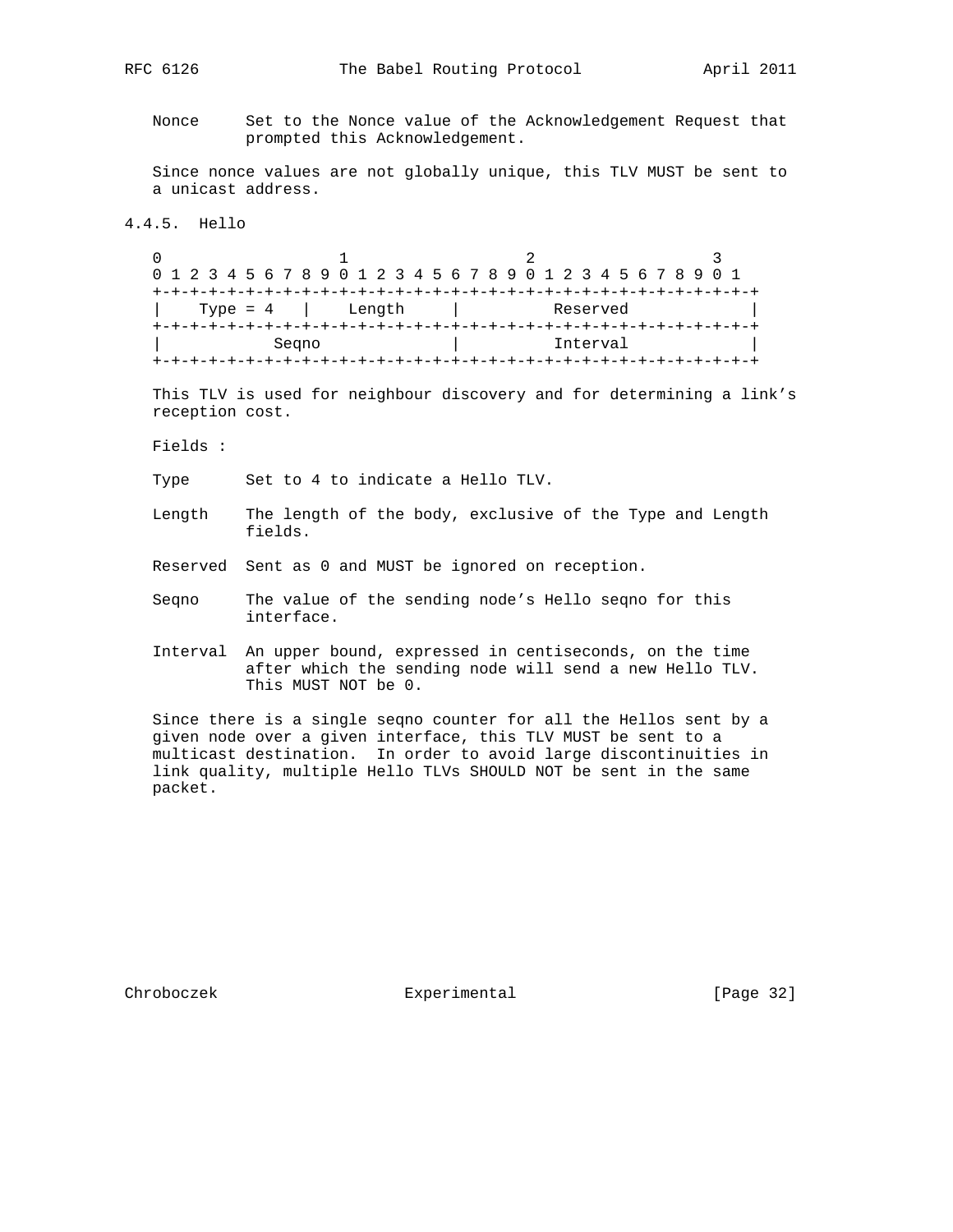4.4.6. IHU

| 0 1 2 3 4 5 6 7 8 9 0 1 2 3 4 5 6 7 8 9 0 1 2 3 4 5 6 7 8 9 0 1 |        |          |          |
|-----------------------------------------------------------------|--------|----------|----------|
|                                                                 |        |          |          |
| Type = $5$                                                      | Length | $A$ E    | Reserved |
| Rxcost                                                          |        | Interval |          |
|                                                                 |        |          |          |
| Address                                                         |        |          |          |
|                                                                 |        |          |          |

 An IHU ("I Heard You") TLV is used for confirming bidirectional reachability and carrying a link's transmission cost.

- Fields :
- Type Set to 5 to indicate an IHU TLV.
- Length The length of the body, exclusive of the Type and Length fields.
- AE The encoding of the Address field. This should be 1 or 3 in most cases. As an optimisation, it MAY be 0 if the TLV is sent to a unicast address, if the association is over a point-to-point link, or when bidirectional reachability is ascertained by means outside of the Babel protocol.
- Reserved Sent as 0 and MUST be ignored on reception.
- Rxcost The rxcost according to the sending node of the interface whose address is specified in the Address field. The value FFFF hexadecimal (infinity) indicates that this interface is unreachable.
- Interval An upper bound, expressed in centiseconds, on the time after which the sending node will send a new IHU; this MUST NOT be 0. The receiving node will use this value in order to compute a hold time for this symmetric association.
- Address The address of the destination node, in the format specified by the AE field. Address compression is not allowed.

 Conceptually, an IHU is destined to a single neighbour. However, IHU TLVs contain an explicit destination address, and it SHOULD be sent to a multicast address, as this allows aggregation of IHUs destined

Chroboczek Experimental [Page 33]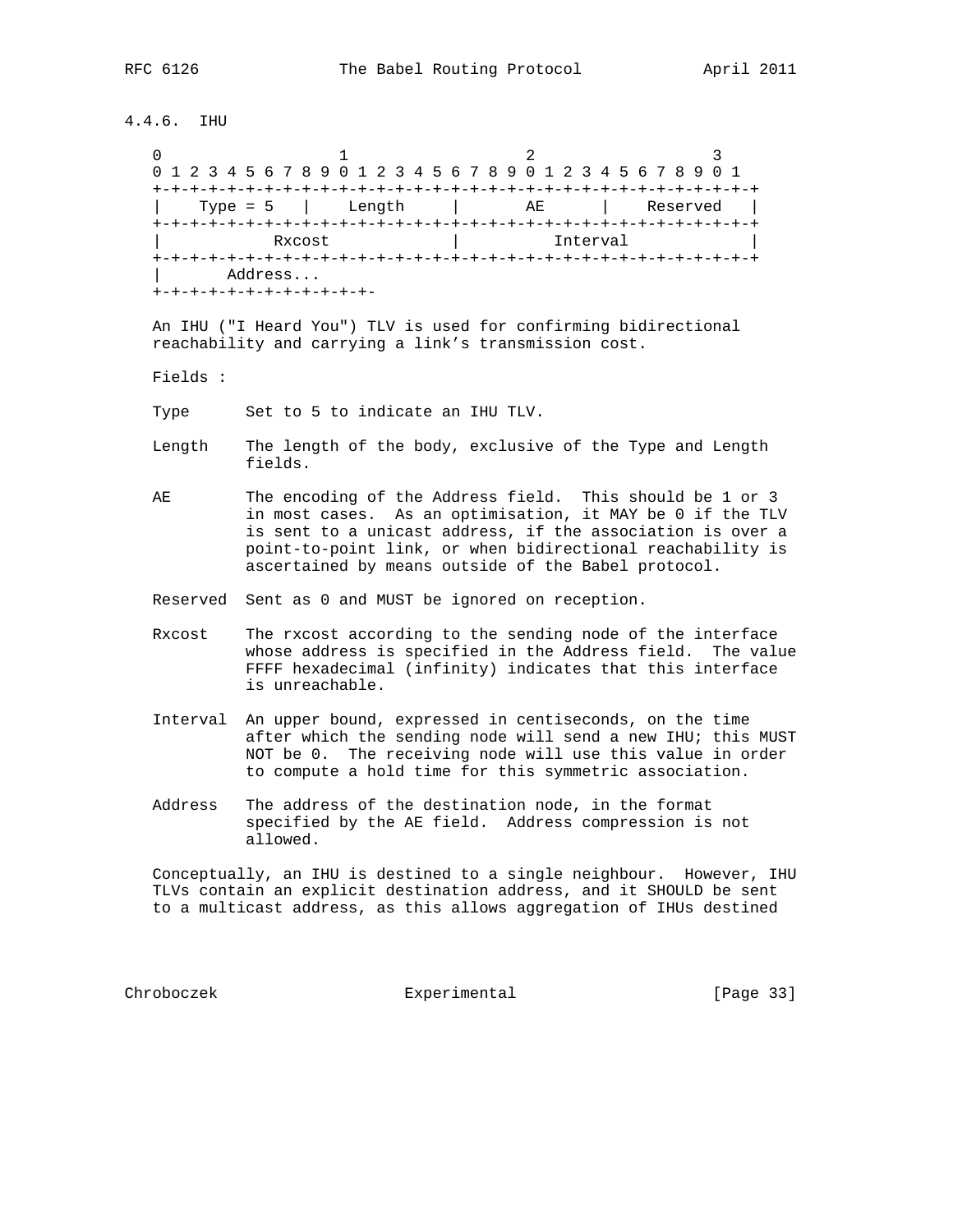to distinct neighbours into a single packet and avoids the need for an ARP or Neighbour Discovery exchange when a neighbour is not being used for data traffic.

 IHU TLVs with an unknown value for the AE field MUST be silently ignored.

4.4.7. Router-Id

 $\begin{array}{ccccccc}\n0 & & & 1 & & & 2 & & 3\n\end{array}$  0 1 2 3 4 5 6 7 8 9 0 1 2 3 4 5 6 7 8 9 0 1 2 3 4 5 6 7 8 9 0 1 +-+-+-+-+-+-+-+-+-+-+-+-+-+-+-+-+-+-+-+-+-+-+-+-+-+-+-+-+-+-+-+-+ Length | +-+-+-+-+-+-+-+-+-+-+-+-+-+-+-+-+-+-+-+-+-+-+-+-+-+-+-+-+-+-+-+-+ | | + Router-Id + | | +-+-+-+-+-+-+-+-+-+-+-+-+-+-+-+-+-+-+-+-+-+-+-+-+-+-+-+-+-+-+-+-+

 A Router-Id TLV establishes a router-id that is implied by subsequent Update TLVs.

Fields :

Type Set to 6 to indicate a Router-Id TLV.

 Length The length of the body, exclusive of the Type and Length fields.

Reserved Sent as 0 and MUST be ignored on reception.

 Router-Id The router-id for routes advertised in subsequent Update TLVs

4.4.8. Next Hop

| 0 1 2 3 4 5 6 7 8 9 0 1 2 3 4 5 6 7 8 9 0 1 2 3 4 5 6 7 8 9 0 1 |        |    |          |
|-----------------------------------------------------------------|--------|----|----------|
|                                                                 |        |    |          |
| Type = $7$                                                      | Length | AE | Reserved |
|                                                                 |        |    |          |
| Next hop                                                        |        |    |          |
|                                                                 |        |    |          |

 A Next Hop TLV establishes a next-hop address for a given address family (IPv4 or IPv6) that is implied by subsequent Update TLVs.

Chroboczek **Experimental** [Page 34]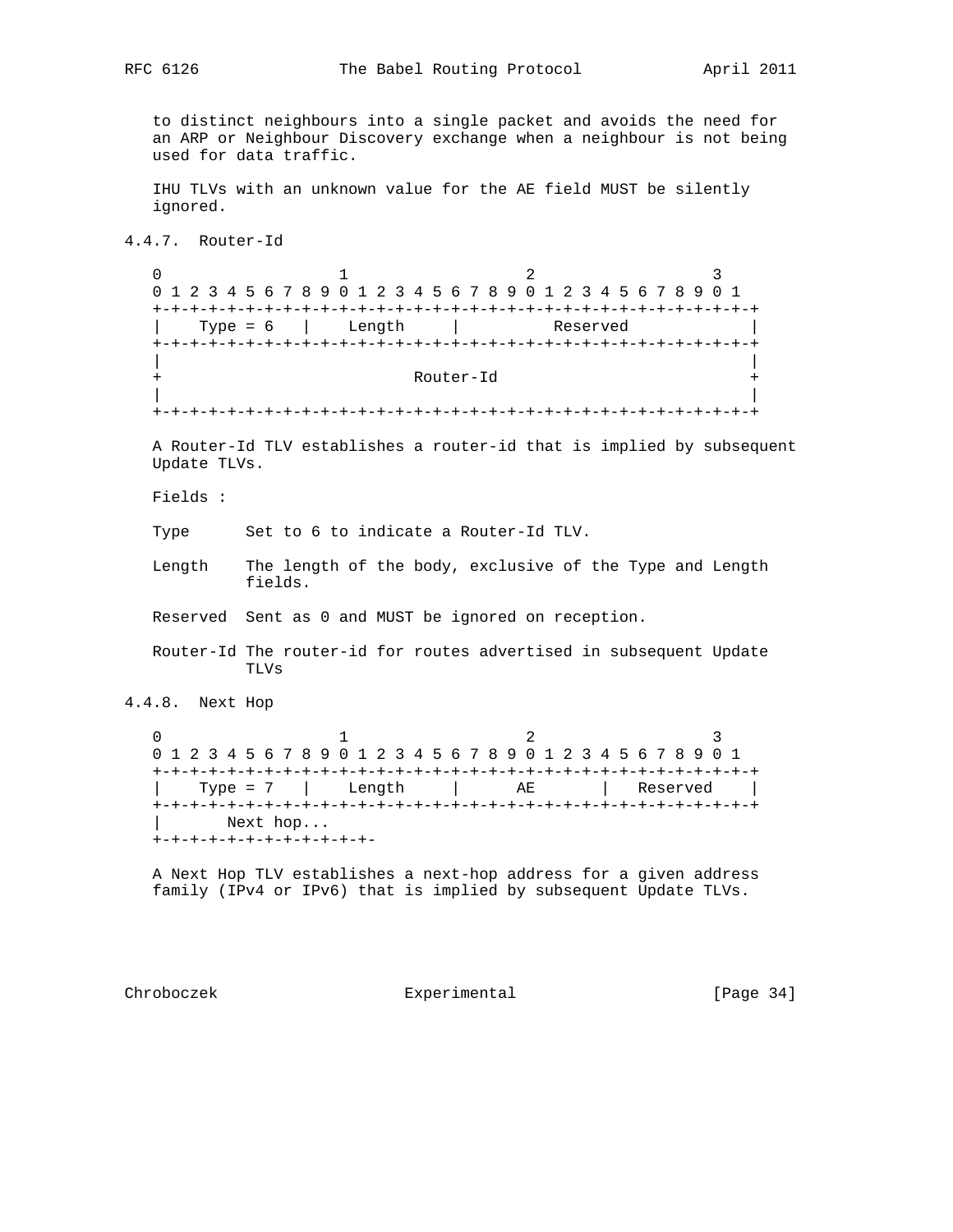Fields :

Type Set to 7 to indicate a Next Hop TLV.

- Length The length of the body, exclusive of the Type and Length fields.
- AE The encoding of the Address field. This SHOULD be 1 or 3 and MUST NOT be 0.

Reserved Sent as 0 and MUST be ignored on reception.

 Next hop The next-hop address advertised by subsequent Update TLVs, for this address family.

 When the address family matches the network-layer protocol that this packet is transported over, a Next Hop TLV is not needed: in that case, the next hop is taken to be the source address of the packet.

 Next Hop TLVs with an unknown value for the AE field MUST be silently ignored.

4.4.9. Update

| 0 1 2 3 4 5 6 7 8 9 0 1 2 3 4 5 6 7 8 9 0 1 2 3 4 5 6 7 8 9 0 1 |         |                                      |          |
|-----------------------------------------------------------------|---------|--------------------------------------|----------|
|                                                                 |         |                                      |          |
| Type = $8$                                                      | Length  | AE                                   | Flaqs    |
|                                                                 |         |                                      |          |
| Plen                                                            | Omitted |                                      | Interval |
|                                                                 |         |                                      |          |
| Segno                                                           |         |                                      | Metric   |
|                                                                 |         | +-+-+-+-+-+-+-+-+-+-+-+-+-+-+-+-+-+- |          |
| Prefix                                                          |         |                                      |          |
| +-+-+-+-                                                        |         |                                      |          |

 An Update TLV advertises or retracts a route. As an optimisation, this can also have the side effect of establishing a new implied router-id and a new default prefix.

Fields :

Type Set to 8 to indicate an Update TLV.

- Length The length of the body, exclusive of the Type and Length fields.
- AE The encoding of the Prefix field.

Chroboczek Experimental [Page 35]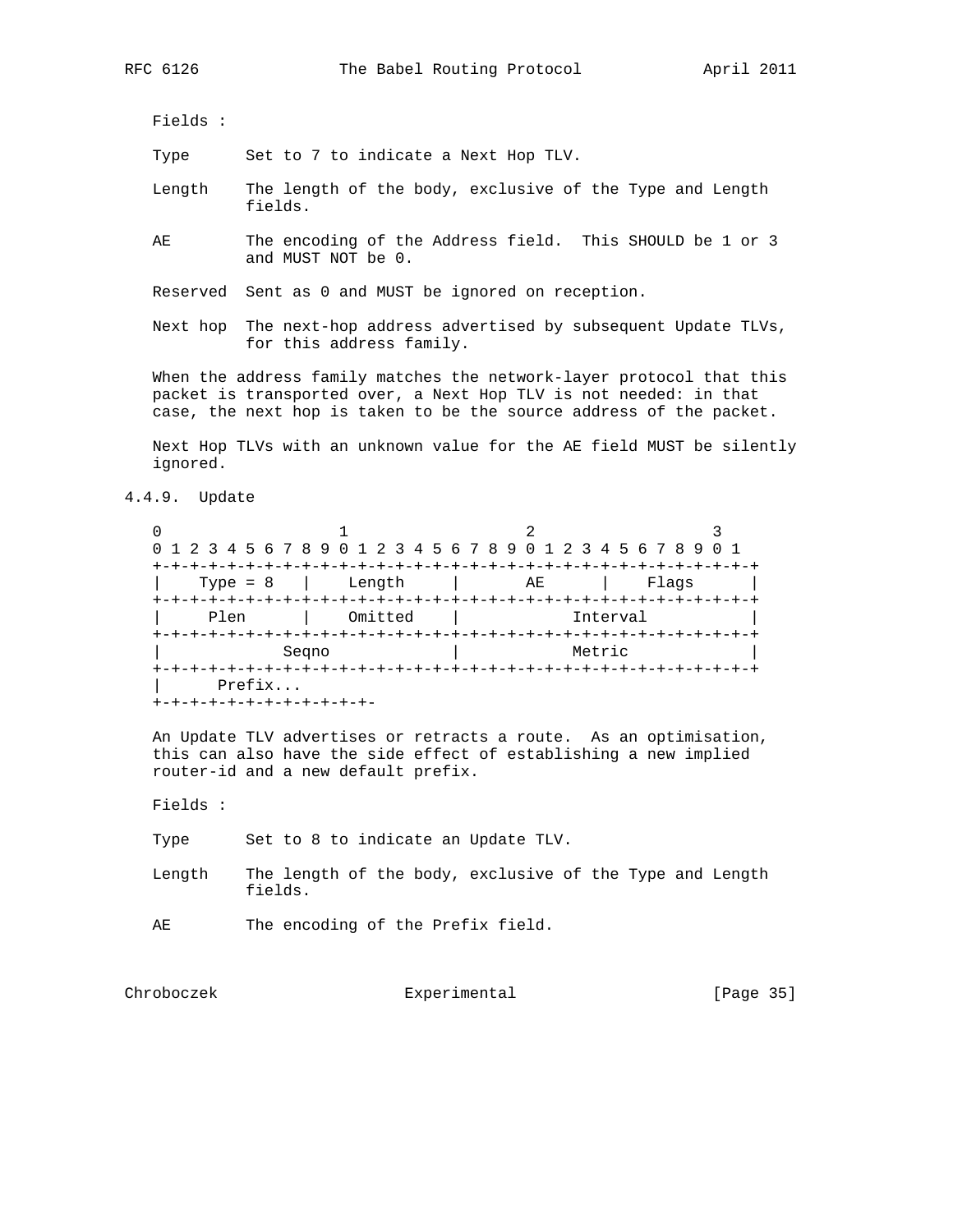- Flags The individual bits of this field specify special handling of this TLV (see below). Every node MUST be able to interpret the flags with values 80 and 40 hexadecimal; unknown flags MUST be silently ignored.
- Plen The length of the advertised prefix.
- Omitted The number of octets that have been omitted at the beginning of the advertised prefix and that should be taken from a preceding Update TLV with the flag with value 80 hexadecimal set.
- Interval An upper bound, expressed in centiseconds, on the time after which the sending node will send a new update for this prefix. This MUST NOT be 0 and SHOULD NOT be less than 10. The receiving node will use this value to compute a hold time for this routing table entry. The value FFFF hexadecimal (infinity) expresses that this announcement will not be repeated unless a request is received (Section 3.8.2.3).
- Seqno The originator's sequence number for this update.
- Metric The sender's metric for this route. The value FFFF hexadecimal (infinity) means that this is a route retraction.
- Prefix The prefix being advertised. This field's size is (Plen/8 - Omitted) rounded upwards.

The Flags field is interpreted as follows:

- o if the bit with value 80 hexadecimal is set, then this Update establishes a new default prefix for subsequent Update TLVs with a matching address family within the same packet;
- o if the bit with value 40 hexadecimal is set, then the low-order 8 octets of the advertised prefix establish a new default router-id for this TLV and subsequent Update TLVs in the same packet.

The prefix being advertised by an Update TLV is computed as follows:

- o the first Omitted octets of the prefix are taken from the previous Update TLV with flag 80 hexadecimal set and the same address family;
- o the next (Plen/8 Omitted) (rounded upwards) octets are taken from the Prefix field;

Chroboczek **Experimental** [Page 36]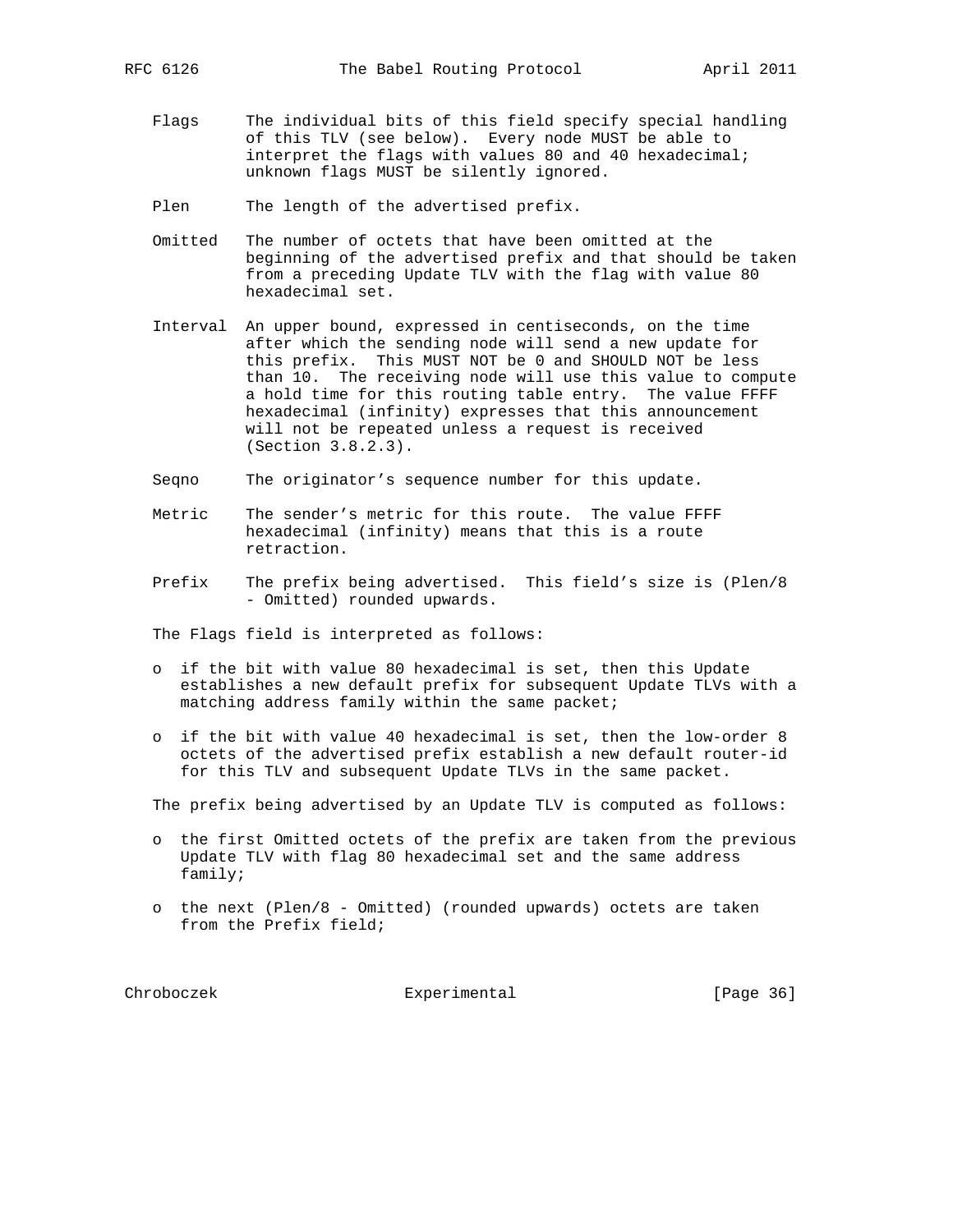o the remaining octets are set to 0.

 If the Metric field is finite, the router-id of the originating node for this announcement is taken from the low-order 8 octets of the prefix advertised by this Update if the bit with value 40 hexadecimal is set in the Flags field. Otherwise, it is taken either from the preceding Router-Id packet, or the preceding Update packet with flag 40 hexadecimal set, whichever comes last.

 The next-hop address for this update is taken from the last preceding Next Hop TLV with a matching address family in the same packet; if no such TLV exists, it is taken from the network-layer source address of this packet.

 If the metric field is FFFF hexadecimal, this TLV specifies a retraction. In that case, the current router-id and the Seqno are not used. AE MAY then be 0, in which case this Update retracts all of the routes previously advertised on this interface.

 Update TLVs with an unknown value for the AE field MUST be silently ignored.

4.4.10. Route Request

0  $1$  2 3 0 1 2 3 4 5 6 7 8 9 0 1 2 3 4 5 6 7 8 9 0 1 2 3 4 5 6 7 8 9 0 1 +-+-+-+-+-+-+-+-+-+-+-+-+-+-+-+-+-+-+-+-+-+-+-+-+-+-+-+-+-+-+-+-+ | Type = 9 | Length | AE | Plen | +-+-+-+-+-+-+-+-+-+-+-+-+-+-+-+-+-+-+-+-+-+-+-+-+-+-+-+-+-+-+-+-+ | Prefix... +-+-+-+-+-+-+-+-+-+-+-+-

 A Route Request TLV prompts the receiver to send an update for a given prefix, or a full routing table dump.

Fields :

Type Set to 9 to indicate a Route Request TLV.

- Length The length of the body, exclusive of the Type and Length fields.
- AE The encoding of the Prefix field. The value 0 specifies that this is a request for a full routing table dump (a wildcard request).

Plen The length of the requested prefix.

Chroboczek Experimental [Page 37]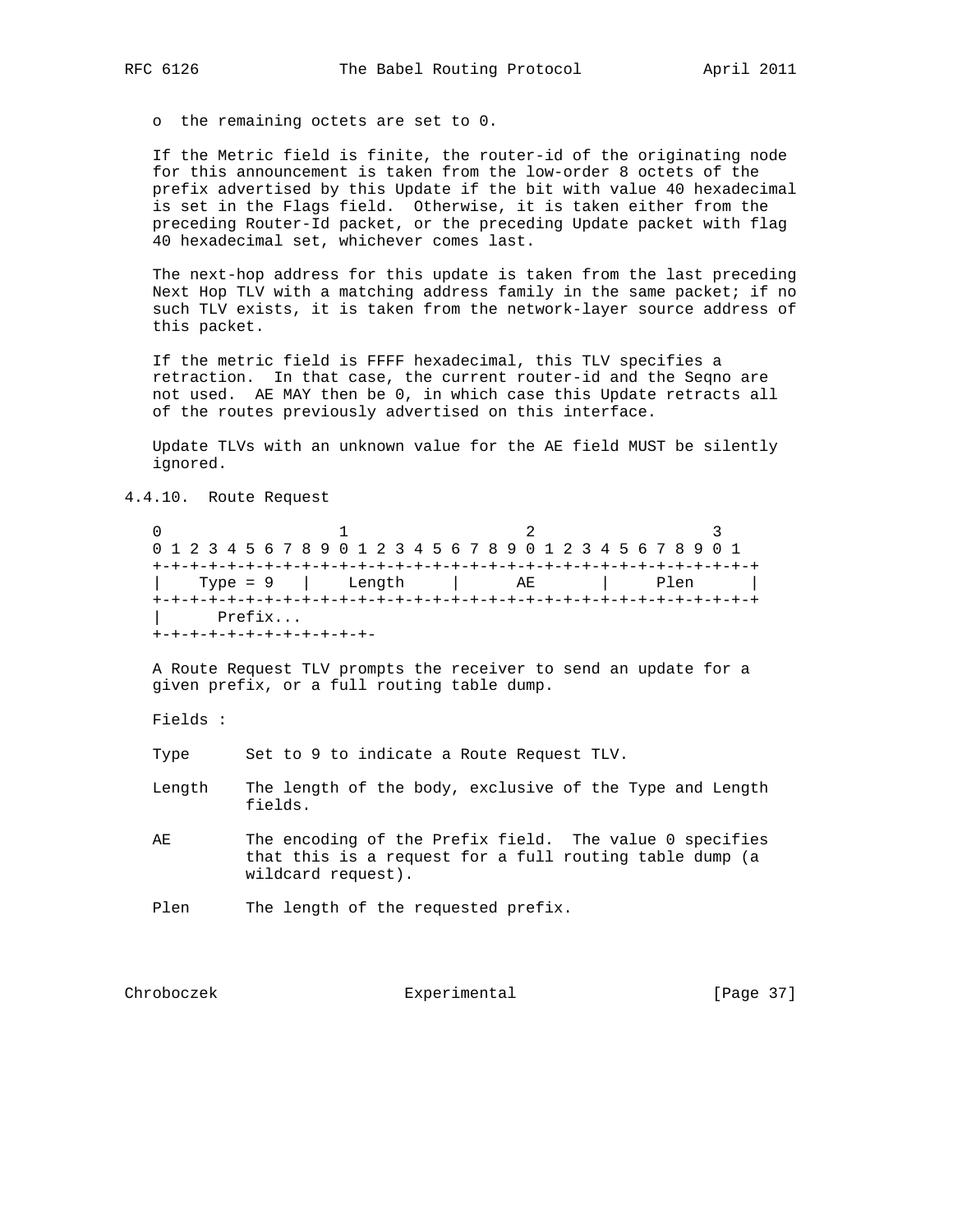Prefix The prefix being requested. This field's size is Plen/8 rounded upwards.

 A Request TLV prompts the receiving node to send an update message for the prefix specified by the AE, Plen, and Prefix fields, or a full dump of its routing table if AE is 0 (in which case Plen MUST be 0, and Prefix is of length 0). A Request may be sent to a unicast address if it is destined to a single node, or to a multicast address if the request is destined to all of the neighbours of the sending interface.

4.4.11. Seqno Request

0  $1$  2 3 0 1 2 3 4 5 6 7 8 9 0 1 2 3 4 5 6 7 8 9 0 1 2 3 4 5 6 7 8 9 0 1 +-+-+-+-+-+-+-+-+-+-+-+-+-+-+-+-+-+-+-+-+-+-+-+-+-+-+-+-+-+-+-+-+ | Type = 10 | Length | AE | Plen | +-+-+-+-+-+-+-+-+-+-+-+-+-+-+-+-+-+-+-+-+-+-+-+-+-+-+-+-+-+-+-+-+ | Seqno | Hop Count | Reserved | +-+-+-+-+-+-+-+-+-+-+-+-+-+-+-+-+-+-+-+-+-+-+-+-+-+-+-+-+-+-+-+-+ | | Router-Id | | +-+-+-+-+-+-+-+-+-+-+-+-+-+-+-+-+-+-+-+-+-+-+-+-+-+-+-+-+-+-+-+-+ | Prefix... +-+-+-+-+-+-+-+-+-+-+

 A Seqno Request TLV prompts the receiver to send an Update for a given prefix with a given sequence number, or to forward the request further if it cannot be satisfied locally.

Fields :

Type Set to 10 to indicate a Seqno Request message.

 Length The length of the body, exclusive of the Type and Length fields.

AE The encoding of the Prefix field. This MUST NOT be 0.

Plen The length of the requested prefix.

Seqno The sequence number that is being requested.

 Hop Count The maximum number of times that this TLV may be forwarded, plus 1. This MUST NOT be 0.

Chroboczek **Experimental** [Page 38]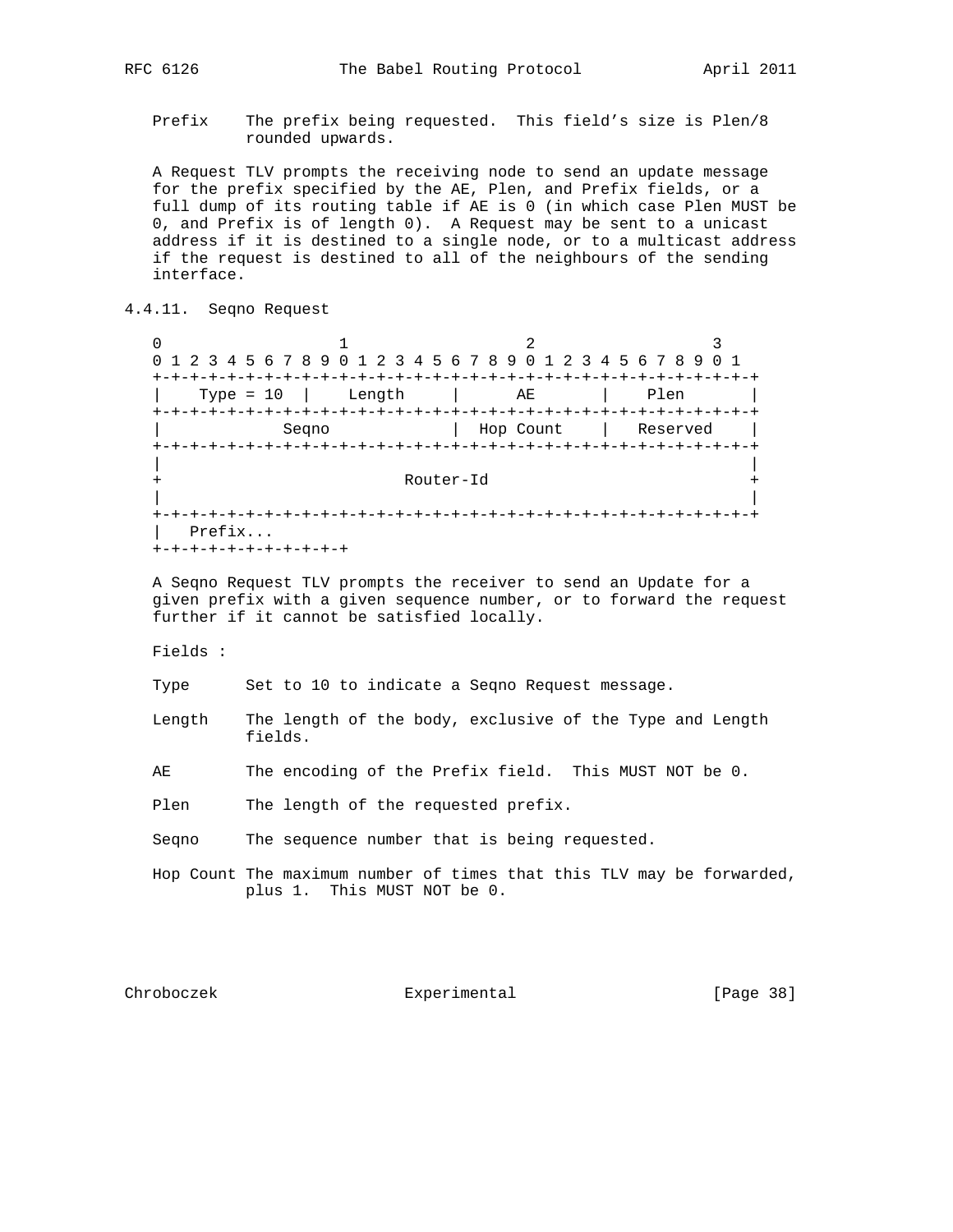Prefix The prefix being requested. This field's size is Plen/8 rounded upwards.

 A Seqno Request TLV prompts the receiving node to send an Update for the prefix specified by the AE, Plen, and Prefix fields, with either a router-id different from what is specified by the Router-Id field, or a Seqno no less than what is specified by the Seqno field. If this request cannot be satisfied locally, then it is forwarded according to the rules set out in Section 3.8.1.2.

 While a Seqno Request MAY be sent to a multicast address, it MUST NOT be forwarded to a multicast address and MUST NOT be forwarded to more than one neighbour. A request MUST NOT be forwarded if its Hop Count field is 1.

5. IANA Considerations

 IANA has registered the UDP port number 6697, called "babel", for use by the Babel protocol.

 IANA has registered the IPv6 multicast group ff02:0:0:0:0:0:1:6 and the IPv4 multicast group 224.0.0.111 for use by the Babel protocol.

6. Security Considerations

 As defined in this document, Babel is a completely insecure protocol. Any attacker can attract data traffic by advertising routes with a low metric. This particular issue can be solved either by lower layer security mechanisms (e.g., IPsec or link-layer security), or by appending a cryptographic key to Babel packets; the provision of ignoring any data contained within a Babel packet beyond the body length declared by the header is designed for just such a purpose.

 The information that a Babel node announces to the whole routing domain is often sufficient to determine a mobile node's physical location with reasonable precision. The privacy issues that this causes can be mitigated somewhat by using randomly chosen router-ids and randomly chosen IP addresses, and changing them periodically.

 When carried over IPv6, Babel packets are ignored unless they are sent from a link-local IPv6 address; since routers don't forward link-local IPv6 packets, this provides protection against spoofed Babel packets being sent from the global Internet. No such natural protection exists when Babel packets are carried over IPv4.

Chroboczek Experimental [Page 39]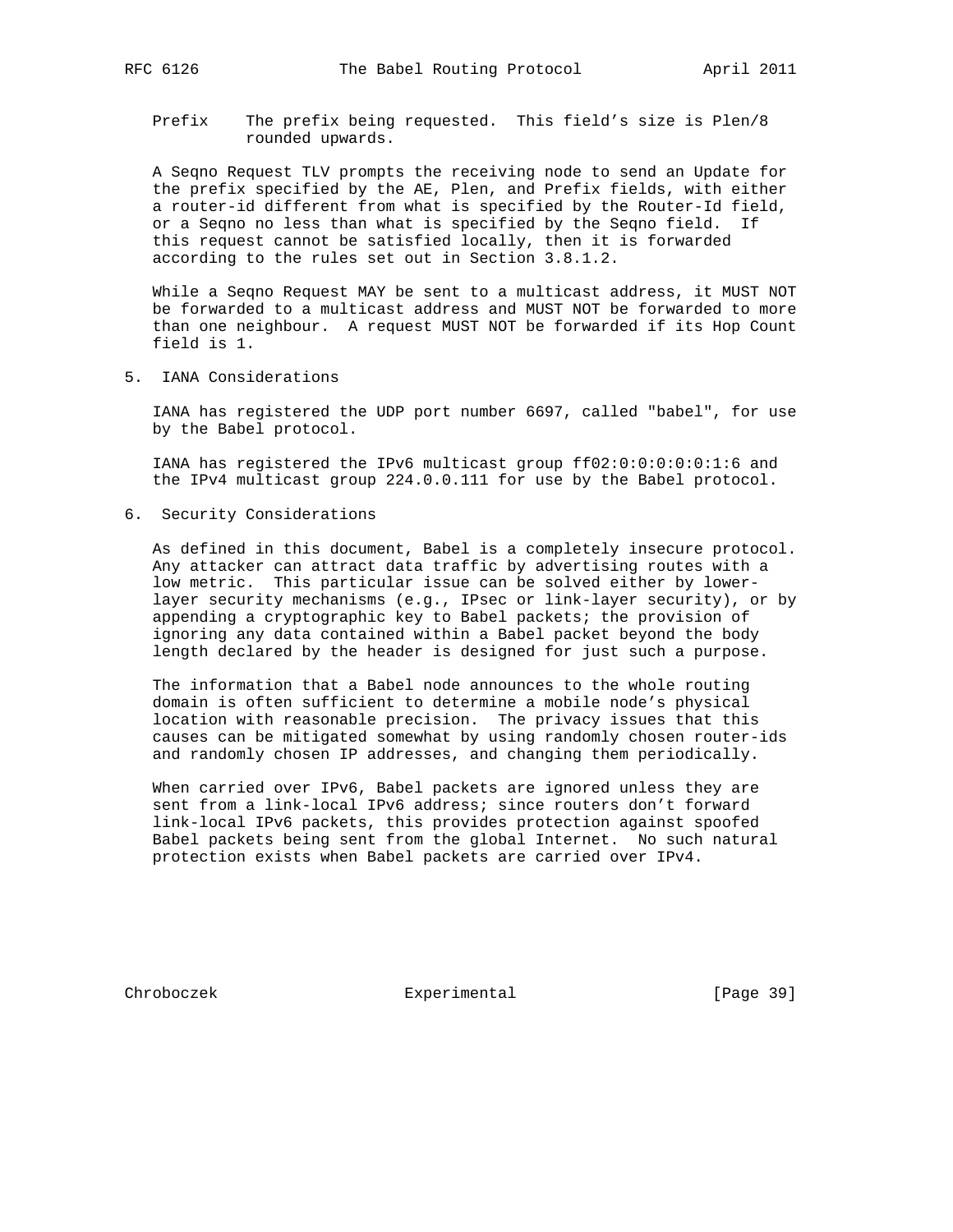# 7. References

- 7.1. Normative References
	- [ADDRARCH] Hinden, R. and S. Deering, "IP Version 6 Addressing Architecture", RFC 4291, February 2006.
	- [RFC2119] Bradner, S., "Key words for use in RFCs to Indicate Requirement Levels", BCP 14, RFC 2119, March 1997.

#### 7.2. Informative References

- [DSDV] Perkins, C. and P. Bhagwat, "Highly Dynamic Destination- Sequenced Distance-Vector Routing (DSDV) for Mobile Computers", ACM SIGCOMM'94 Conference on Communications Architectures, Protocols and Applications 234-244, 1994.
- [DUAL] Garcia Luna Aceves, J., "Loop-Free Routing Using Diffusing Computations", IEEE/ACM Transactions on Networking 1:1, February 1993.
- [EIGRP] Albrightson, B., Garcia Luna Aceves, J., and J. Boyle, "EIGRP -- a Fast Routing Protocol Based on Distance Vectors", Proc. Interop 94, 1994.
- [ETX] De Couto, D., Aguayo, D., Bicket, J., and R. Morris, "A high-throughput path metric for multi-hop wireless networks", Proc. MobiCom 2003, 2003.
- [IS-IS] "Information technology -- Telecommunications and information exchange between systems -- Intermediate System to Intermediate System intra-domain routeing information exchange protocol for use in conjunction with the protocol for providing the connectionless-mode network service (ISO 8473)", ISO/IEC 10589:2002.
- [JITTER] Floyd, S. and V. Jacobson, "The synchronization of periodic routing messages", IEEE/ACM Transactions on Networking 2, 2, 122-136, April 1994.
	- [OSPF] Moy, J., "OSPF Version 2", STD 54, RFC 2328, April 1998.
	- [PACKETBB] Clausen, T., Dearlove, C., Dean, J., and C. Adjih, "Generalized Mobile Ad Hoc Network (MANET) Packet/Message Format", RFC 5444, February 2009.
	- [RIP] Malkin, G., "RIP Version 2", STD 56, RFC 2453, November 1998.

Chroboczek Experimental [Page 40]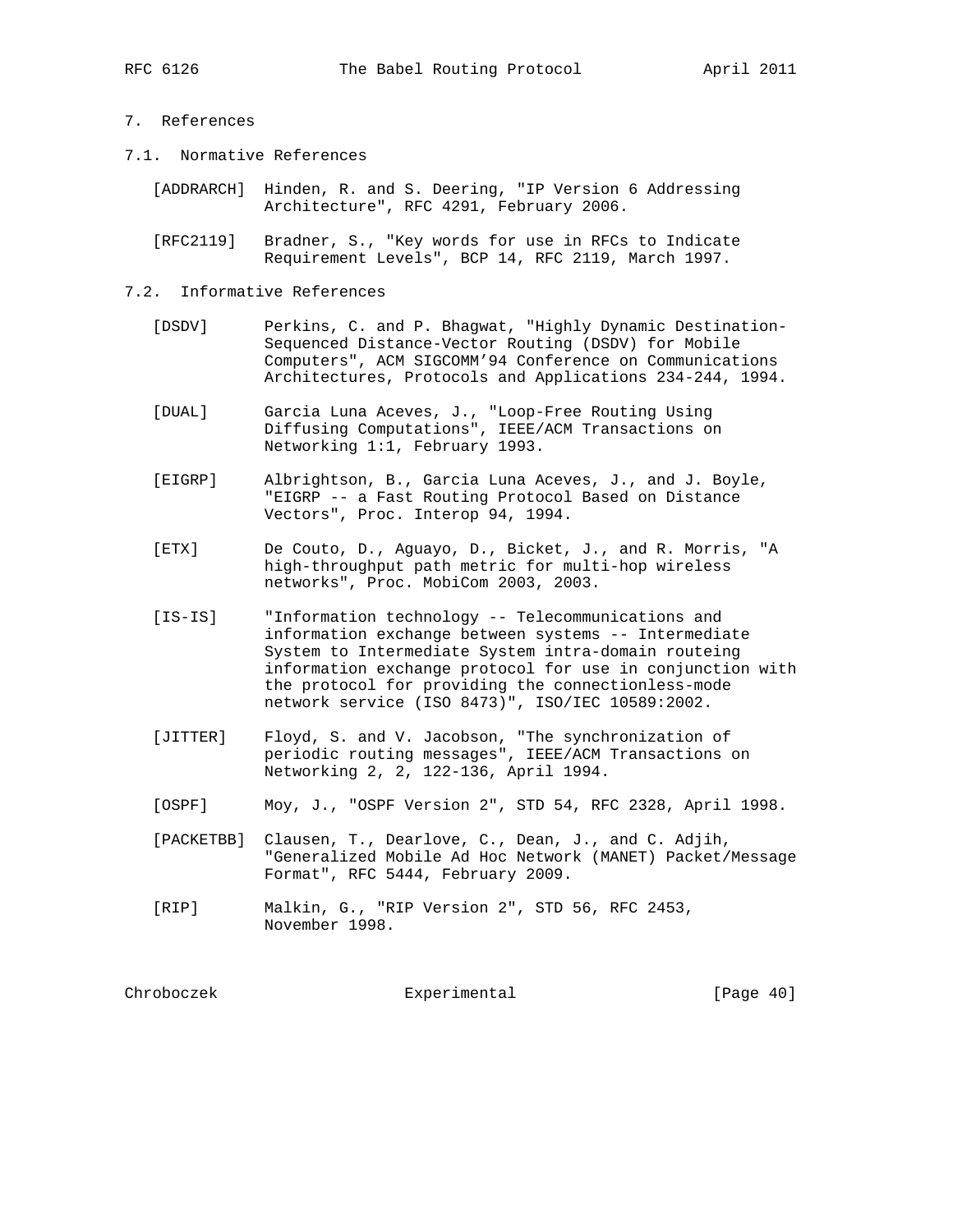Appendix A. Cost and Metric Computation

 The strategy for computing link costs and route metrics is a local matter; Babel itself only requires that it comply with the conditions given in Sections 3.4.3 and 3.5.2. Different nodes MAY use different strategies in a single network and MAY use different strategies on different interface types. This section gives a few examples of such strategies.

 The sample implementation of Babel maintains statistics about the last 16 received Hello TLVs (Appendix A.1), computes costs by using the 2-out-of-3 strategy (Appendix A.2.1) on wired links, and ETX [ETX] on wireless links. It uses an additive algebra for metric computation (Appendix A.3.1).

A.1. Maintaining Hello History

 For each neighbour, the sample implementation of Babel maintains a Hello history and an expected sequence number. The Hello history is a vector of 16 bits, where a 1 value represents a received Hello, and a 0 value a missed Hello. The expected sequence number, written ne, is the sequence number that is expected to be carried by the next received hello from this neighbour.

 Whenever it receives a Hello packet from a neighbour, a node compares the received sequence number nr with its expected sequence number ne. Depending on the outcome of this comparison, one of the following actions is taken:

- o if the two differ by more than 16 (modulo  $2^16$ ), then the sending node has probably rebooted and lost its sequence number; the associated neighbour table entry is flushed;
- o otherwise, if the received nr is smaller (modulo 2^16) than the expected sequence number ne, then the sending node has increased its Hello interval without our noticing; the receiving node removes the last (ne - nr) entries from this neighbour's Hello history (we "undo history");
- o otherwise, if nr is larger (modulo 2^16) than ne, then the sending node has decreased its Hello interval, and some Hellos were lost; the receiving node adds (nr - ne) 0 bits to the Hello history (we "fast-forward").

Chroboczek Experimental [Page 41]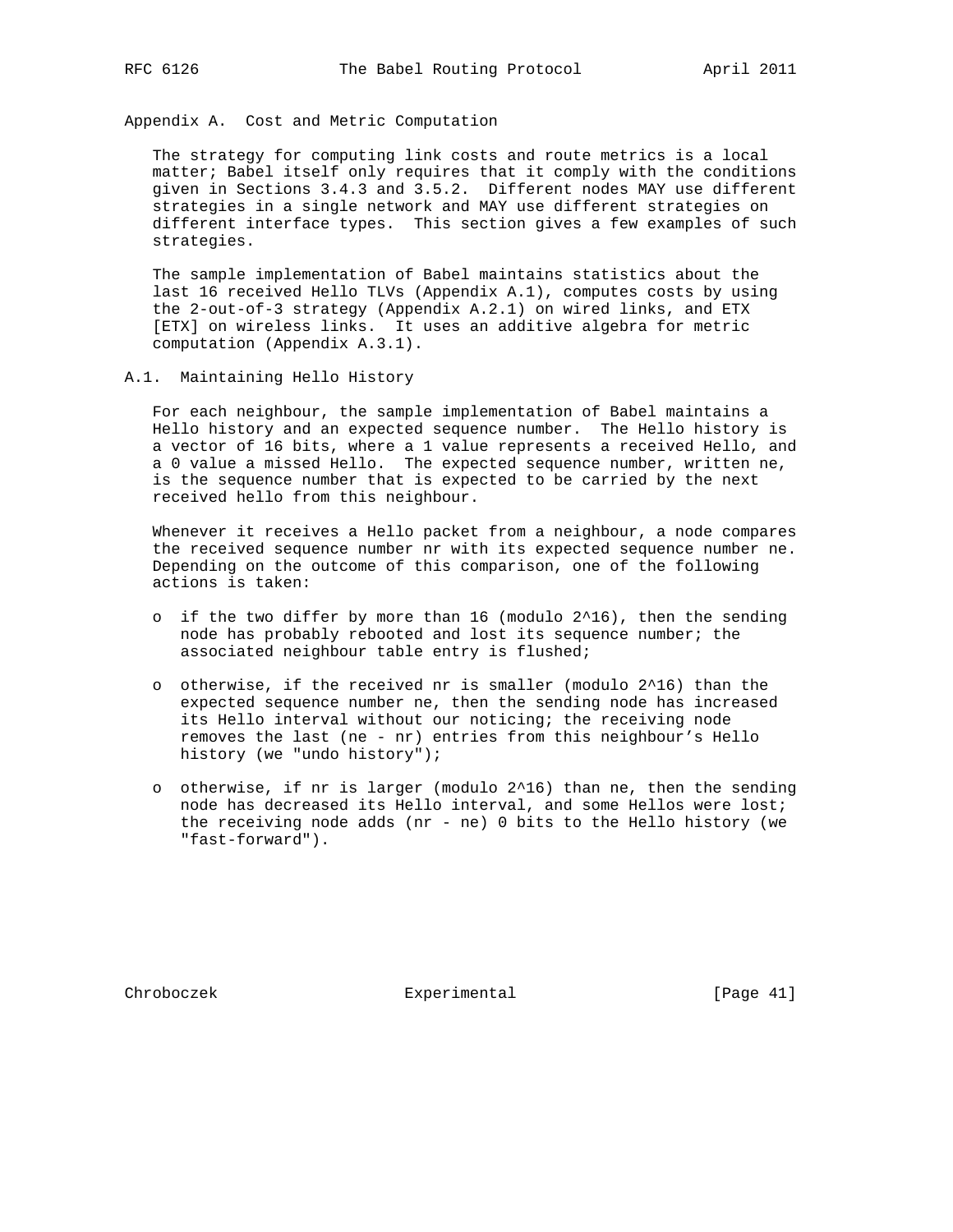The receiving node then appends a 1 bit to the neighbour's Hello history, resets the neighbour's Hello timer, and sets ne to (nr + 1). It then resets the neighbour's Hello timer to 1.5 times the value advertised in the received Hello (the extra margin allows for the delay due to jitter).

 Whenever the Hello timer associated to a neighbour expires, the local node adds a 0 bit to this neighbour's Hello history, and increments the expected Hello number. If the Hello history is empty (it contains 0 bits only), the neighbour entry is flushed; otherwise, it resets the neighbour's Hello timer to the value advertised in the last Hello received from this neighbour (no extra margin is necessary in this case).

- A.2. Cost Computation
- A.2.1. k-out-of-j

 K-out-of-j link sensing is suitable for wired links that are either up, in which case they only occasionally drop a packet, or down, in which case they drop all packets.

 The k-out-of-j strategy is parameterised by two small integers k and j, such that  $0 < k \le j$ , and the nominal link cost, a constant  $K \ge j$  1. A node keeps a history of the last j hellos; if k or more of those have been correctly received, the link is assumed to be up, and the rxcost is set to K; otherwise, the link is assumed to be down, and the rxcost is set to infinity.

The cost of such a link is defined as

- o cost = FFFF hexadecimal if rxcost = FFFF hexadecimal;
- o cost = txcost otherwise.
- A.2.2. ETX

 The Estimated Transmission Cost metric [ETX] estimates the number of times that a unicast frame will be retransmitted by the IEEE 802.11 MAC, assuming infinite persistence.

 A node uses a neighbour's Hello history to compute an estimate, written beta, of the probability that a Hello TLV is successfully received. The rxcost is defined as 256/beta.

 Let alpha be MIN(1, 256/txcost), an estimate of the probability of successfully sending a Hello TLV. The cost is then computed by

Chroboczek Experimental [Page 42]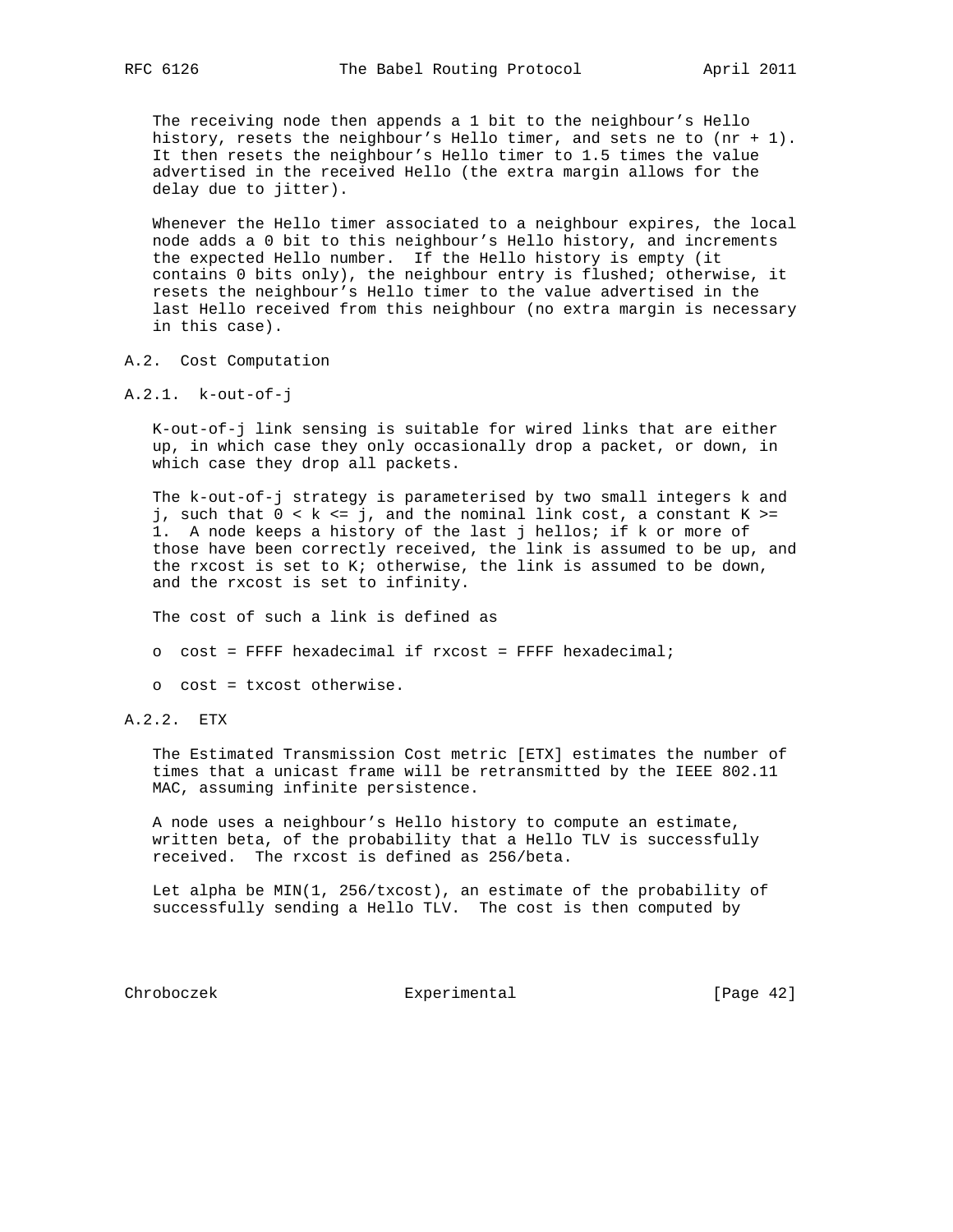$cost = 256/(alpha * beta)$ 

or, equivalently,

cost = (MAX(txcost, 256) \* rxcost) / 256.

A.3. Metric Computation

A.3.1. Additive Metrics

 The simplest approach for obtaining a monotonic, isotonic metric is to define the metric of a route as the sum of the costs of the component links. More formally, if a neighbour advertises a route with metric m over a link with cost c, then the resulting route has metric  $M(c, m) = c + m$ .

 A multiplicative metric can be converted to an additive one by taking the logarithm (in some suitable base) of the link costs.

A.3.2. External Sources of Willingness

 A node may want to vary its willingness to forward packets by taking into account information that is external to the Babel protocol, such as the monetary cost of a link, the node's battery status, CPU load, etc. This can be done by adding to every route's metric a value k that depends on the external data. For example, if a battery-powered node receives an update with metric m over a link with cost c, it might compute a metric  $M(c, m) = k + c + m$ , where k depends on the battery status.

 In order to preserve strict monotonicity (Section 3.5.2), the value k must be greater than -c.

Appendix B. Constants

 The choice of time constants is a trade-off between fast detection of mobility events and protocol overhead. Two implementations of Babel with different time constants will interoperate, although the resulting convergence time will most likely be dictated by the slowest of the two implementations.

 Experience with the sample implementation of Babel indicates that the Hello interval is the most important time constant: a mobility event is detected within 1.5 to 3 Hello intervals. Due to Babel's reliance on triggered updates and explicit requests, the Update interval only has an effect on the time it takes for accurate metrics to be propagated after variations in link costs too small to trigger an unscheduled update.

Chroboczek Experimental [Page 43]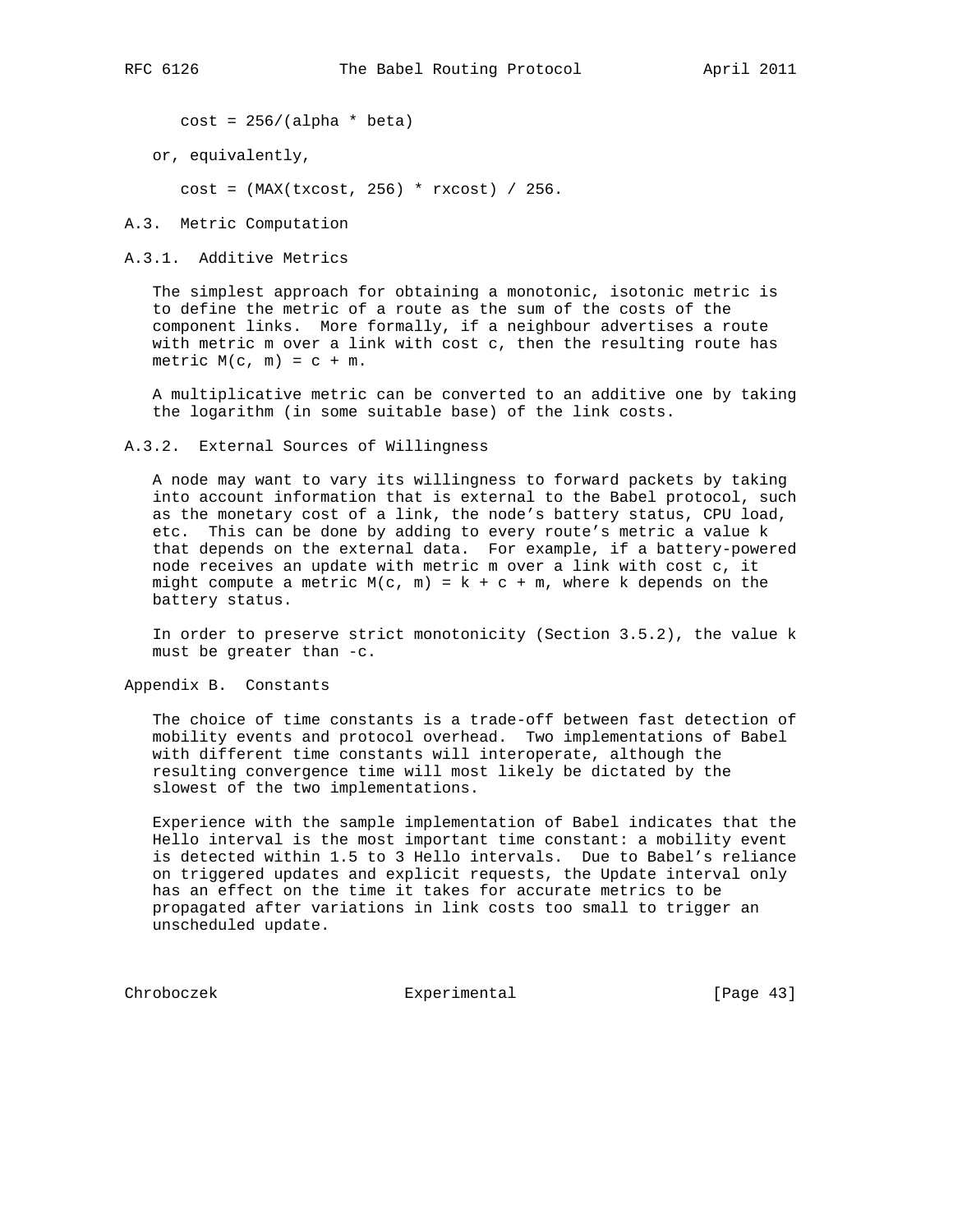At the time of writing, the sample implementation of Babel uses the following default values:

 Hello Interval: 4 seconds on wireless links, 20 seconds on wired links.

 IHU Interval: the advertised IHU interval is always 3 times the Hello interval. IHUs are actually sent with each Hello on lossy links (as determined from the Hello history), but only with every third Hello on lossless links.

Update Interval: 4 times the Hello interval.

IHU Hold Time: 3.5 times the advertised IHU interval.

Route Expiry Time: 3.5 times the advertised update interval.

Source GC time: 3 minutes.

 The amount of jitter applied to a packet depends on whether it contains any urgent TLVs or not. Urgent triggered updates and urgent requests are delayed by no more than 200 ms; other TLVs are delayed by no more than one-half the Hello interval.

Appendix C. Simplified Implementations

 Babel is a fairly economic protocol. Route updates take between 12 and 40 octets per destination, depending on how successful compression is; in a double-stack mesh network, an average of less than 24 octets is typical. The route table occupies about 35 octets per IPv6 entry. To put these values into perspective, a single full size Ethernet frame can carry some 65 route updates, and a megabyte of memory can contain a 20000-entry routing table and the associated source table.

 Babel is also a reasonably simple protocol. The sample implementation consists of less than 8000 lines of C code, and it compiles to less than 60 kB of text on a 32-bit CISC architecture.

 Nonetheless, in some very constrained environments, such as PDAs, microwave ovens, or abacuses, it may be desirable to have subset implementations of the protocol.

 A parasitic implementation is one that uses a Babel network for routing its packets but does not announce any of the routes that it has learnt from its neighbours. (This is slightly more than a passive implementation, which doesn't even announce routes to itself.) It may either maintain a full routing table or simply

Chroboczek Experimental [Page 44]